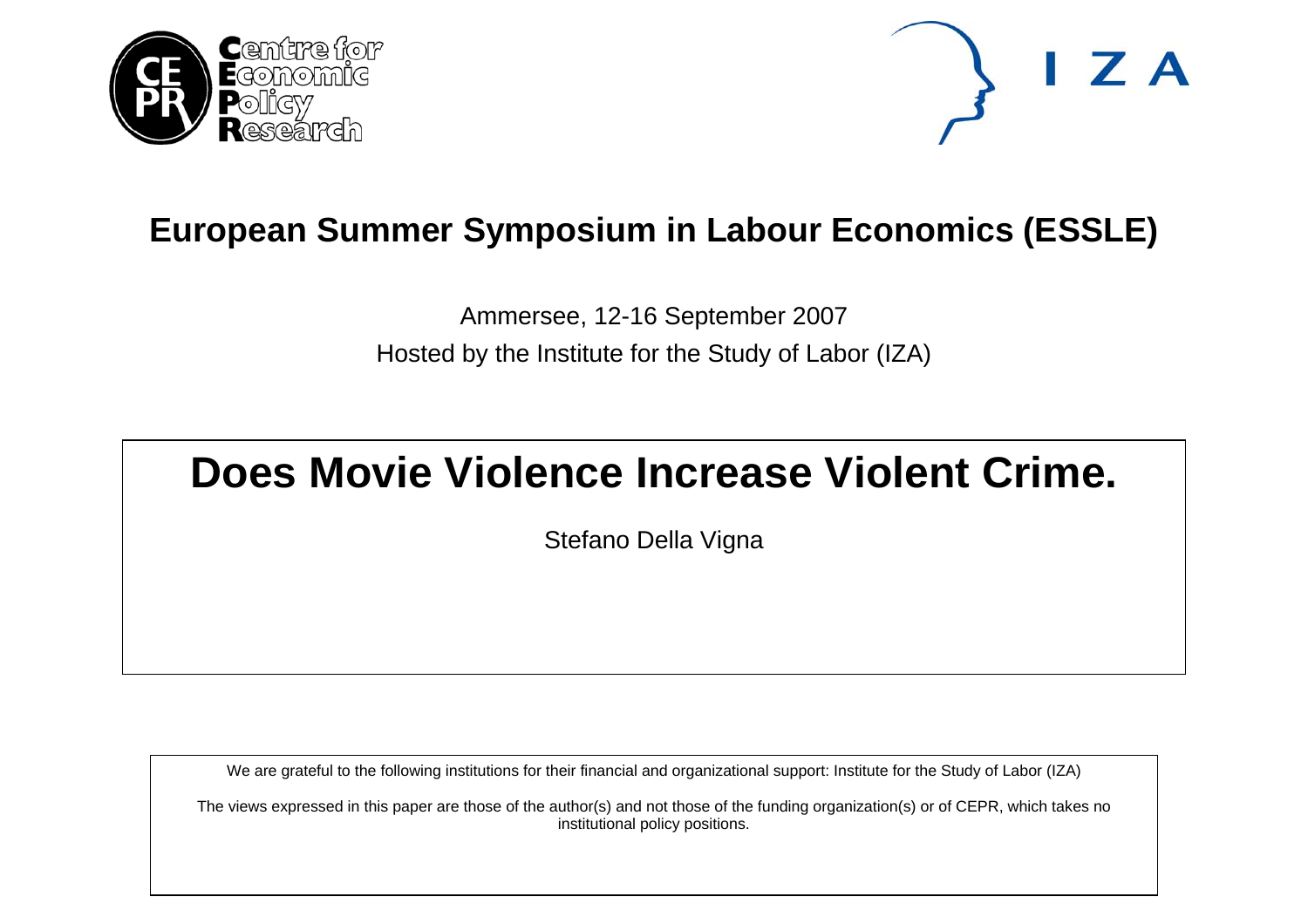# Does Movie Violence Increase Violent Crime?<sup>∗</sup>

Gordon Dahl UC San Diego and NBER gdahl@ucsd.edu

Stefano DellaVigna UC Berkeley and NBER sdellavi@berkeley.edu

This version: July 31, 2006.

#### Abstract

What is the short-run impact of media violence on crime? Laboratory experiments in psychology find that exposure to media violence increases aggression. In this paper, we provide field evidence on this question. We exploit variation in violence of blockbuster movies between 1995 and 2002, and study the effect on same-day assaults. We find that violent crime decreases on days with higher theater audiences for violent movies. The effect is mostly driven by incapacitation: between 6PM and 12AM, an increase of one million in the audience for violent movies reduces violent crime by 1.5 to 2 percent. After the exposure to the movie, between 12AM and 6AM, crime is still reduced but the effect is smaller and less robust. We obtain similar, but noisier, results using data on DVD and VHS rentals. Overall, we find no evidence of a temporary surge in violent crime due to exposure to movie violence. Rather, our estimates suggest that in the short-run violent movies deter over 200 assaults daily. We discuss the endogeneity of releases. Potential interpretations for our results include a cathartic effect of movies, displacement of crime, and decrease in alcohol consumption. The differences with the experimental results may be due to experimental procedures, or to sorting into violent movies. Our design does not allow us to estimate long-run effects.

<sup>∗</sup>Preliminary and incomplete, please do not cite without permission. Saurabh Bhargava, Christopher Carpenter, Ing-Haw Cheng, Liran Einav, Matthew Gentzkow, Ulrike Malmendier, Anne Piehl, Mikael Priks, and audiences at the Munich 2006 Conference on Economics and Psychology, at the NBER 2006 Summer Institute (Labor Studies), and at the Trento 2006 Summer School in Behavioral Economics provided useful comments. We would like to thank kids-in-mind.com for providing their movie violence rating. Scott Baker and Thomas Barrios provided excellent research assistance.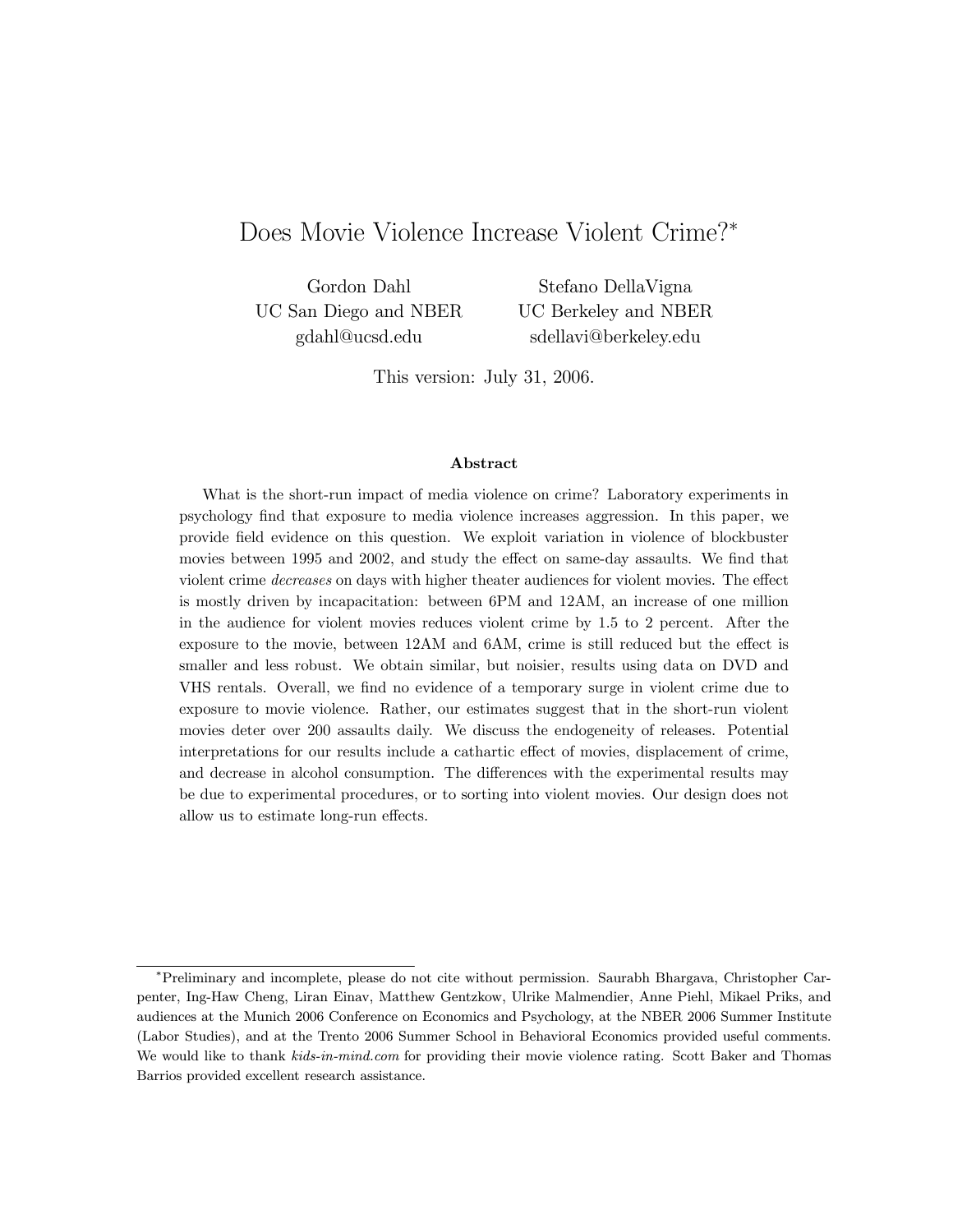## 1 Introduction

Does violence in the media trigger violent crime? This question is important for policy and scientific research alike. In 2000, the Federal Trade Commission issued a report at the request of the President and of Congress, surveying the scientific evidence and warning of risks. In the same year, the American Medical Association, together with five other public-health organizations, issued a joint statement on the risks of exposure to media violence (Joint Statement, 2000).

Warnings about media violence are largely based on the psychological research. As Anderson and Buschman (2001) summarize it, "Five decades of research into the effects of exposure to violent television and movies have produced thoroughly documented  $\left\lfloor ... \right\rfloor$  research findings. It is now known that even brief exposure to violent TV or movie scenes causes significant increases in aggression, [...] and that media violence is a significant risk factor in youth violence. [...] The consistency of findings within and between the three types of TV- and movie-violence studies makes this one of the strongest research platforms in all of psychology." Other surveys reach similar conclusions (Anderson et al., 2003).

The research in psychology, however, stops short of establishing a causal impact of media violence on crime. The evidence from psychology, summarized in Table 1, is of two types. A first set of experiments, starting with Lovaas (1961) and Bandura, Ross, and Ross (1963), expose subjects (typically kids) to short, violent video clips. These experiments find a sharp increase in aggressive behavior immediately after the media exposure, compared to a control group. This literature provides causal evidence on the short-run impact of media violence on aggressiveness, but not on crime.

A second literature (including Johnson et al., 2002) shows that survey respondents who watched more violent media are substantially more likely to be involved in self-reported violence and crime. This second type of evidence, while indeed linking media violence and crime, is plagued by problems of endogeneity and reverse causation. In sum, the research in psychology does not answer the question on media violence and crime.<sup>1</sup>

In this paper, we attempt to provide causal evidence on the short-run effect of media violence on violent crime. We exploit the natural experiment induced by time-series variation in the violence of movies shown at the theater. As in the psychology experiments, we estimate the impact of exposure to violence in the short-run. Unlike in the experiments, our outcome variable is violent crime, rather than aggressiveness in the laboratory.

We measure the violence content of movies using a  $0-10$  rating developed by  $kids-in$ mind.com, a non-profit organization. (Appendix Table A lists some examples of ratings.)

<sup>&</sup>lt;sup>1</sup>In sociology there is a smaller literature that uses natural experiments in media programming. The most important studies consider the impact of television boxing prizefights on homicides and the effect of suicide episodes in soap operas on suicides (Phillips, 1982 and 1983).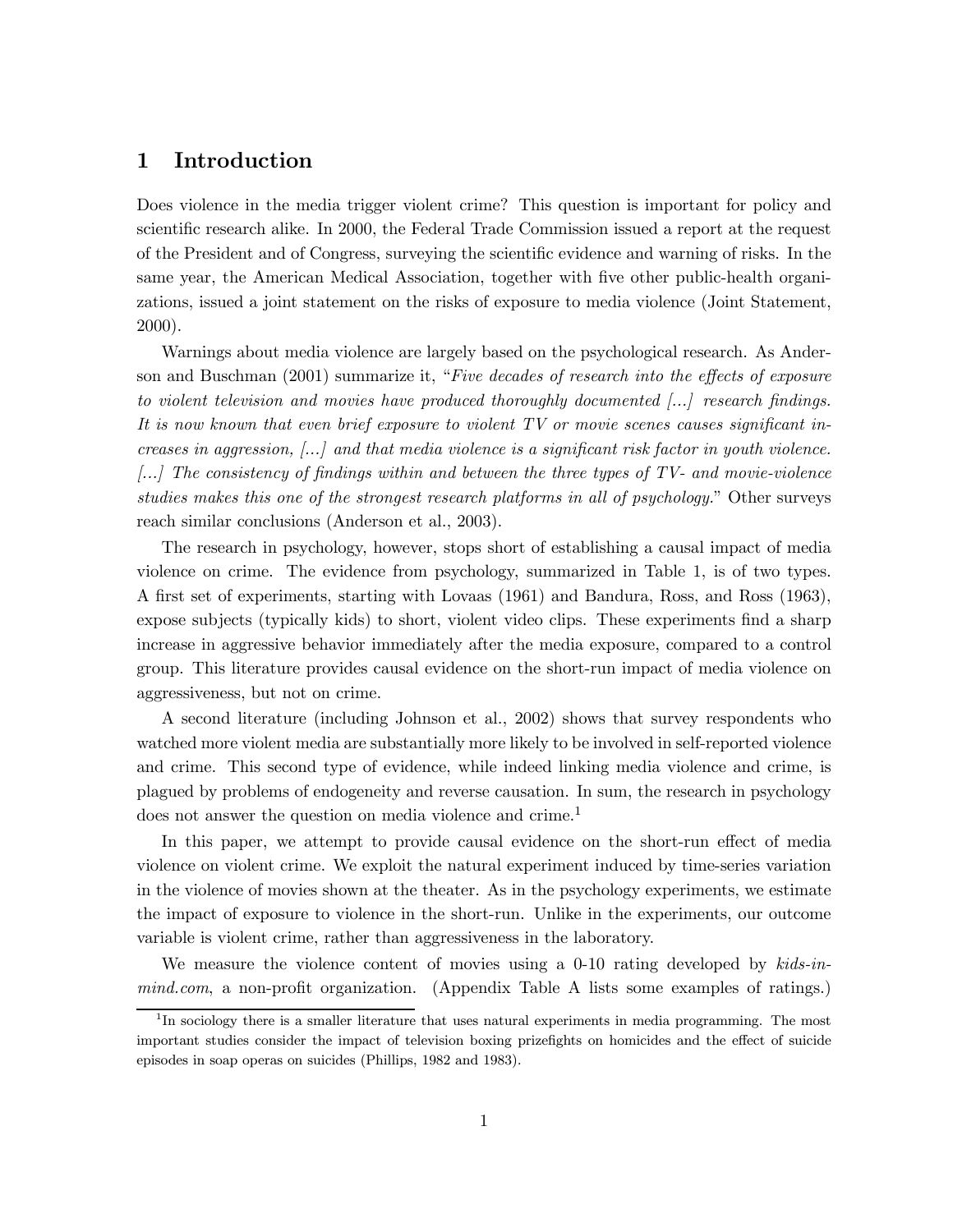A movie is strongly violent if it has a rating of 8 or above ("Hannibal"), and mildly violent if it has a rating of 5 to 7 ("Spider-Man"). Combining the rating of movies with their daily revenue, we generate a daily measure of box office audience for strongly violent, mildly violent, and non-violent movies. Since blockbuster movies differ significantly in violence rating, and movie sales are concentrated in the initial weekends since release of a movie, there is substantial variation in exposure to movie violence over time. The box office audience for strongly violent movies is as high as 10 million people on some weekends, and is close to zero on others. (Figures 1a-1b) We also exploit the variation across weekdays within a week (Figure 2).

Using this variation, we estimate the same-day<sup>2</sup> impact of exposure to violent movies on violent crime, holding constant the total movie audience. We use data from the National Incidence Based Reporting System (NIBRS) for the years 1995-2002 in 264 cities to measure physical and sexual assaults. We use a Poisson specification to account for the discrete nature of crime.

Our findings offer little support for the theory that exposure to violence increases violent behavior in the short-run. On days with a high audience for violent movies, violent crime is significantly *lower*. To interpret this puzzling result, we separately estimate the effect on crime in four 6-hour blocks. We find that exposure to violent movies has no impact on crime in the morning hours (6AM-12PM) or in the afternoon (12PM-6PM), as expected: movie attendance in these hours is minimal. In the evening hours (6PM-12AM), instead, we detect a strong negative effect on crime. For each million people watching a strongly violent movie, violent crimes decrease by 1.94 percent. We find a smaller, but still large, impact for exposure to mildly violent movies. We interpret these results as incapacitation. On evenings with high attendance of violent movies, potential criminals are in the movie theater, and hence incapacitated from committing crimes. We show that the magnitudes of the effects are consistent with incapacitation, once we allow for sorting of potential criminals into more violent movies.

Finally, we present evidence for the morning hours following the movie showing (12AM-6AM), which allow us to test the short-run effect of movie exposure on violent crime. Over this time period, we detect a negative, though smaller, effect on violent crime of exposure to movie violence. While this effect is not always significant, it is sufficiently precise that we can always reject sizeable positive effects on crime. Unlike in the psychology experiments, therefore, media violence does not appear to induce more violent crime in the short-run. One note of caution is that we also find a positive effect of exposure to all movies on violence in the morning hours, an effect that is hard to interpret.

We present disaggregate effects by two-hour time block, and by individual violence level from 0 to 10. The results are consistent with the pattern of the baseline results. We also replicate the results using an alternative measure of movie violence that uses the MPAA ratings,

<sup>&</sup>lt;sup>2</sup>We define day t to run from 6AM of day t to 6AM of day  $t + 1$ . This allows us to include in the analysis the hours right after the movie exposure.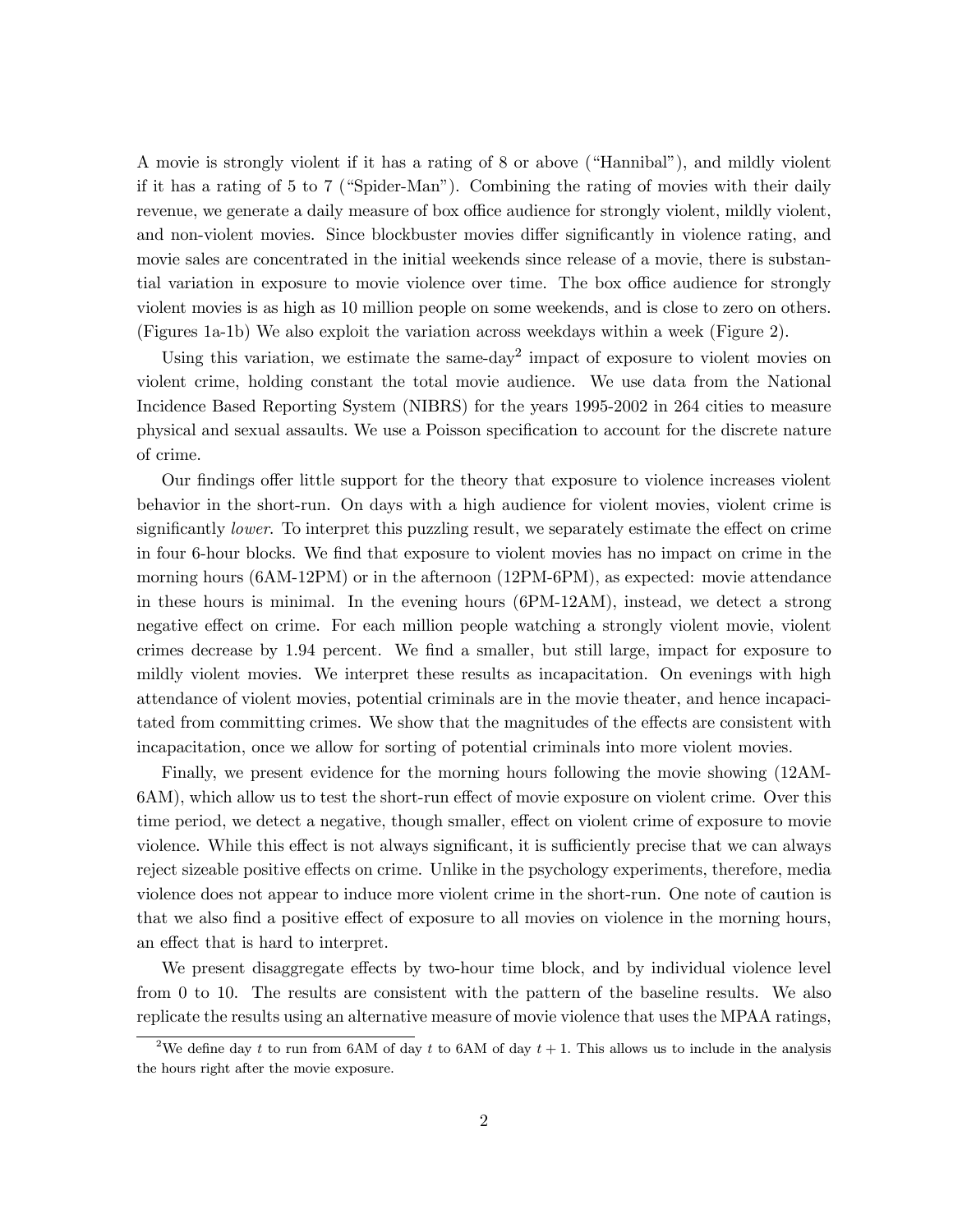and using weekend data rather than daily data. In both cases, the results are less precisely estimated, but are consistent with the main results. We also show that, while the effects appear to be there for all demographics groups, they are strongest in percentage terms for the group aged 15-24. Finally, we introduce a placebo treatment by reassigning the weekend movie violence measure to the corresponding weekend in the previous year, or the previous two years. We do not find any effect in these placebo treatments.

Our final set of results exploits the variation in movie violence from rentals of DVDs and VHSs. As in theater showings, a large share of rentals involves newly-released films. Since the release of movies in DVDs and VHSs is staggered relative to the release in the theaters, this variation provides a second, independent test of the effect in the paper. Using weekly data on rentals from July 1999 to December 2002, we obtain similar, though noisier results as with theater data: evidence of incapacitation and (some) evidence of a negative impact on crime following the movie exposure.

In Section 4 we evaluate the magnitudes of the findings and provide interpretations. A simple calibration of the results indicates that strongly violent movies in the evening hours prevent, on average, about 55 assaults daily across the US, out of 6,010 assaults. Mildly violent movies, which are more common, appear to prevent 132 assaults. The incapacitation effect that we document, and which the previous literature had overlooked, is substantial. The estimates of the short-run impact on violence after the movies (12AM-6AM) are smaller. The point estimates suggest that violent movies decrease the number of assaults by 12 assaults daily. The largest increase in assaults due to movie violence that we cannot reject is an increase of 8 assaults. These effects are substantially different from the large positive effects of media violence on crime that the experimental literature finds in Psychology.

We discuss two limitations of the analysis. A first limit of our research design is that we cannot answer the question on the long-run impact of media violence. Second, in the current draft we have not yet addressed the potential endogeneity of movie releases, that may be correlated with factors that themselves affect crime. Even in the presence of such correlation, the results should not be affected to the extent that the correlation of violent movies with these factors is the same as the correlation of non-violent movies.

We discuss three main interpretations for our results. (i) *Catharsis*. The consumption of movie violence may have a cathartic effect, freeing tensions away from violent acts, as first proposed in Aristotle's Poetics. (ii) Displacement. The showing of movies may displace crimes temporarily: once a criminal exits the movie theater, it is too late to engage in crime. (iii) Sobriety. Theater attendance may reduce the consumption of alcohol, which in turn reduces the incidence of violent crime. This does not explain, however, the results for DVD and VHS rentals, which can be consumed with alcohol.

These explanations also suggest two reasons why the results in the field and in the laboratory are different. First, the design of the exposure to violence is very different in the laboratory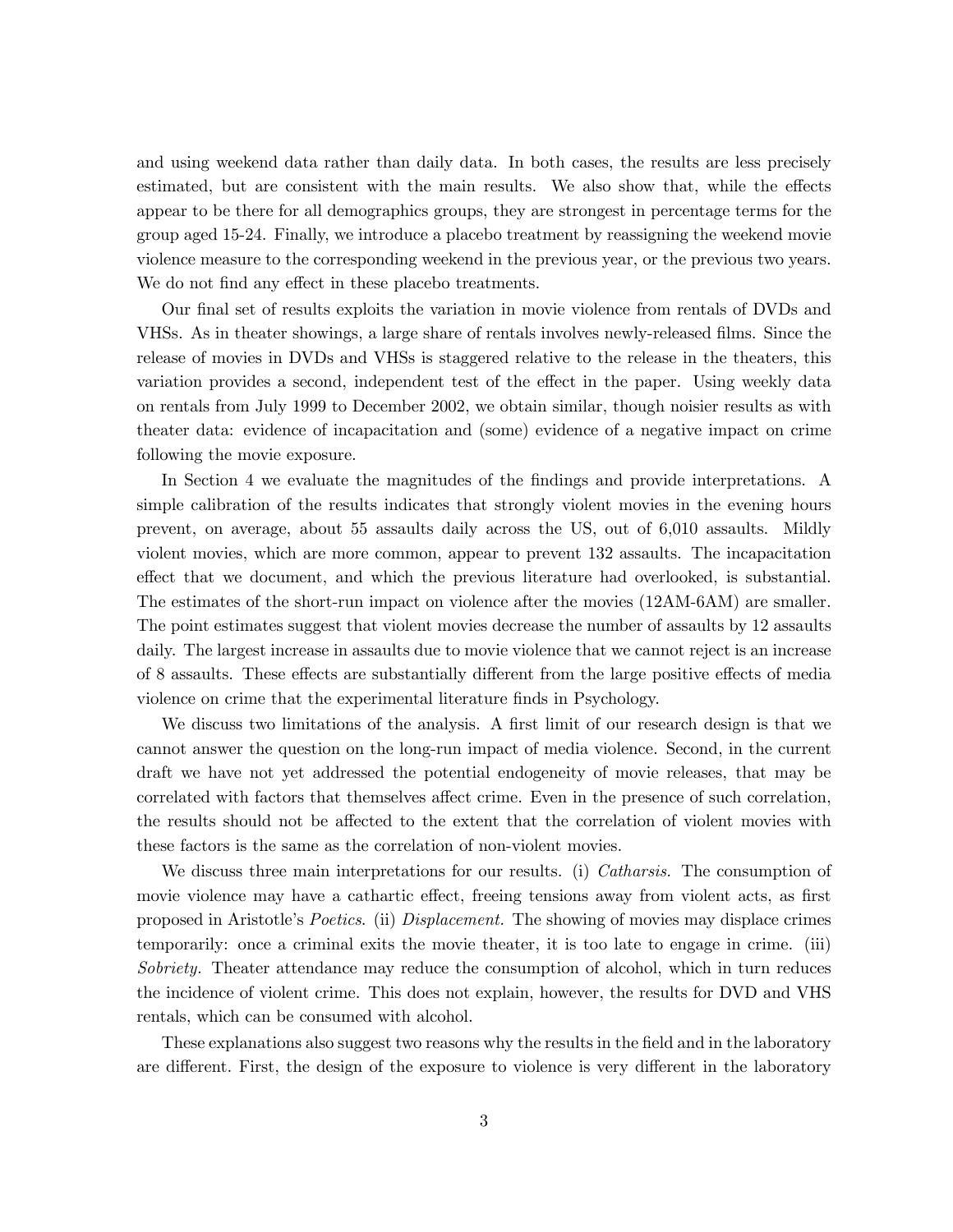studies and in the field. In the laboratory exposure to violence neither displaces logistically possibilities of aggression, nor reduces alcohol consumption. Further, the violent clips used in the experiments typically consist of 5-10 minutes of sequences of extreme violence. In the field, instead, actual media violence also includes meaningful acts of reconciliation, apprehension of criminals, and non-violent sequences. Second, the laboratory experiments do not take into account sorting into violent media (Lazear, Malmendier, and Weber, 2005; Levitt and List, 2006). The experimental subjects are exposed to extreme violence that they had neither demanded nor anticipated. Individuals watching violent movies at the movie theater, instead, pay for such exposure, possibly because they are looking for a way to channel tensions.

The paper is related to a growing literature in economics on the effect of the media on economic outcomes. Among others, Besley and Burgess (2002), Green and Gerber (2004), Stromberg (2004), Gentzkow (2006), and DellaVigna and Kaplan (2006) provide evidence that media exposure affects political outcomes. More relatedly, Gentzkow and Shapiro (2006) show that the introduction of television did not have adverse effects on educational outcomes. As in this paper, media exposure did not have a negative impact, though Gentzkow and Shapiro estimate long-term, rather than short-run, elasticities. Finally, Card and Dahl (2006) show that on days of baseball matches, domestic violence spikes, and specially so for upset losses of the local team. Disappointing outcomes, therefore, appear to induce frustration and impact certain crimes.

The paper also complements the previous evidence on incapacitation. The evidence ranges from the effect of school attendance (Jacob and Lefgren, 2003) to the effect of imprisonment (DiIulio and Piehl, 1991; Levitt, 1996; Spelman, 1993).

The remainder of the paper is structured as follows. In Section 2 we describe the data. In Section 3 we present the empirical results. In Section 4 we present calibrations of the results and interpretations and in Section 5 we conclude.

#### 2 Data

Movie data. We obtain the data on box-office revenue from *www.the-numbers.com*, which use the studios and Exhibitor Relations as data source. Data on weekend box-office sales is available for the top 50 movies consistently from January 1995 until the present<sup>3</sup>. Daily data is available for the top 10 movies from October 1997 to the present. In most of the analysis, we focus on the finer, daily time intervals. We deflate both the weekend and the daily box office sales by the average price of a ticket to obtain an estimate of the number of people in the movie theater audience.

For the period January 1995-August 1997 and for all movies that do not make the daily top

<sup>&</sup>lt;sup>3</sup>In the more recent years, the data covers all movies. We keep only the data for the top 50 movies to ensure consistency with the older data.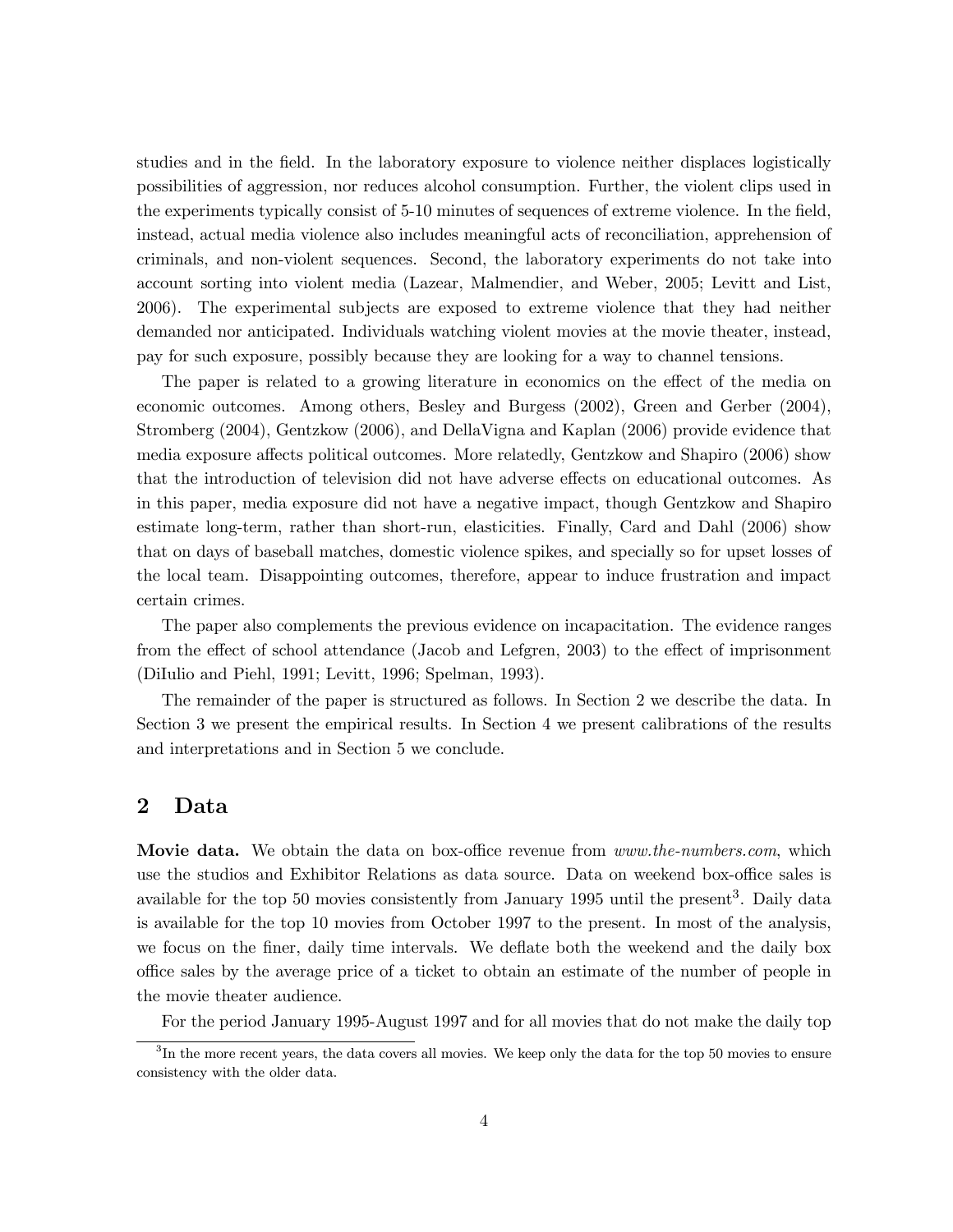10 list, we impute the daily box office revenues, whenever missing, using the weekend sale for the same movie in the same week. The imputation procedure, described in Appendix A, takes advantage of the regularity in the within-week pattern of sales. Ticket sales peak on Saturday, Friday, and Sunday (in decreasing order) and are lowest on Tuesday-Thursday (Figure 2). The accuracy of the imputation is high. In the sub-sample for which both the daily and the weekend data are available, a regression of predicted daily revenue on actual daily revenue yields a slope coefficient of .9842 with an  $R^2$  of .9190.

We match the box office data to violence ratings from *www.kids-in-mind.com*. Since 1992, this non-profit organization has assigned a 10-point violence rating to (almost) all movies with substantial sales. The ratings are performed by volunteer-trained members who, after watching the movie, follow guidelines to assign the rating. In Appendix Table 1, we illustrate the rating system by listing the three movies with the highest weekend audiences within each rating category. As Column 2 shows, ratings 3-6 account for most of the audience data. Within each violence category, we list the top-3 blockbuster movies (Column 3), the weekend date (Column 4), and the weekend audience (Column 5). Movies with ratings between 0 and 4 have very little violence such as "Runaway Bride" and "Toy Story"; their rating ranges from G to R (in the latter case, for sexual content or profanity). Movies with ratings between 5 and 7 contain a fair amount of violence, with some variability across titles ("Spider Man" vs. "Mummy Returns"). These movies are typically rated PG-13 or R. Movies with a rating of 8 and above are violent and almost uniformly rated R. Examples are "Hannibal" and "Saving Private Ryan". Compared to other movies, violent movies are disproportionately more likely to be in the "Action/Adventure" and "Horror" genre and are very unlikely to be in the "Comedy" genre. For a very small number of movies (such as "Perfect Murder") the rating is not available. These movies have almost always smaller audiences.<sup>4</sup>

After cleaning the title of the movie, we match the ratings data to the box office data. The match quality is very high for movies in the top-20 list. Overall, we can assign a violence rating to 95.64 percent of the box office revenue.

**Movie violence measures.** We define the number of people (in millions) exposed to movies of violence level v on day t as  $A_t^v = \sum_{j \in J} d_j^v a_{j,t}$ , where  $a_{j,t}$  is the audience of movie j on day t,  $d_j^v$  is an indicator for film j belonging to violence level v, and J is the set of all movies. The violence level varies between 0 and 11, where 11 indicates that the violence measure is missing. The measure of overall exposure to movies on day  $t$  is the audience for all movies on day t,  $A_t = \sum_{v=0}^{11} A_t^v$ . To deal with missing violence rating, we define the share of movies on day t with non-missing violence measure as  $s_t = \sum_{v=0}^{10} A_t^v / \sum_{v=0}^{11} A_t^v$ . The average of this share across days is 95.89 percent.

We define two measures of exposure to violent movies on day t. The measure of exposure

<sup>&</sup>lt;sup>4</sup>The re-releases of Star Wars V and VI in 1997 were also not rated because the original movie pre-dates kids-in-mind. We assigned them the violence rating 5, the same rating as for the other rated Star Wars movies.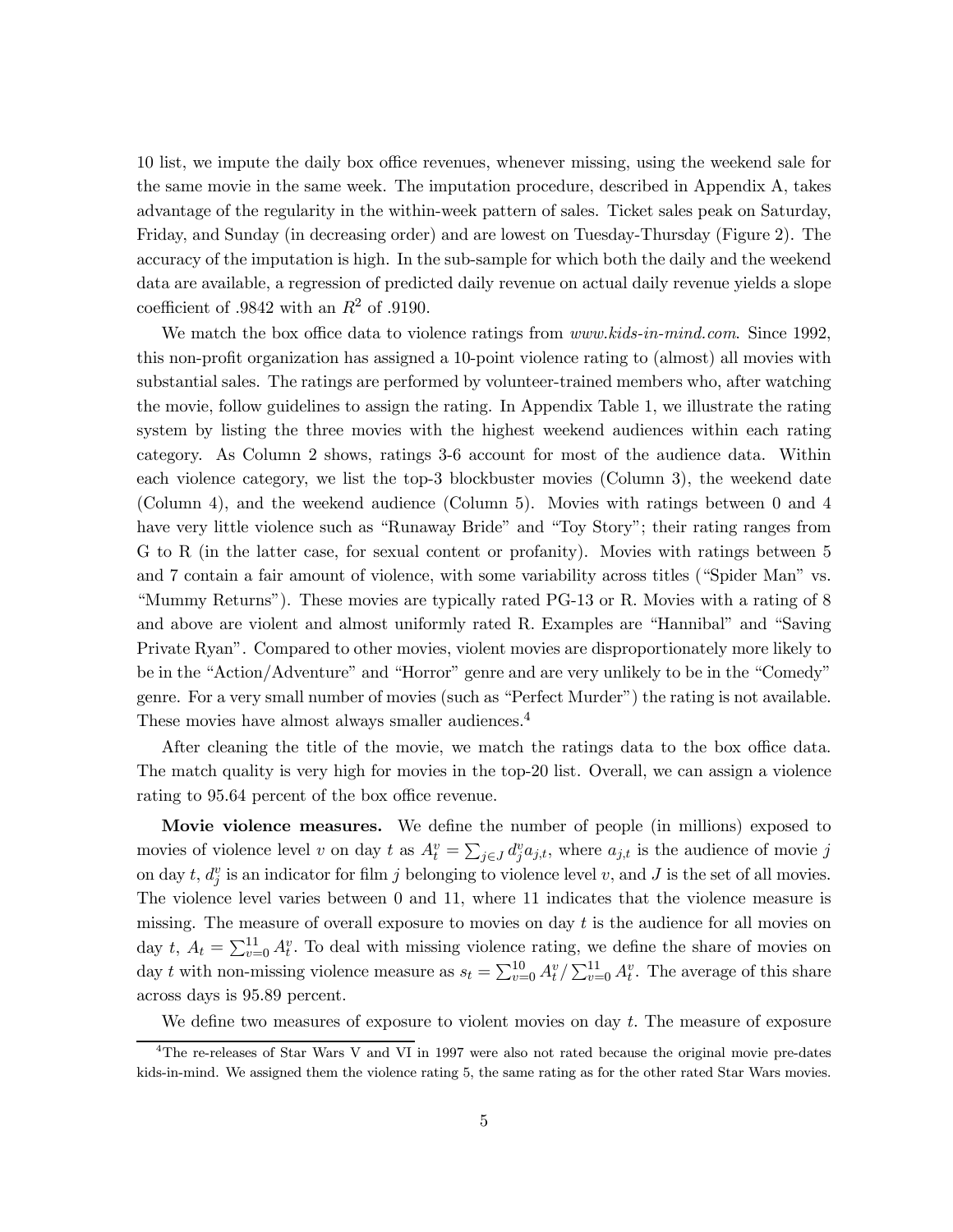to strong violence on day  $t$  is the audience for movies of violence levels between  $8$  and  $10$ ,  $A_t^{[8,10]} = \sum_{v=8}^{10} A_t^v / s_t$ . The measure of exposure to mild violence on day t is the audience for movies of violence level between 5 and 7,  $A_t^{[5,7]} = \sum_{v=5}^{7} A_t^v/s_t$ . Both measures are adjusted by the share  $s_t$ , to compensate for missing data on movie violence.

Figure 1a plots the measure of strong movie violence,  $A_t^{[8,10]}$ , over the sample period 1995 to 2002. To improve the readability, we use the weekend measure of audience instead of the daily measure. We identify the top-10 weekends with the name of the movie responsible for the spike. The series exhibits sharp fluctuations. Several weekends have close to zero violent movie audience. On other weekends, up to 12 million people watch violent movies. The spikes in the movie violence series are distributed fairly uniformly across the years, and decay within 2-3 weeks of the release of a violent blockbuster. There is some seasonality in the release of violent movies, with lower exposure to movie violence between February and May.

Figure 1b plots the corresponding information for the measure of mild movie violence,  $A_t^{[5,7]}$ . Since more movies are included in this category, the average weekend audience for mildly violent movies is higher than for violent movies, with peaks of up to 25 million people.

Violence data. The source of violence data is the National Incident-Based Reporting System (NIBRS), which contains all reports of crime from 1995 to 2002 for the agencies reporting. Since reporting agencies enter and exit the sample, we keep in the sample in each year only agencies that report crimes at least 300 days in that year. For these agencies and years, we set the crime rate to zero on days when no crime is reported. We also drop agencies with a population of less than 25,000 people.

Our main measure of violence is the number of assaults on day t in town  $k$ ,  $V_{t,k}$ . In most specifications, we separate the assaults into 4 time periods, assaults occurring between 6AM and 12PM of day t,  $V_{t,k}^{mor}$ , assaults occurring between 12PM and 6PM of day t,  $V_{t,k}^{aft}$ , assaults occurring between 6PM and 12AM of day  $t$ ,  $V_{t,k}^{eve}$ , and assaults occurring between 12AM and 6AM of day  $t + 1$ ,  $V_{t,k}^{nig}$ . (We index the assaults occurring in the night between day t and day  $t+1$  with day t to match them to movies played on day t). In some specifications, we present separate series by age and gender of the offender, and by type of offense. These series are constructed in a similar way.

Figure 1c plots the average number of weekend assaults  $V_{t,k}$  across cities (per 100,000 people). The series is seasonal, with troughs in assaults in the winter months, and higher assault rates in 1996 and 2002 than in the other years. The series reports also the top-10 weekends for assaults, the top-10 weekends for strongly violent movies, and those for mildly violent movies. As the figure makes apparent, there is no obvious relationship between the assaults series and the violent movies series. For example, the top-10 weekends for strongly violent movies are equally distributed on days with above- and below-average assault rates. While this does not rule out a relationship between violent movies and crime, such a relationship is not apparent from a simple plot.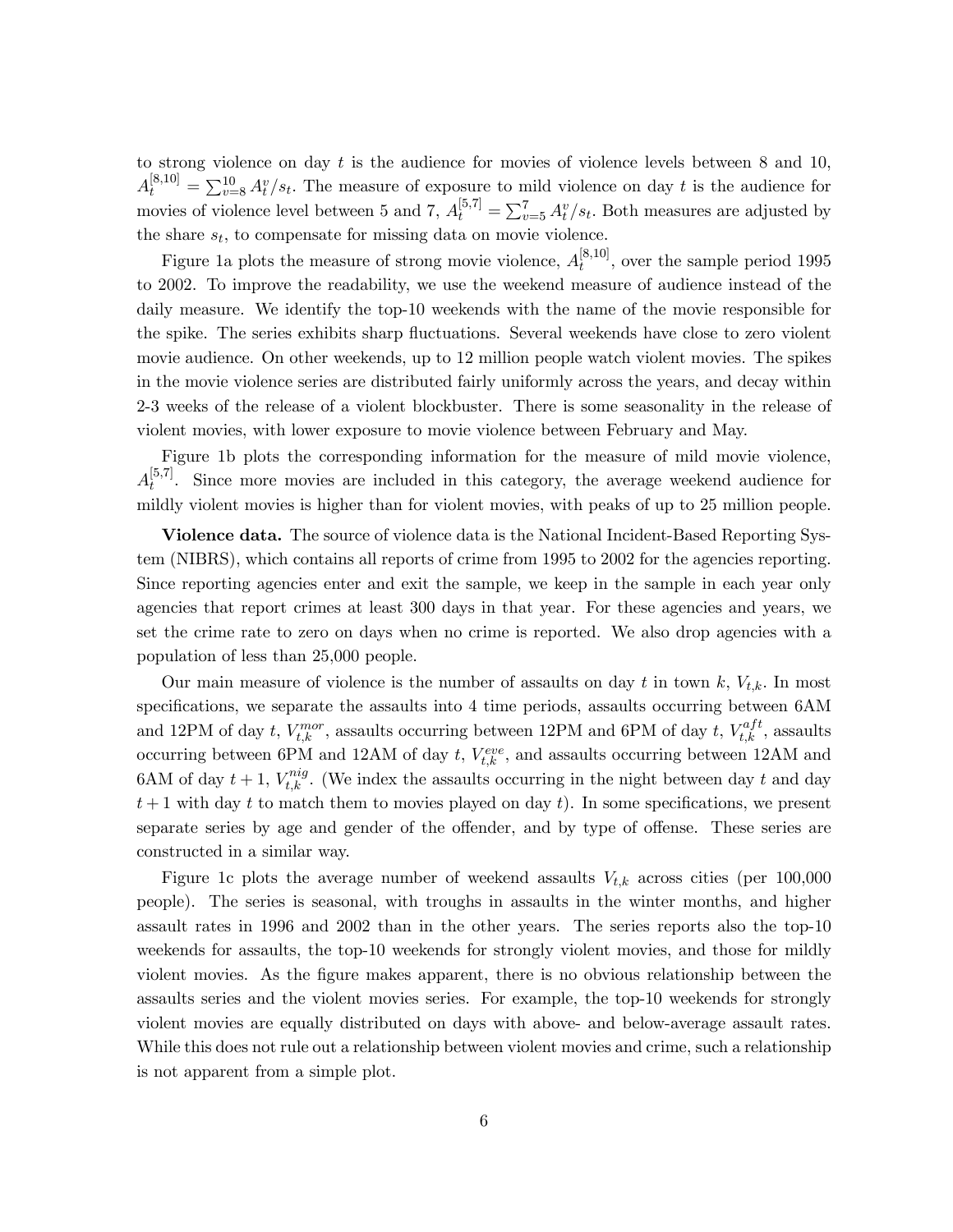**Summary Statistics.** After matching the panel of assaults with the time series of movie violence, the resulting data set includes 425,559 city-day observations, covering the time period from January 1995 to December 2002. Table 2 reports the summary statistics. The average number of assaults on any given day across the cities in our sample is 3.66, translating into an assault rate of 5.57 assaults per 100,000 inhabitants. The assaults occur mostly in the evening (6PM-12AM), but are also common in the afternoon (12PM-6PM) and in the night (12M-6AM). Across weekdays, assault rates are highest on Friday and Saturday (Figure 2). Across demographic features, assaults rates are decreasing in the age of the offender, and are three times larger for males than for females.

Table 2 also reports the summary statistics of the daily movie audience data. The average daily movie audience is 3.73 million people, while the audience for strongly and mildly violent movies is respectively 0.47 million and 1.62 million. The Table also presents information on an alternative system of classification of violent movies and on rentals, which we discuss below in Section 3.

#### 3 Empirical Results

#### 3.1 Theater Audience — Main Results

**Baseline effect.** In the first empirical specification we test whether there are short-run effects of exposure to violent movies on violent crime. We focus on the effect of same-day<sup>5</sup> exposure, an horizon similar to the one considered in the psychology experiments.

Since the number of assaults is a count variable, we use a Poisson process. We model the distribution of agency  $k$ 's crime count on day  $t$  as

$$
V_{t,k} \sim Poisson(\mu_{t,k} = \lambda_{t,k}) \quad k = 1,...,K; \ t = 1,...,T
$$

with  $\lambda_{t,k} = \exp(x_{t,k}\beta)$ . Since  $\lambda_{t,k}$  has an exponential form

$$
E[v_{t,k}|x_{t,k}] = \mu_{t,k} = \exp(x_{t,k}\beta)
$$

Notice that consistency of the maximum likelihood estimate for this model only requires the correct specification of the conditional mean. Consistency does not require the distribution to be correctly specified. However, miss-specifying the variance will lead to inconsistent standard errors. The Poisson model restricts the mean to be equal to the variance, which can be an issue in count models as often there is overdispersion. To assess whether overdispersion is likely to be an issue for our regressions, we also report negative binomial regression results below.

<sup>&</sup>lt;sup>5</sup>As we stated above, we define day t to run from 6AM of day t to 6AM of day  $t + 1$ .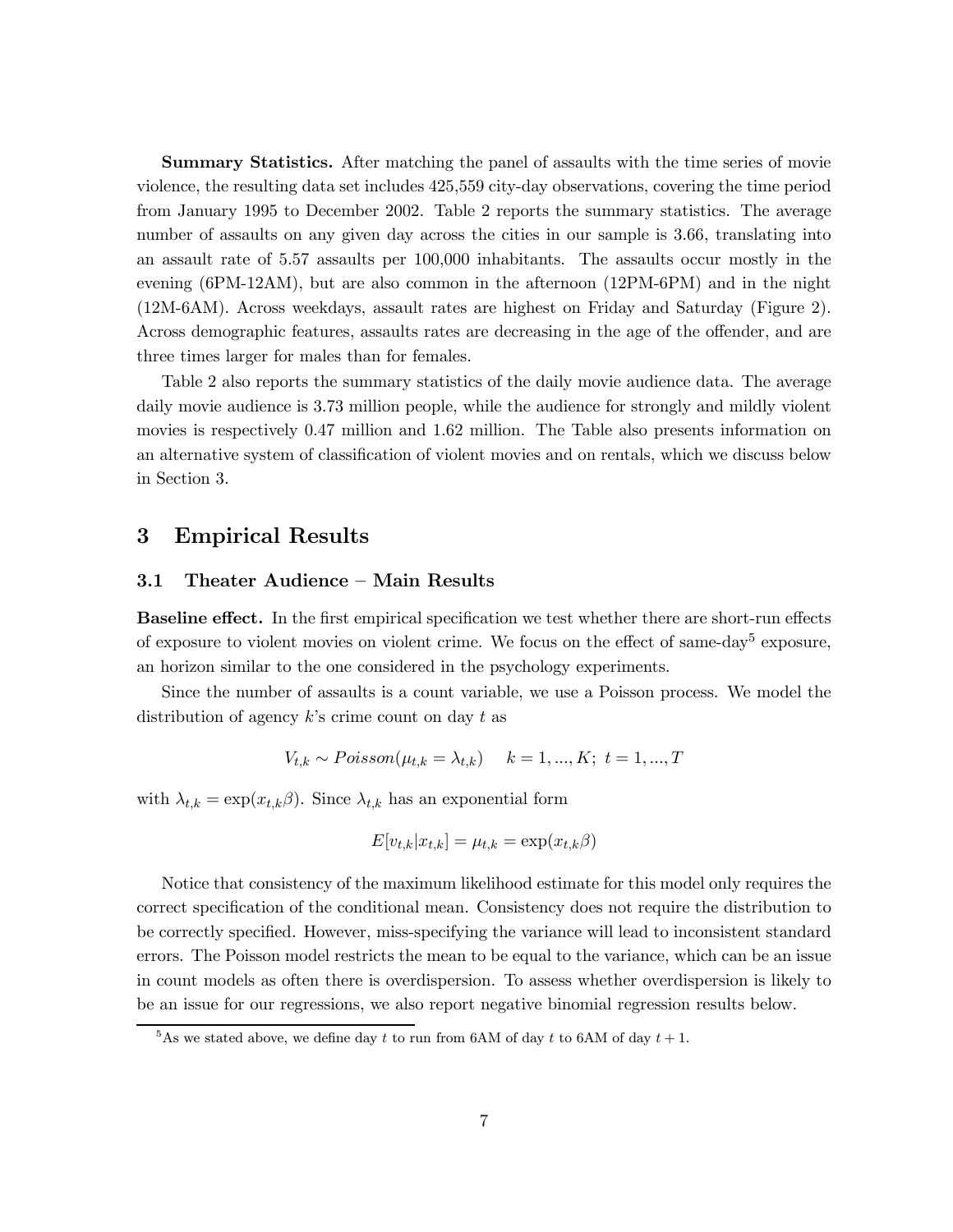The coefficient  $\beta_j$  can be interpreted as the proportionate change in the conditional mean if the jth regressor changes by one unit, i.e.,

$$
\beta_j = \frac{\delta E[v|x]}{\delta x_j} \frac{1}{E[v|x]}
$$

That is, the conditional mean of the dependent variable is  $1 + \beta_j$  units larger for a one unit change in the j-th regressor. For indicator variables, the effect of variable j is  $\exp(\beta_i)$ , which for small values of  $\beta_j$  is approximately equal to  $1 + \beta_j$ .

The determinants of the probability of an assault include the following covariates

$$
x_{t,k} = \beta^{[8,10]} A_t^{[8,10]} + \beta^{[5,7]} A_t^{[5,7]} + \beta A_t + \Gamma X_t.
$$
 (1)

The number of assaults depends on the exposure to strongly violent movies  $(A_t^{[8,10]})$  and mildly violent movies  $(A_t^{[5,7]})$ , controlling for total audience for all movies  $(A_t)$ . The coefficient  $\beta^{[8,10]}$  can be interpreted as the percent increase in assaults for each million people watching movies of violence level between  $8$  and  $10$  on day  $t$ , controlling for the total movie audience. The interpretation of the coefficient  $\beta^{[5,7]}$  is similar. The variables  $X_t$  are a set of control variables: indicators for year, month, day of week, and for holidays<sup>6</sup>. (The full set of holiday indicators is described in Appendix A.) The standard errors are robust and clustered by date, to allow for arbitrary correlation of errors across agencies k on the same day.

Notice that, given the nature of our data, the variables of interest do not vary at the city level. Thus, the estimates of the effects of exposure to violent movies are unaffected by the inclusion of city fixed effects, and we will not include them. While cities do enter and exit the sample at the yearly level, within a given year, the set of cities is constant. As described above, our sample includes cities with populations of 25,000 or more that report any crime for at least 300 days a year. For any remaining missing days in the year, we assign a value of zero crime for that day. A set of year dummies in the Poisson regressions accounts for the variation in the sample of cities across years.

In Column 1 of Table 3 we estimate (1) including only year controls. (The year controls are necessary since the number of towns in the sample varies year-by-year) This is the equivalent of running a simple time-series regression of assaults on exposure to movie violence. The results indicate that exposure to media violence appears to increases crime, consistently with the evidence from the psychology experiments. For each additional one million people exposed to a violent movie, the probability of assault increases by 1.4-1.6 percent, depending on whether we consider the mild violence measure  $(A_t^{[5,7]})$  or the strong violence measure  $(A_t^{[8,10]})$ . In addition, we obtain the (puzzling) result that exposure to any movie (as captured by  $A_t$ ) increases crime significantly.

 $6$ The results are similar, though less precisely estimated, if we introduce controls alternatively for day-ofweek\*month, day-of-week\*year, month\*year.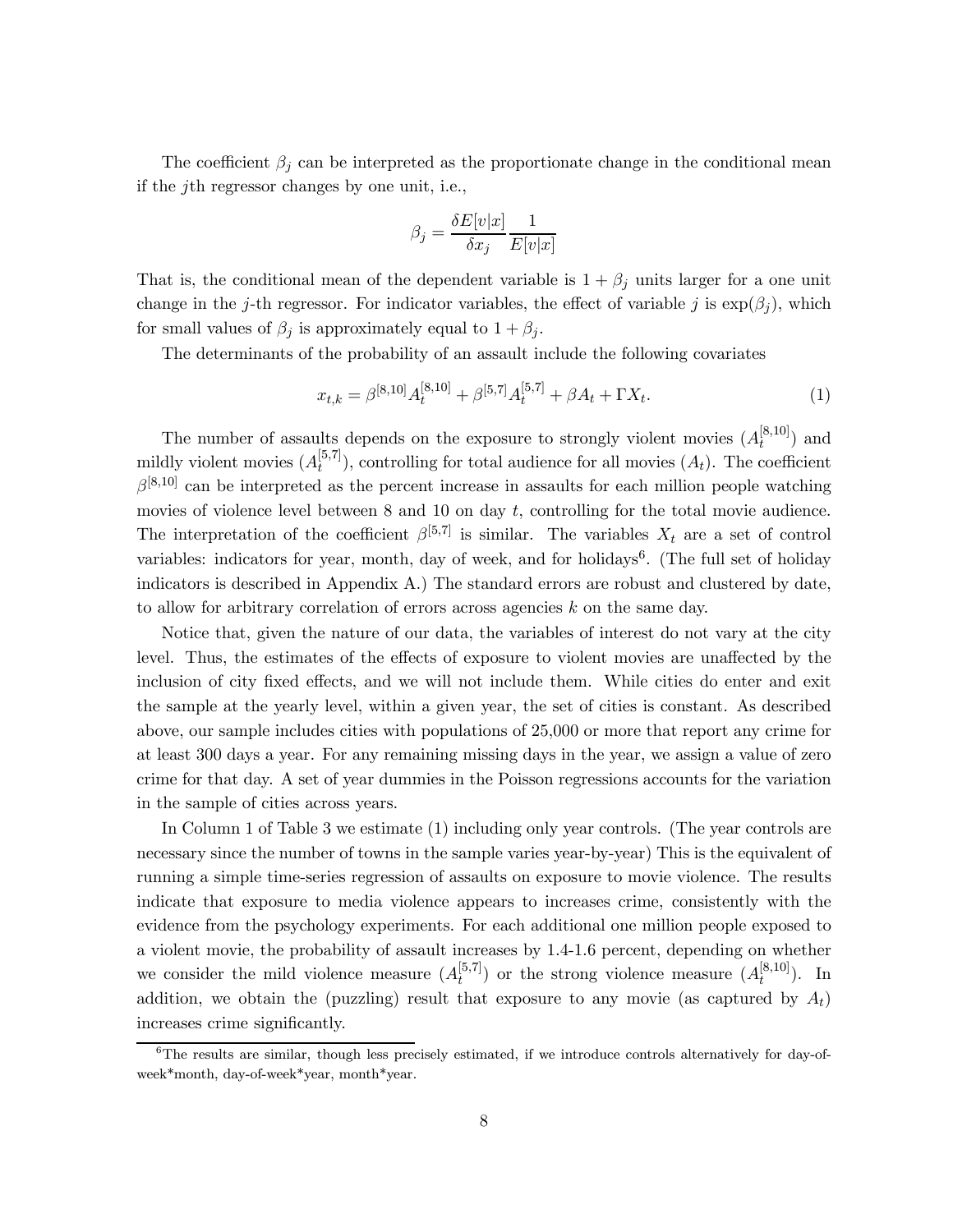In Columns 2 through 4 we include additional controls: indicators for day-of-week (Column 2), for month in the year (Column 3), and for holidays (Column 4). These indicators are significant determinants of assault rates, since violent crime varies by weekday (Figure 2) and has important seasonal patterns (Figure 1c). As we add these control variables, the coefficients  $\beta^{[5,7]}$  and  $\beta^{[8,10]}$ on the violence measures flip sign and become significantly *negative*, with the coefficient on strong violence becoming larger in absolute value. With the full set of controls, an increase in one million in the audience for violent movies decreases violent crime by .64 percent (mildly violent movies) or .96 percent (strongly violent movies), substantial effects on violence. In addition, exposure to non-violent movies, as captured by  $A_t$ , is no longer a significant determinant of assaults, once all the controls are added.

In Columns 5 through 8 of Table 3 we present robustness results for the benchmark specification with all controls (Column 4). The results are similar, though the estimates are somewhat less precise if we do not use the imputation procedure for the daily data. This limits the sample period to September 1997-December 2002 (Column 5, see Appendix A for details on the imputation) The results do not change if we estimate a negative binomial regression, allowing for overdispersion of the dependent variable (Column 6). We obtain similar estimates also using an OLS model with assaults per capita as the dependent variable (Column 7), though the magnitudes are not directly comparable to the other specifications. Finally, we obtain directionally similar, but less precise results for an OLS specification with log(assaults per capita) as dependent variable (Column 8). The loss in power is not surprising since observations with no assaults are dropped. Since these specifications do not affect substantially the results, we do not repeat them below.

The initial result that exposure to violent media increases violent crime appears to be due to the within-week and within-year timing of movie releases and of assaults. Once we control for seasonal patterns, exposure to violent movies appears to diminish crime in the short-run, and more so the more violent the crimes, a result in contrast to the finding of the psychology experiments.

**Time of day.** To clarify this puzzling result, we examine separately the effect of violent movies on violent crime by time of day. We include the full set of controls  $X_t$ . In Table 4, we present the results of specification (1) for assaults committed between 6AM and 12PM,  $(V_{t,k}^{mor},$  Column 1), between 12PM and 6PM  $(V_{t,k}^{aft},$  Column 2), between 6PM and 12AM  $(V_{t,k}^{eve},$ Column 3), and between 12AM and 6AM of the next day  $(V_{t,k}^{nig},$  Column 4).

Since movie audiences are unlikely to watch movies in the morning and in the afternoon, and especially so for violent movies, we expect to find no effect of exposure to violent movies in the first two time blocks. Indeed, exposure to violent movies has no differential impact on assaults in the morning (Column 1), or in the afternoon (Column 2). Since we consistently find similar effects for these two time periods, we pool them in the next Tables to save space.

Over the evening hours (Column 3), we find, instead, a strong negative effect of exposure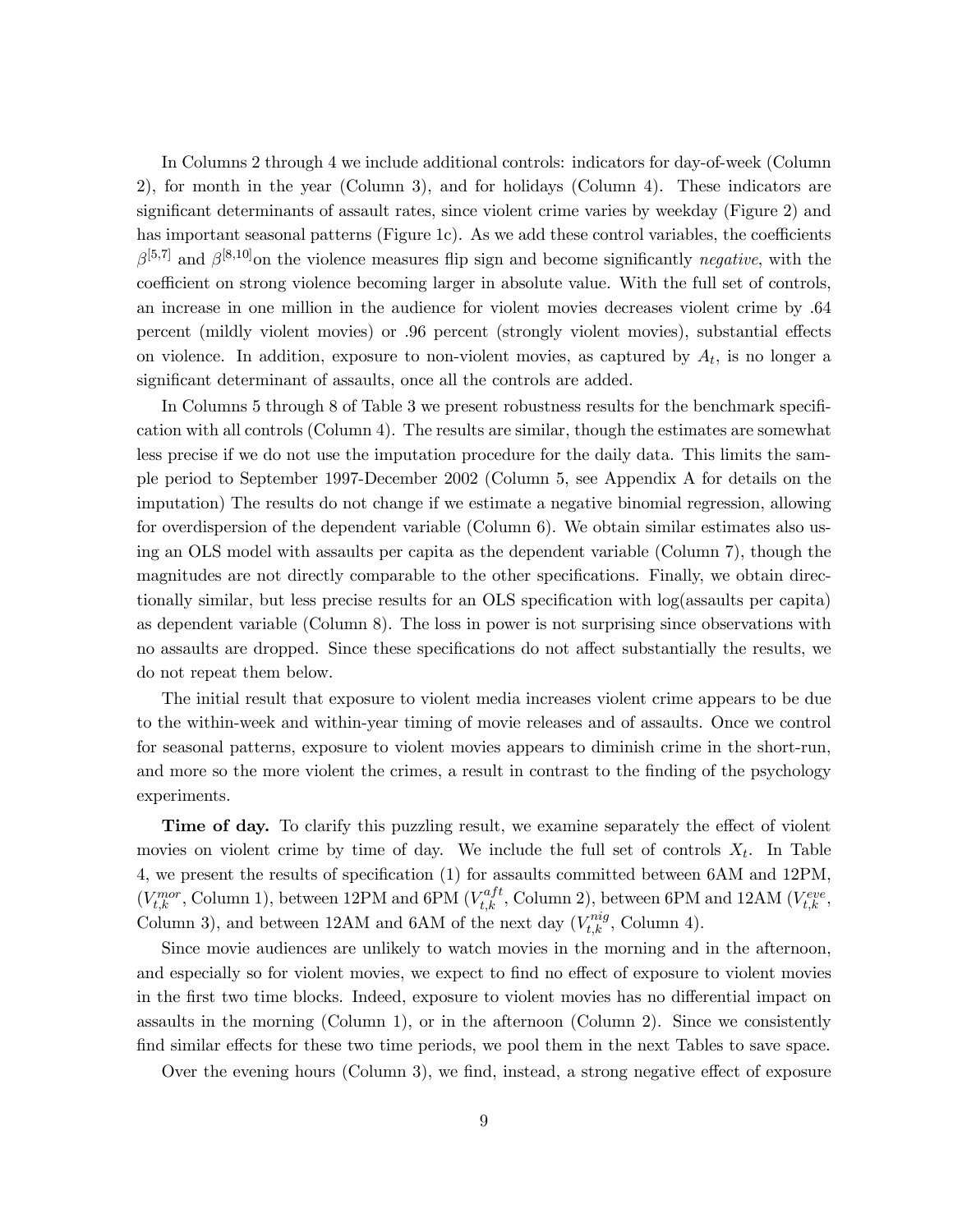to violent movies. An increase in the audience of mildly violent movies of one million decreases violent crimes by  $\exp(-.0132) - 1$ , that is, 1.31 percent. Exposure to strongly violent movies has an even larger effect. Exposure of one million additional people reduces assaults by exp(−.0194) − 1, that is, 1.92 percent. Exposure to violent movies incapacitates people who may otherwise be committing crimes. The larger effect for more violent crimes reflects the fact that the audiences of the more violent crimes are more likely to be selected among the potential criminals. Below, we argue that the magnitude of the coefficients  $\beta^{[5,7]}$  and  $\beta^{[8,10]}$  is consistent with a pure incapacitation effect.

Over the night hours following the exposure to the movie, violent movies appear to have a negative impact on crime, but the results are smaller and less precisely estimated. Exposure to mildly violent movies for one million people decreases violent crimes (significantly) by  $\exp(-.0095) - 1$ , that is, .95 percent; the effect for strongly violent movies is  $\exp(-.0073) - 1$ , that is, -.73 percent, but is not significant. These mild negative effects imply that we can reject a positive short-run impact of violent movies on crime implied by the psychology evidence. These results lend some support to the catharsis hypothesis, that violent movies dissipate the negative feelings. Alternatively, they may be interpreted as mild evidence that an evening at the movies displaces violent crime, since the latter takes a whole evening.

While the results on the effect of violent movies are interpretable, we also find a puzzling effect of non-violent movies. Over the morning hours and in the afternoon, a higher exposure to non-violent movies lowers crime significantly. While there is no impact on evening assaults, non-violent movies significantly increase assaults in the night following the movie exposure. These results appear to reflect the effect of an unobservable variable that affects both crime and movie attendance, such as weather or TV programming. Consistently with this interpretation, these effects are 2 to 3 times larger in regressions without controls (results not shown). While these results suggest caution in the interpretation of the findings on violent movies, the potential presence of an unobservable variable does not bias the findings on the effect of violent movies to the extent that this variable affects all movie audiences in the same way, which seems plausible.

In Columns 5-7 we replicate the results of Columns 1-4 allowing for a non-linear effect of total movie sales  $A_t$  in (1). We pool the time periods in Columns 1 and 2 to save space. The estimates of the impact of violent movies are very similar to the benchmark estimates within each time period.

To provide more evidence on the timing of the effect of violent movies, we re-run specification (1) separately by two-hour time blocks. In Figure 3 we plot the coefficients, with confidence intervals, for the measure of strong violence  $A_t^{[8,10]}$  and mild violence  $A_t^{[5,7]}$  (in addition, the total audience variable  $A_t$  is included in the regressions). To interpret the coefficients, one should regard the time stamp as indicating either the time of the assault, or the time of the police report. As such, the crime is likely to have occurred in the indicated time block, or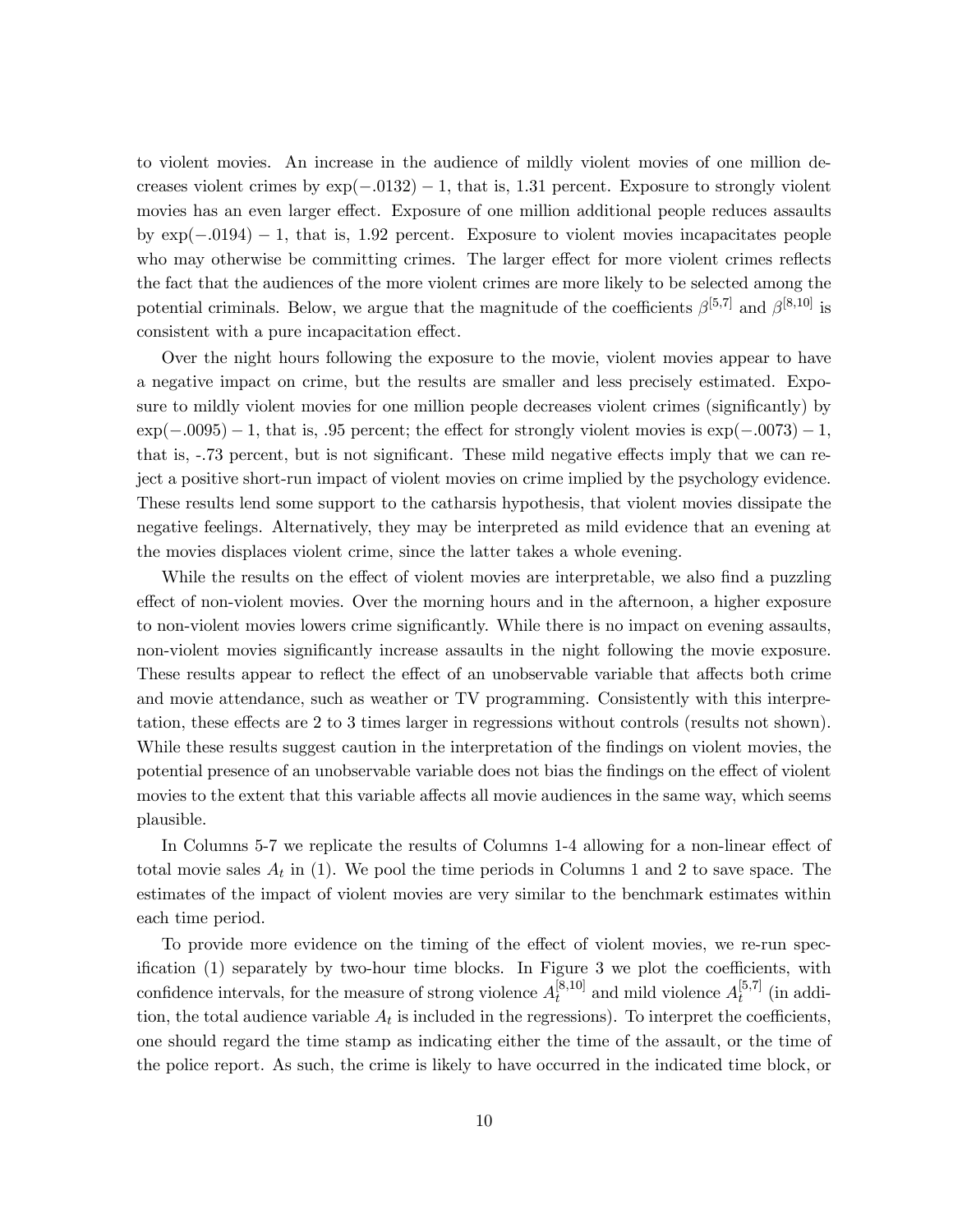in the previous one. Over the same-day morning hours and over the afternoon, no coefficient is significantly different from zero, and no pattern is apparent, consistent with the results of Columns 1 and 2 of Table 4. In the time block 6PM-8PM, exposure to strong violence has a negative significant effect, and over the time blocks 8PM—10PM and 10PM-12AM, both measures of violence have a significant and sizeable negative effect. The timing of this effect is exactly consistent with incapacitation from movie attendance: since most movie showing take place between 6PM and 10PM, and incapacitation may affect also the two hours surrounding the movie showing, the decrease in crime should start from around 4PM and taper off around midnight. Over the time periods 12AM-2AM, 2AM-4AM, and 4AM-6AM, exposure to violent movies has mostly a negative impact on assaults, but the coefficients are smaller and mostly not significant. This is again consistent with the results in Table 4 indicating no short-run positive impact of violent movies on violent crime.

#### 3.2 Theater Audience — Robustness

Disaggregate effects. To complement the findings in Table 4, we present evidence on the effect of the broadcast of movies of different violence categories on street crimes. We run the regression

$$
x_{t,k} = \sum_{v=0}^{10} \beta^v A_t^v + \Gamma X_t,
$$

that is, we estimate separately the effect on assaults of exposure to movies of violence level v, with  $v = 0, 1, ..., 10$ . In Figure 4, we plot the coefficients  $\beta^v$  for evening assaults  $A_t^{eve}$  and for night assaults  $A_t^{nig}$ . Over the evening hours (6PM-12AM), the effect of movies on assaults is fairly monotonic in the violence level of the movie. As we found in Table 4, the more violent the movie, the lower the frequency of assaults, consistent with incapacitation. Over the night hours (12AM-6AM), the pattern is not so clear-cut. Exposure to low-violence movies appear to increase assaults, probably capturing a time-series component that is not included in the controls. Compared to low-violence movies, movies with higher violence level lead to reductions of violence. The effect is fairly monotonic till violence level 8, while violence levels 9 and especially 10 are associated with a higher violence level. The only evidence, therefore, of a positive impact of violent movies on crime is for the rare movies that attain the highest violence level.

Alternative Movie Violence Measure. We cross-validate the results using the MPAA ratings of each movies. In addition to the rating of a movie ("R", "PG", etc.), the MPAA summarizes in one sentence the sex, violence, and gore features of each movie. We characterize as mildly violent movies for which the MPAA Rating contains the word "Violence" or "Violent", with two exceptions: (i) If the reference to violence is qualified by "Brief", "Mild", or "Some", we classify the movie as non-violent. (ii) If the word violence is qualified as either "Bloody",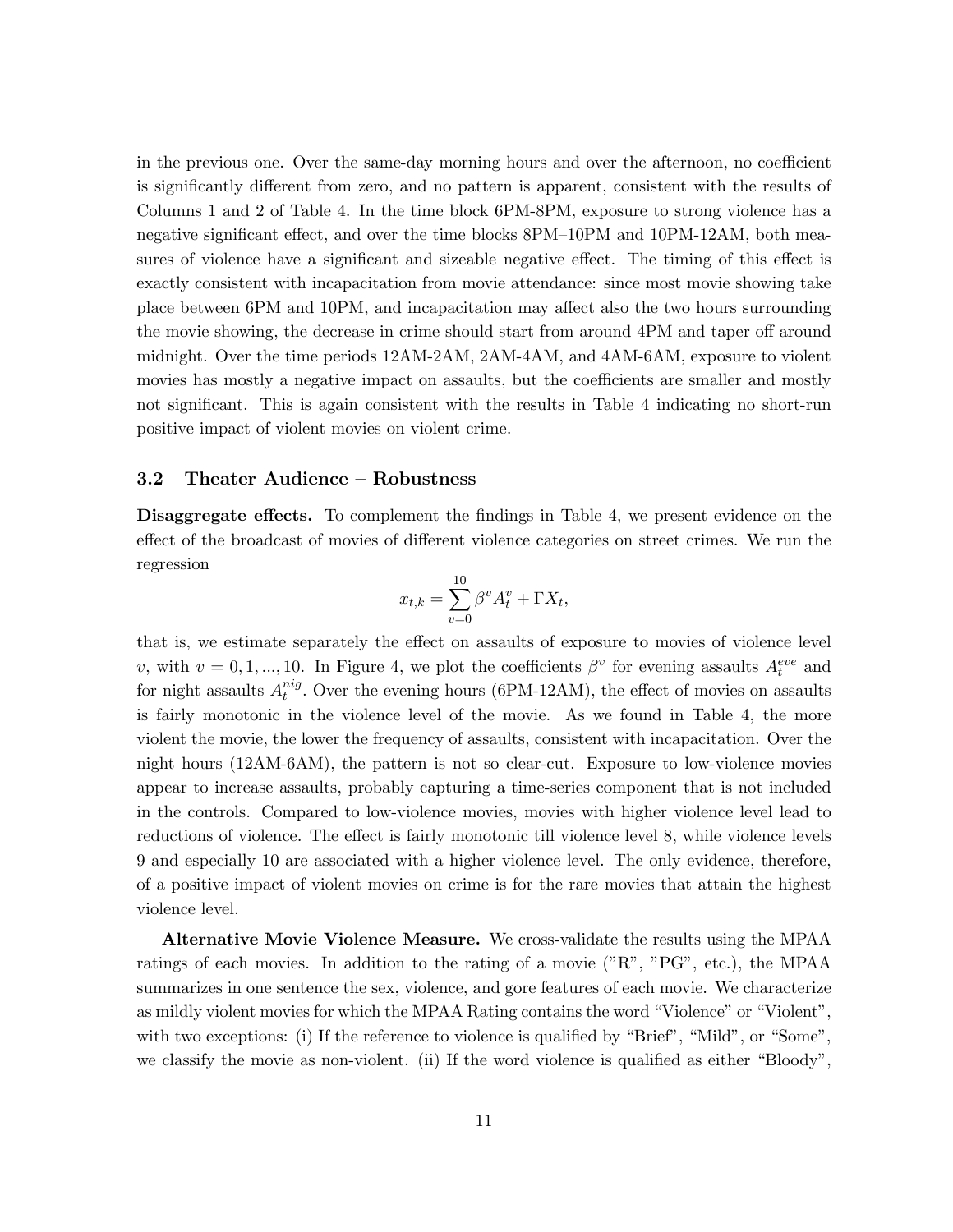"Brutal", "Disturbing", "Graphic", "Grisly", "Gruesome", or "Strong", we classify the movie as strongly violent. We then construct a daily measure of mild and strong movie violence along similar lines to the procedure described in Section 2 for the benchmark measures.<sup>7</sup> The average MPAA-based mild violence measure averages 1.26 million in audience, compared to 1.62 million for the kids-in-mind-based mild violence measure (Table 2). The two measures have a correlation of .80 across the 2847 days in the sample when they are both non-missing. The MPAA-based measure of strong violence is substantially more restrictive than the kidsin-mind-based-measure, averaging an audience of .27 millions, compared to .47 million for the kids-in-mind measure. The correlation between these two measures is .63.

In Columns (1) through (3) of Table 5 we replicate the results of Table 4 using the MPAAbased measure of movie violence. Over the morning and afternoon period (Column 1), we find no significant effect of exposure to mild violence, but, surprisingly, we find a significant negative effect of exposure to violent movies on assaults. Over the evening period (6PM-12PM, Column 2), we find a significant incapacitation effect for exposure to mildly violent movies, and a larger, also significant incapacitation effect for exposure to strongly violent movies. The estimates are quite similar to the benchmark estimates in Table 4. Over the night following the exposure (12AM-6AM, Column 3), we find a significant negative effect of mild violence and a similarly negative but insignificant effect of strong movie violence. When we replicate these results using both the MPAA-based measures of violence and the kids-in-mind-based measures of violence (Column 4-6), we find that the effects on assaults depend mostly on the kids-in-mind measures.

Overall, the alternative MPAA measure of movie violence produces similar, but somewhat less precise, results. (The one surprising difference is the finding of a negative effect on violence in the 6AM-6PM period, according to one measure.) Overall, the kids-in-mind measure appears to be a more detailed measure of movie violence, which is not surprising given that the kidsin-mind raters refine the MPAA rating with an extensive review and transform it into a 0-10 scale. We therefore use the kids-in-mind ratings in the rest of the paper.

Demographics. So far, we have presented the impact of movie violence on assaults regardless of demographics. We now present separate effects by age groups and gender. According to the Motion Picture Association (2005), the age group 16-24 is responsible for 27 percent of theater admission in 2004, while constituting only 15 percent of the population. Males and females are equally represented. While we do not know which demographic groups are more likely to attend violent movies, the over-representation of young people at the movie theater leads us to expect that the results should be larger for the younger cohorts. (Since the Poisson coefficients capture proportional changes, differences in average assault rates across

 ${}^{7}$ In the first weeks of 1995, the NPAA rating is missing for a number of movies; we set the NPAA violence measure missing for the 10 weeks in which the rating is available for less than 70 percent of the movie audience for that week.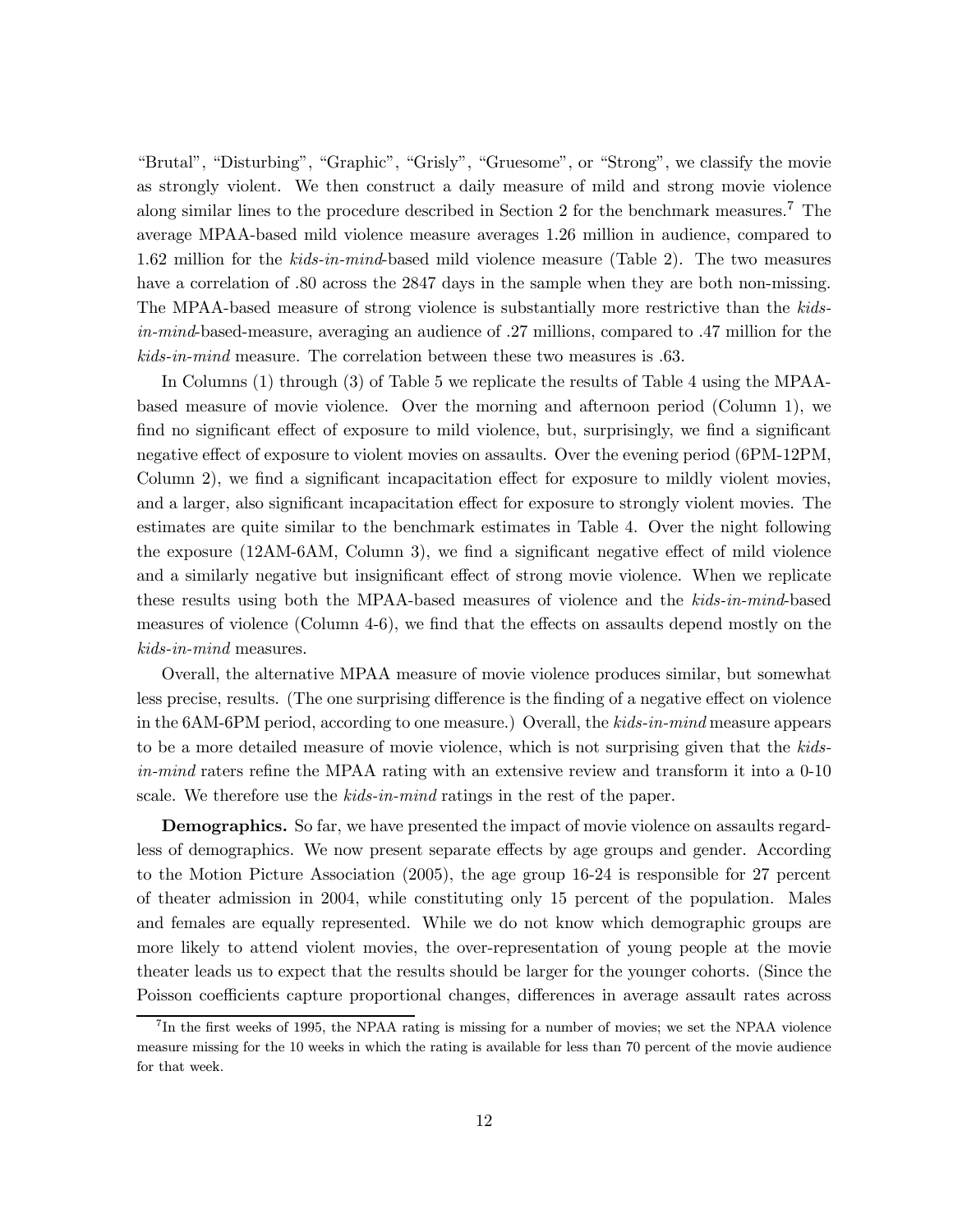demographics do not matter to a first approximation.)

In Table 6 we replicate the specifications of Columns (3) and (4) of Table 4 for different age and gender groups. We do not report the results for the morning and afternoon hours, for which we consistently find no impact. Across age groups, we find the strongest incapacitation results for the youngest age group (15-24, Column 1), even though the results are large and significant also for the older age groups (25-34 and 34-44, Columns 3 and 5). In the night hours following the movie exposure, we find broadly a negative impact of exposure to violent movies, though the result is significant only for one measure for the younger age group (Column 2). As for the gender split, the incapacitation effect is strong and significant both for males and females (Columns 7 and 9). In the night following the movie exposure (Columns 8 and 10), we find a negative impact of violent movies on crime that is stronger for women.

Weekend Results. The results above rely on two forms of variation in exposure to violent movies, week-to-week variation and within-week variation. The week-to-week variation is captured by Figures 1a-1b, which show the sharp changes in the audience of violent movies from one week to the next. In addition, within any given week there is also substantial variation in exposure to movies, captured by Figure 2. Saturday has the highest audience, followed by Friday and Sunday; the other days of the week have only one fourth as much audience for violent movies as the other days.

We now present results using the week-to-week variation by estimating expression (1) using weekend sales only, that is, the sales from Friday to Sunday. The advantage of using weekend data, as opposed to daily data, is that weekend revenue data is readily available, while daily revenue data is partly imputed. The cost is the loss of precision due to the aggregation across Friday, Saturday, and Sunday, as well as the neglect of data for the other weekdays. The dependent variable for the Poisson regressions is the total number of assaults in weekend  $t$ , and the independent variables are the measures of audience over weekend  $t$ . The set of controls includes year indicators and 52 indicators for week-of-the-year. These last indicators subsume the holiday controls, since holidays usually fall on the same week across years.

As Table 7 shows, there is no significant impact of audience of violent movies on the number of assaults in the morning and afternoon period (Column 1), as expected. Over the evening period (6PM-12PM), when people are expected to be watching movies, we find a significant incapacitation effect for exposure to strongly violent movies. An increase of one million in the weekend audience significantly decreases the total weekend assaults by exp(−.0051), that is, by -.51 percent. We find a smaller, not significant impact for exposure to mildly violent movies, exp(−.0014), that is, -.14 percent. Finally, over the late night hours (12AM-6AM) we find essentially no effect of exposure to violent movies.

These estimates appear, at first, substantially smaller than the corresponding estimates for daily data (Table 4). The two magnitudes, however, are easy to reconcile. Each person exposed to a violent movie in weekend t watches a movie on only one of the three days composing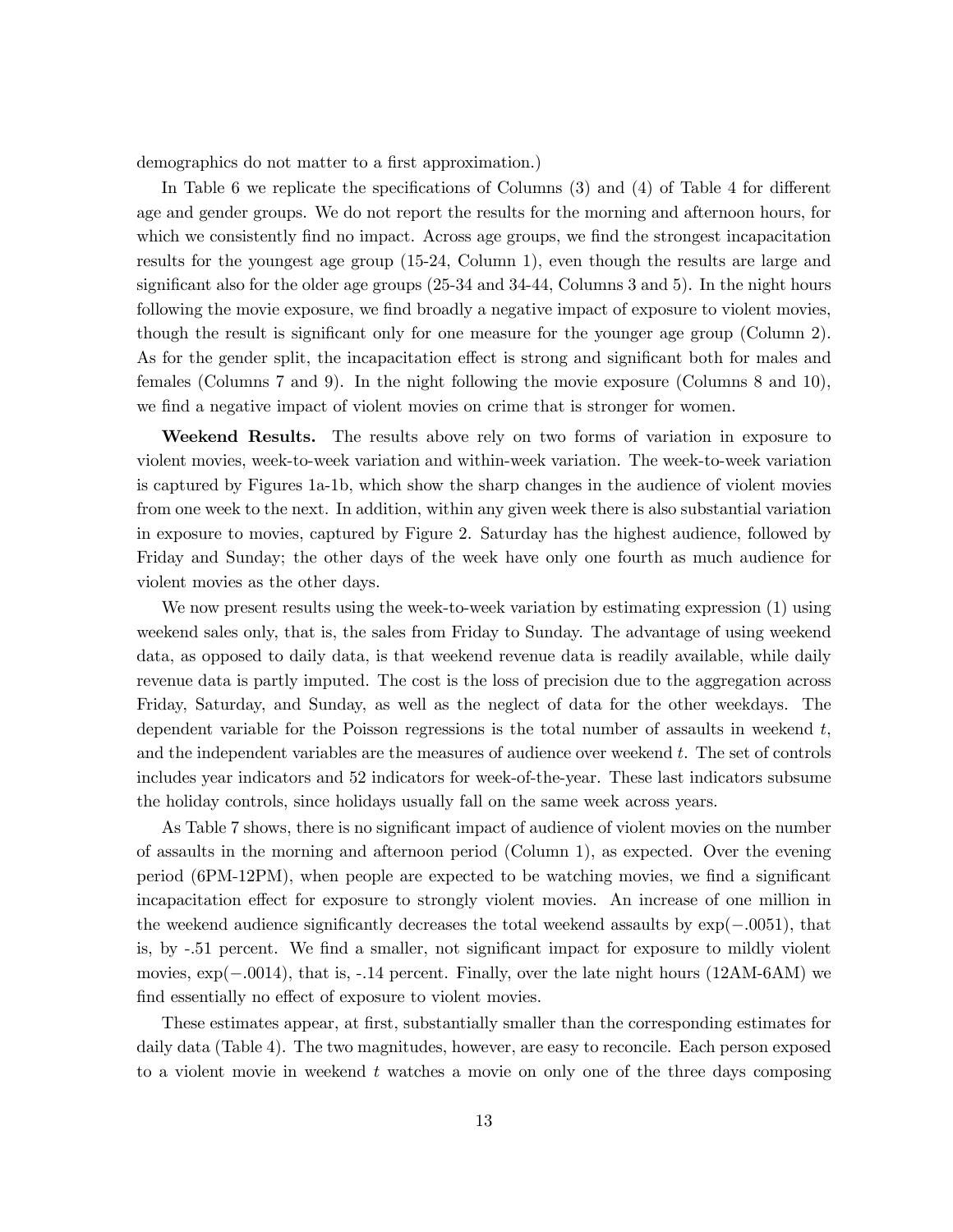the weekend. Any incapacitation effect, therefore, applies to only one of three days, and therefore should be approximately only a third as large as the corresponding effect from the daily regressions in Table 4. Multiplying the magnitudes of the effect by three, the estimates in Column 2 of Table 7 imply incapacitation effects of  $.51 * 3 = 1.53$  percent for violent movies and of .14∗3 = .42 percent for mildly violent movies. The first point estimate is in line with the finding of a 1.92 percent decrease in daily assaults per one million audience of violent movies (Column 3 in Table 4). The point estimate for the mildly violent movies from the weekend data is smaller than the corresponding point estimate from the daily data (Column 4 in Table 4), but the result is sufficiently noisy that similar results cannot be rejected.

The results using weekend data confirm the presence of an incapacitation effect, though the effect is less precisely estimated than in the daily data. We find no effect of exposure to movies in the night. The lower point estimates and lower precision in this sample are not surprising, given that this sample does not use the within-week variation and it considers the average exposure over the weekend, as opposed to the exact daily exposure.

Placebo Results. As a test of whether the results are driven by seasonal patterns in movie releases, we construct a placebo treatment by running a regression as in (1) with the assault data lagged by one or two years. In particular, in Columns (4) through (6) of Table 7 we replicate the results of Columns (1) through (3) but replace the outcome variable with assaults in the corresponding weekend the year before. For movie exposure in 1995, we use the assaults in the corresponding week in 2002 as outcome variable. In Columns (7) through (9) of Table 7 we present the results of similar specifications in which we take the assault data for the corresponding weekend two years before. For movie exposure in 1996 (1995), we use the assaults for the corresponding weekend in 2002 (2001).

To the extent that the apparent incapacitation effect is explained by seasonal patterns or special releases corresponding to holidays, we should find a similar effect in the placebo treatments. If the effect is a causal effect due to release of violent movies, we should not find an effect in the placebo treatment. In both placebo treatments, we do not find any significant effect of movie exposure in these placebo regression in any time interval.

#### 3.3 DVD and VHS Rentals

While most of the paper focuses on the effect of violent movies released in theaters, a similar design exploits the release of violent movies in VHS/DVD. This release typically occurs a few months after the theatrical release, and has similar features to the release in theaters. The rental of newly released DVD/VHSs peaks in the first week of release and decays quickly in the following weeks. Moreover, the top 1-2 movies capture a large share of the rental revenue.

We use data on weekly DVD/VHS rentals from *www.boxofficemojo.com* over the period July 1999-December 2002. The data for the top 25 DVD weekly rentals is available from July 2000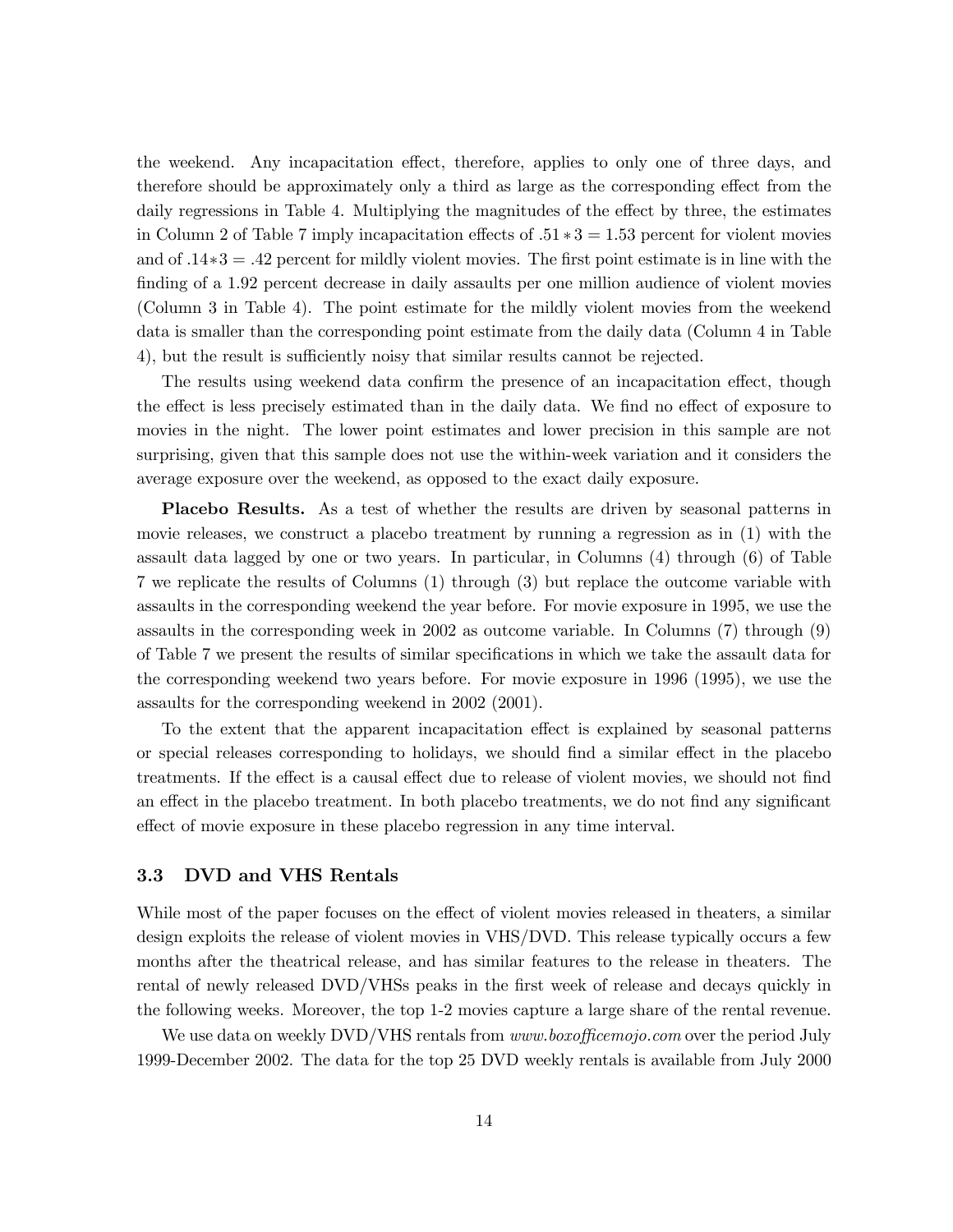to December 2002. The data on VHS weekly rentals covers the top 10 rentals over the period July 1999-October 2000, and the top 40 rentals over the period June 2001-July 2002. Since over part of this sample either the DVD series or the VHS series is not available, we impute the rentals for the missing series (if any) using the rentals for the other series, and compute the sum of the two series. We present details on the imputation procedure in Appendix A.

Combining this data with the violence ratings from kids-in-mind, we compute a weekly measure of audience for mildly violent and violent movies. Unlike the theater measures, this measure captures week-long rentals. Since most of the rentals take place on the weekend, we match it to weekend assaults. The average number of weekly rentals of any movie is 21.44 millions (Table 2). The weekly rentals of violent (mildly violent) movies are 3.71 (10.40) millions. The weekly audience reached by DVD and VHS rentals, therefore, is comparable to the audience reached in a week at the theater. In addition, one should take into account that multiple people may view a rental, which boosts the DVD/VHS numbers. As we stated above, the audience measures of violence for DVD and VHS rentals are only mildly correlated to the box office measure in the corresponding week. The correlation between the two measures of strong violence is -.01, while the correlation between the two measures of mild violence is .35.

In Table 8, we replicate the specifications of Columns (1)-(3) in Table 7 with weekend assault as dependent variable and with DVD/VHS rentals of violent movies as independent variables. While, as expected, there is no effect in the morning and afternoon (Column 1), we identify a significant incapacitation effect for the exposure to mildly violent movies, and an insignificant effect for the strongly violent movies for the evening hours (Column 2). The effect on the night hours (Column 3) is less clear: the mild violence measure is associated with a significant decrease in violent crimes, but the strong violence measure is associated with an (insignificant) increase.

Importantly, these results hold when the measures of theater audience are also introduced in the regressions (Columns 4 through 5). This is not surprising since the theater measures of movie violence and the DVD/VHS measures are essentially uncorrelated. The results on DVD/VHS releases, therefore, provide independent evidence supporting the finding of an incapacitation effect; in addition, they provide additional evidence that violent movies are unlikely to induce a short-run burst in violence.

#### 4 Magnitudes and Interpretations

Magnitudes. We first interpret the magnitudes of the benchmark findings by time of day (Table 4). The first main finding is that, in the evening hours (6PM-12AM, Column 3), one million additional audience for strongly violent movies reduces violent crime by 1.92 percent. Extrapolating this effect out of sample, this implies that on a day with 52 million people in the audience for strongly violent movies, violent crimes would be zero. This may at first seem an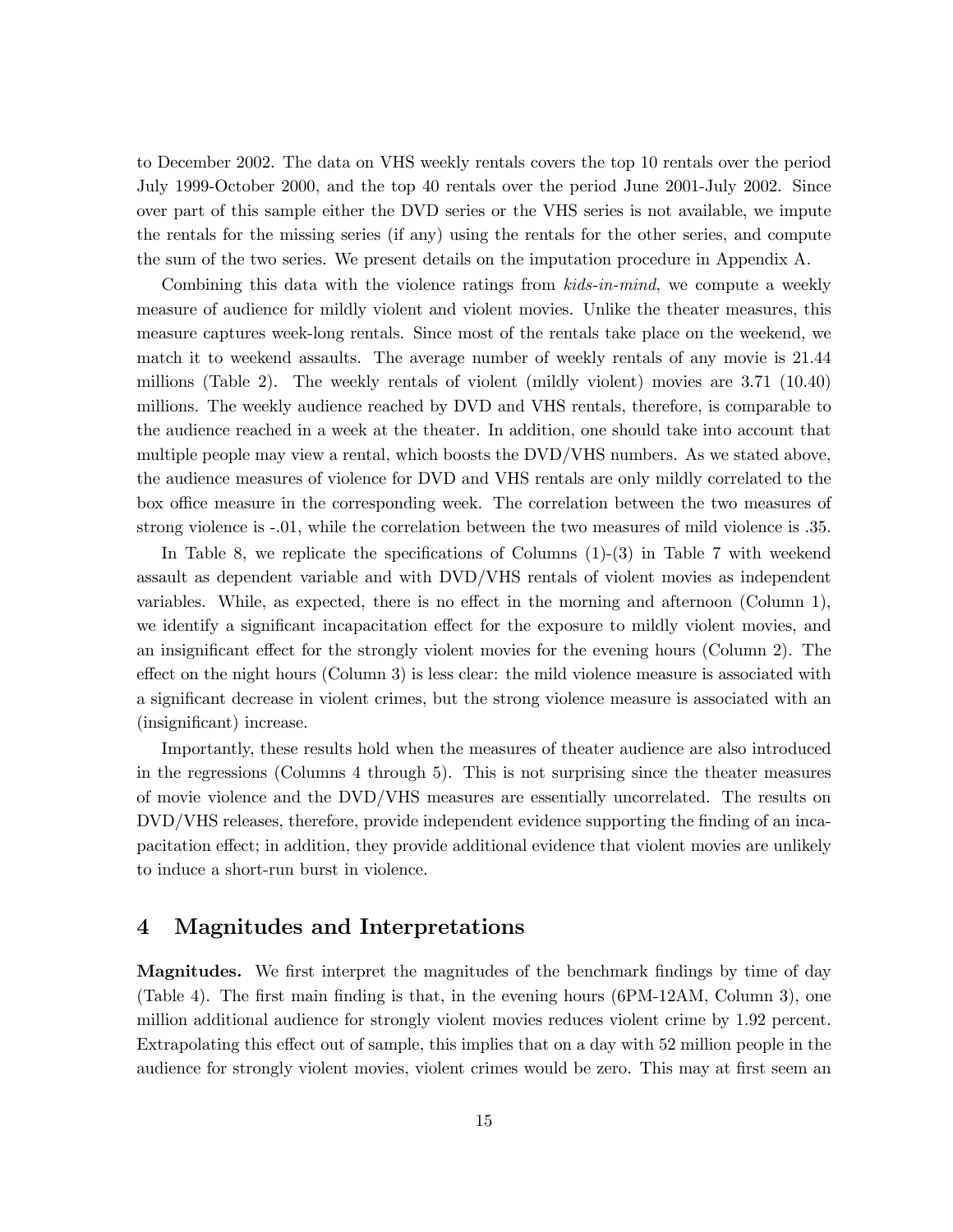implausibly large effect since the American population near 300 million, but it is likely not. In the midpoint of our sample, in 1998, the US Population was about 276 million; excluding people aged below 14 and above 65 which are very unlikely to be attending violent movies (almost always rated "R") yields 180 million people. Among the 180 million people aged 15-64, the atrisk population of potential criminals is likely to be highly over-represented in the audience for violent movies. For example, in a laboratory setting, Bushman (1995) offers subjects the choice whether to watch a violent or non-violent movie, and observes that subjects that rank high in self-reported aggressiveness are more likely to choose a violent movie. The point estimates in Column 3 of Table 4 are compatible with an incapacitation effect if the potential criminals are approximately four times more likely to watch a violent movie. Although we do not have an estimate for this form of sorting, we find it quite possible in light of the fact that the 15-24 age group is both highly represented among movie goers and among criminals.

The second main finding is that, in the night hours following the movie exposure (12AM-6AM), one million additional audience for strongly violent movies reduces violent crime (insignificantly) by .75 percent, with a confidence interval  $(-1.98, +0.45)$ . We can therefore reject increases in crime larger than .5 percent for increase of one million people in the audience. For mildly violent movies, the effect is significantly negative (-1.01 percent decrease in crime per one-million people in the audience), and we can therefore reject any positive effect. In order to evaluate this effect further, we compare it to the short-run impact of movie violence estimated in the Psychology experiments.

The top part of Table 1 summarizes the results of representative experiments. Columns (1) and (2) present the features of the treatment and of the control group. Columns (3) thorough (5) summarize the age group of the subjects, the location of the experiment, and the sample size. Finally, Column (6) defines the measure of violence, and Columns (7) and (8) present the average measure of violence for the treatment and control group. The first experiments (Lovaas, 1961; Bandura, Ross, and Ross, 1963), dating to the 1960s, were run mostly on small samples of children, while the more recent studies (Bushman, 1995; Josephson, 1997; Leyens et al., 1975) are run with larger samples and on more varied populations. Across the different experiments, the treatment usually consist in exposure to a 5- to 15-minute video of violent scenes from a violent movie. The scenes are often explicitly chosen to induce violence, depicting violence in a positive light. The control group usually watches a video of comparable length with non-violent scenes. Finally, the measures of violence vary from aggressive play with dolls for the children (Lovaas, 1961; Bandura, Ross, and Ross, 1963) to the imposition of electric shocks or noxious noises on other subjects (Geen and O'Neill, 1969; Bushman, 1995), and to aggressive play during a hockey game (Josephson, 1987). In all cases, the violence proxies are measured within an hour of the treatment. The effect of the exposure to movie violence is large. In four out of first five experiments of Table 1, exposure to the violent movie doubles the incidence of violence. The large size of this effect, though, masks some heterogeneity. In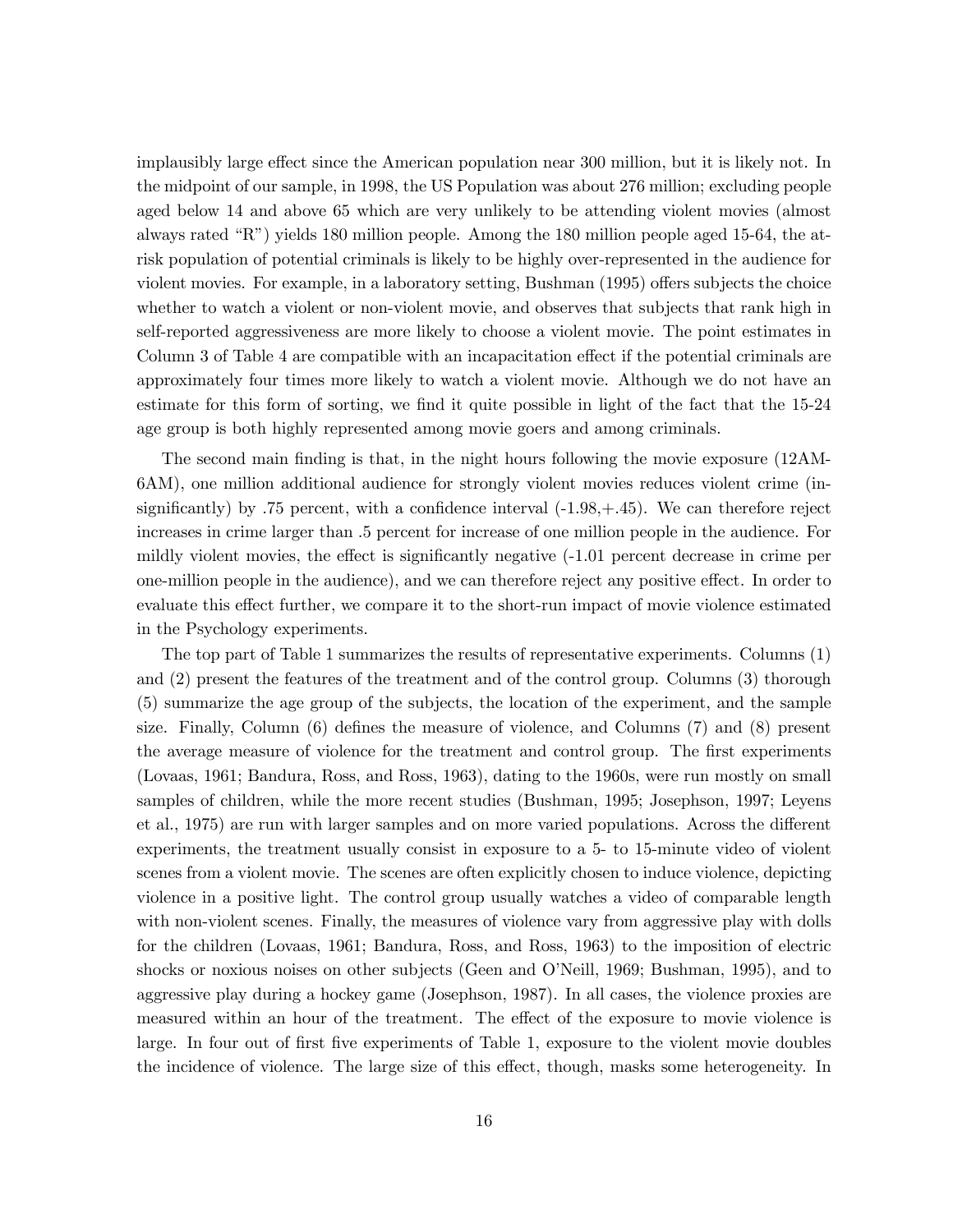the Geen and O'Neal (1969) study, for example, the effect of the violent movie is significant only for the group that was exposed to a frustration manipulation (2 minutes of loud white noise). (In fact, most of the experiments embed a frustration manipulation)

Leyens et al. (1975) stands out from the other experiments because it studies aggression and violence in a more realistic context. Young people in a juvenile detention facility in Belgium are exposed to 5 consecutive days of commercial violent movies (the treatment) or commercial nonviolent movies (the control). Therefore, unlike in the other experiments, subjects are exposed to full-length movies. The violence measure is a record of the percent of subjects that engage in acts of physical aggression in a monitoring period of 1.5 minutes. Interestingly, exposure to violent movies significantly increases aggression in the evening, right after the movies are shown, but not at noon, after a night's sleep. These results suggest that the effects of media violence, when present, are likely to be short-lived.

A second set of evidence in Psychology comes from cross-section or longitudinal surveys. In these studies, self-reported measures of media exposure are correlated with measures of aggressiveness and violence. An example is Johnson et al. (2002), who find that the share of people committing assaults that can cause injury at age 16-22 is four times larger for people that (at age 14) watched at least 3 hours of television a day, as opposed to less than an hour. These studies, which generally imply very large effects of the media, are plagued by problems of endogeneity and reverse causation.

Overall, the studies from psychology suggest a large impact of media violence on violent behavior in the time period immediately following the exposure to the media violence. While it is hard to quantify this effect, most papers in Table 1 find that violent behavior doubles. In our findings, instead, we find a negative effect of media violence on violent crime, and can reject sizeable positive effects. We discuss how to reconcile the two findings below.

**Predicted Impact on Assaults.** We now take as given the magnitudes of the effects in the paper and estimate the impact of movie violence on the average number of assaults in the US. More precisely, we estimate the change in assaults that would occur if all violent movies were substituted by non-violent movies with the same audience numbers. These predictions rely on a number of restrictive assumptions: (i) no impact of media violence on assaults beyond the night of the media exposure; (ii) replacement by non-violent movies with the same audience; (iii) the effects for the whole population is the same as for the set of cities in the sample.

We present these results in Table 9. For each relevant time period (6PM-12AM and 12AM-6AM), given the average daily assault rate (Column 2) and the US population (Column 3), we compute the average number of assaults occurring daily in the time interval (Column (4)): 6,010 in the evening hours and 3,468 during the night. To this number, we compare the predicted change in number of assaults that would occur if violent movies were replaced by non-violent movies. To do so, we multiply the effect of violent movies estimated in Table 4 by the average daily audience of violent movies (Column 5 in Table 9); since this number affects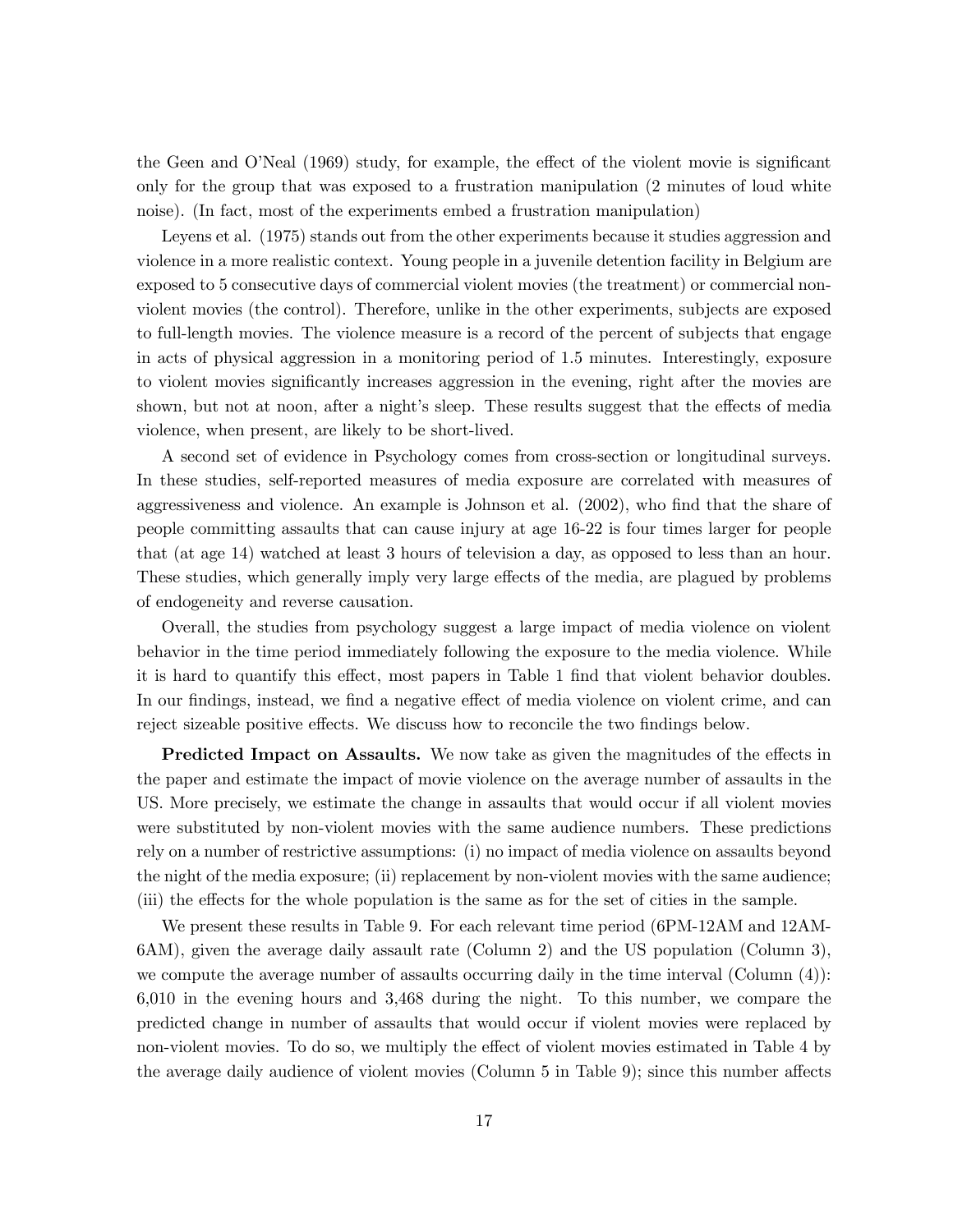proportionally the number of assaults, we multiply it by the number of assaults (Column 5). The predicted change in assaults due to the presence of violent movies is in Column (6).

The results are as follows. On average, strongly violent movies in the evening hours (6PM-12AM) prevent about 55 assaults daily across the US, out of 6,010 assaults. Mildly violent movies (that are more common) are predicted to prevent 132 assaults. The estimates for the short-run impact on violence in the night hours (12AM-6AM) are smaller. Strongly violent movies are predicted to decrease the number of night assaults by 12, and mildly violent movies by 57. In addition to the point estimates, we compute 95 percent confidence intervals taking into account the uncertainty in the estimates of the effect of violent movies in Table 4.<sup>8</sup> Even taking into account the uncertainty, the largest increase in assaults due to movie violence that we cannot reject is an increase of 7 assaults in the night due to strongly violent movies. This is clearly a much smaller effect than what the psychology literature could have led one to predict.

To summarize, we have derived predictions on the impact of violent movies on assaults based on the estimates. As we discussed, these predictions should be taken with caution, since they rely on a number of restrictive assumptions. This being said, these predictions indicate that media violence has a sizeable impact on violent crime in the short-run. In particular, the incapacitation effect, which had been overlooked by the previous literature, is substantial, accounting for a potential decrease by 187 assaults of the total number of daily assaults.

Interpretations. The main results in the paper are that exposure to violent movies (i) decreases significantly same-day violent crime in the evening; (ii) it decreases to a smaller extent violent crime in the morning after. While the first result in the paper is easy to interpret as an incapacitation effect, the interpretation of the second result is less clear, specially in light of the opposite experimental results summarized above. We provide these interpretations for this result: catharsis, displacement, and sobriety.

- 1. Catharsis. The consumption of movie violence may have a cathartic effect, freeing tensions that could have been expressed otherwise in violent acts. This was a leading theory among psychologists in the 1950s and 1960s before the experiments on media violence and aggressiveness (leading to the opposite result) were run.
- 2. Disruption. If violent crime requires a whole evening to plan and/or execute, the visit to the movie theater may have disrupted criminal plans: once a criminal exits the movie theater, it is too late to engage in crime.
- 3. Sobriety. Theater attendance is likely to reduces the consumption of alcohol, which in turn reduces the incidence of violent crime. This may explain the results on theater

<sup>8</sup>The confidence intervals in Column 6 of Table 9 do not take into account uncertainty in either the average number of assaults, or the average movie audience.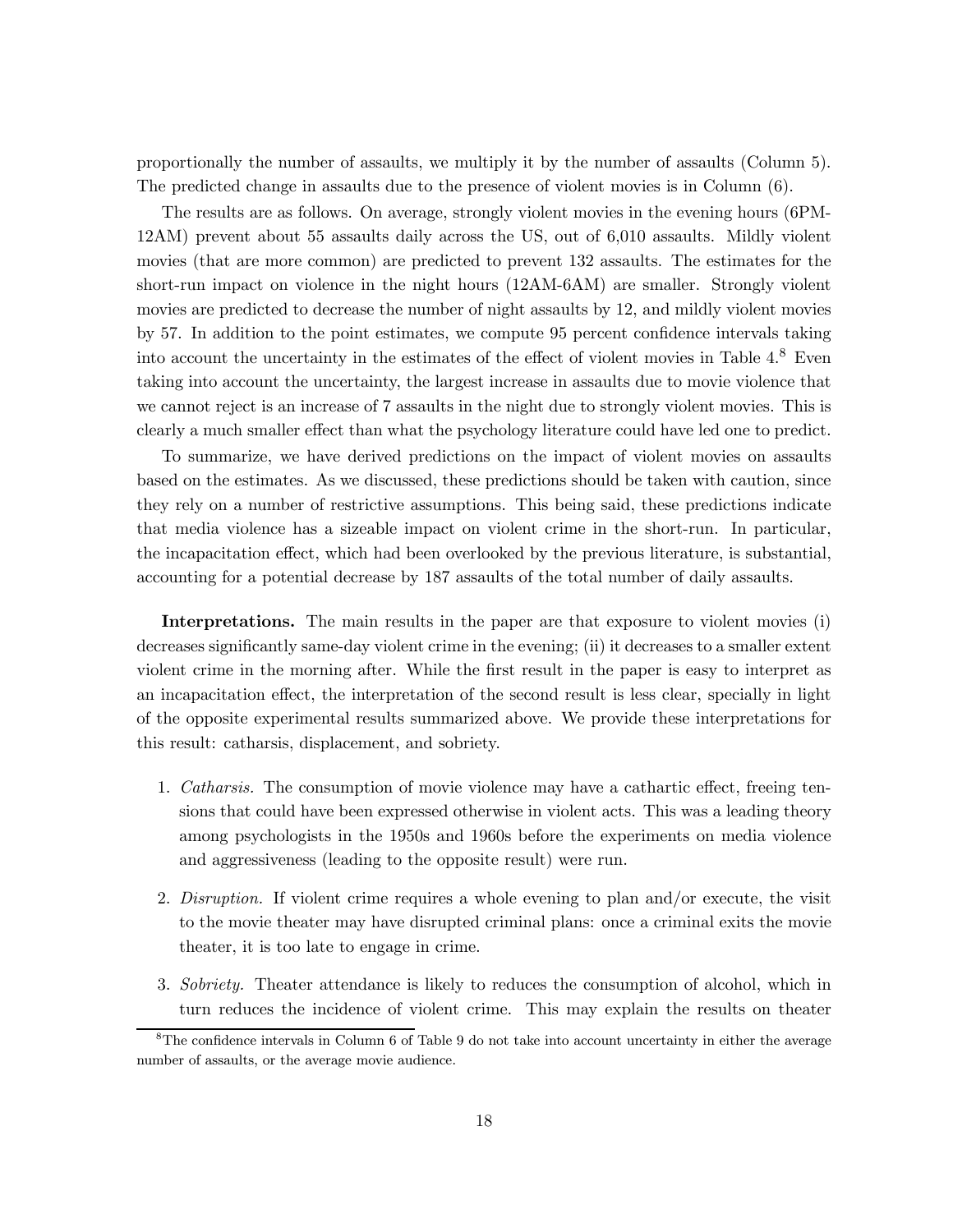releases, but it does not explain as well the results for DVD and VHS rentals, since rentals may be associated with high alcohol consumption at home.

While these explanations address the findings in this paper, they do not explain the difference in findings with the experimental evidence. Reconciling the differences is important not only to better understand the effect of media violence on violence, but also more generally to understand the relationship between experimental and field evidence. We believe that there are two sets of reasons for the differences, the first having to do with the design of the experiments, and the second with sorting.

The first reason is differences in the logistics of the treatment. In the experiments, subjects typically watch a 5-10 minute video clip consisting of sequences of extreme violence taken out of context from a movie. In the field, people sit at a movie theater and watch two hours of a movie in which acts of violence are mixed with meaningful acts of reconciliation, apprehension of criminals, and non-violent sequences. This implies three substantial differences: (i) the movie experience in the field lasts much longer and, as such, can incapacitate an act of violence, and can disrupt plans for violence; (ii) in most violent movies, the acts of violence often follow a logic, inducing potentially a different reaction compared to exposure to random acts or violence; (iii) the limited availability of alcoholic beverages in theaters reduces the alcoholic consumption moviegoers, who may otherwise have spent the evening drinking. These differences underscore the need for more realistic settings for experiments which approximate more closely the field settings to increase external validity.

The second reason is sorting into movie violence. The experimental subjects are exposed to extreme violence that they had neither demanded nor anticipated. Individuals watching violent movies at the movie theater, instead, pay for such exposure, possibly because they are looking for a way to channel tensions. Sorting into media violence, therefore, could explain the different results in the experiments and in the field. This reflects a more general difference between laboratory and field evidence that is a source of debate (Lazear, Malmendier, and Weber, 2006; Levitt and List, 2006).

In the current context, field evidence and laboratory experiments help to evaluate different treatments. The laboratory experiments evaluate the treatment for people that are (coercedly) exposed to an unusually elevated level of violence. The setting may approximate the reaction of audiences to the first instances of media violence. The field evidence in this paper evaluates the treatment to elevated violence of people that choose to expose themselves to violence, and have seen violence before. This experiment evaluates the effect of a marginal increase in violence over an habituation level.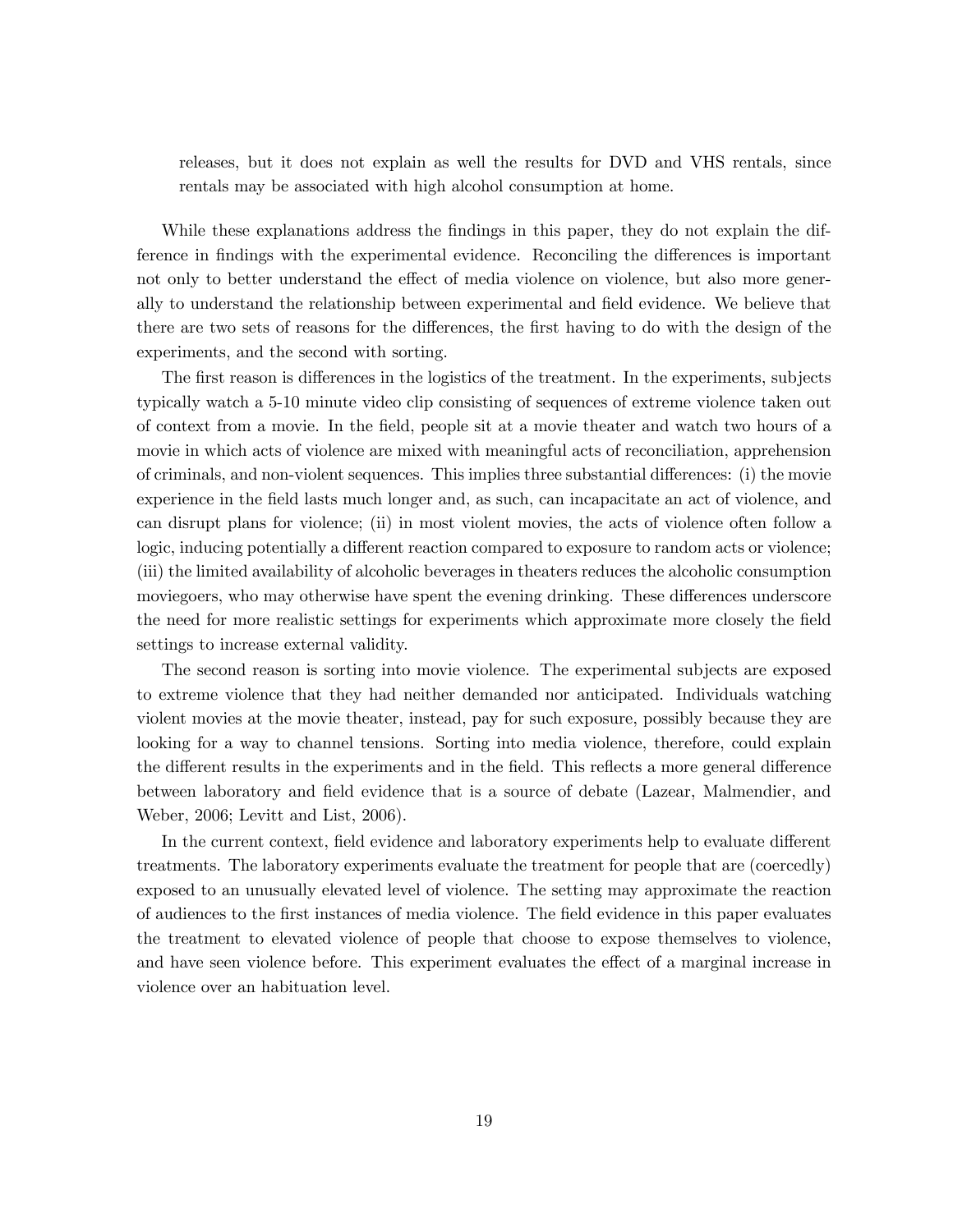#### 5 Conclusions

We have attempted to provide causal evidence on the short-run effect of exposure to media violence on violent crime. We exploit the natural experiment induced by the time-series variation in the violence of movies at the box office. We show that exposure to violent movies has two effects on violent crimes: (i) It reduces significantly violent crime in the evening of the day of exposure. (ii) To a lesser extent, it reduces violent crime during the night hours following the exposure.

We interpret the first finding as incapacitation: potential criminals cannot commit crimes while at the movie theater. As simple as this finding is, it had been neglected in the literature, despite its quantitative importance. Based on our estimates, we compute that incapacitation due to violent movies deters about 60 assaults per evening in the US. We interpret the second finding as suggesting that exposure to violent movies does not cause a temporary surge in violence. We attribute the difference in results from the psychology experiments to differences in the details of exposure to media violence, and to sorting in the field.

This paper cannot, unfortunately, address the important question on the long-run effect of exposure to movie violence. As such, it should not be used to inform policy on the effects of limiting the level of violence allowed in the media. Instead, it provides evidence on the effect of broadcasting an additional violent movie to consumers that are already exposed to violence–the additional exposure appears, if anything, to reduce violent crime.

In ongoing work, we plan to explore further impacts of movie content, such as the impact of sexual content on sexual assaults. This allows us to test in the field the laboratory findings that indicate a strong effect of sexual arousal on willingness to engage in behavior that may lead to a date rape. (Ariely and Loewenstein, forthcoming).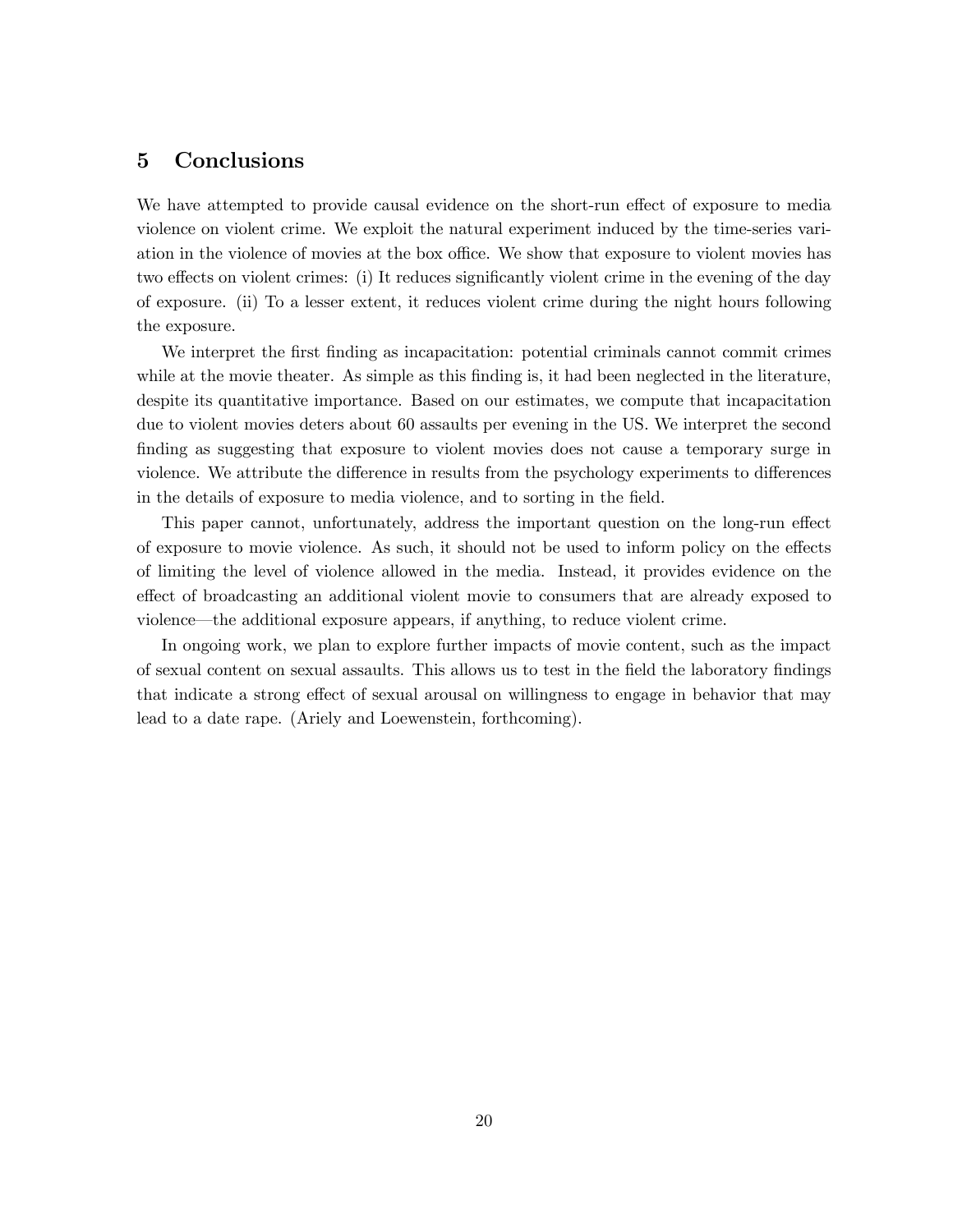# A Appendix A - Data

Imputation of daily box-office audience. The daily box-office movies data is available starting from September 1997, and it covers the 10 highest-selling movies on that day. To expand the coverage to the period January 1995-August 1997 and to the movies that do not make the daily top 10 list, we impute the daily data, whenever missing, using the weekend box-office data for the same movie in the same week. Fortunately, the weekend data is available throughout the whole sample for the 50 highest-selling movies. For the imputation, we exploit the regularity in the within-week pattern of sales (Figure 2). Ticket sales peak on Saturday, Friday, and Sunday (in decreasing order) and are lowest on Tuesday (Figure 2).

For the imputation, we use the following model. Denote by  $a_{j,t}$  the daily audience of movie j on date t, and by  $a_{j,w(t)}^w$  the weekend audience of movie j on weekend  $w(t)$  corresponding to date t. (Since most movies are released on Friday, the function  $w(t)$  assigns the days from Monday through Thursday to the previous weekend.) We assume that the daily audience is a share s of the weekend audience, where the share allowed to depend on a set of controls Y,  $s(Y)$ :  $a_{j,t}$  =  $s(X) a_{j,w(t)}^w$ . After taking logs, the model can be written as  $\ln(a_{j,t}) = \ln(s(Y)) + \ln(a_{j,w(t)}^w)$ . The most important control for the share  $\ln(s(Y))$  is the set of day-of-week indicators  $d_t^d$ : different weekdays capture a different share of the overall revenue (Figure 2). We allow the weekday share to differ by month (in the summer the Monday-Thursday audience is larger), rating type  $(G/PG/PG-13/R/NC-17/Unrated/Missing Rating)$  and in the first week of release. This set of controls X (month indicators, rating indicators, and indicator for first week) therefore, is interacted with the day-of-week dummies, as well as present in levels. Finally, we control for a set of holidays  $H_t$ , described below. We estimate

$$
\ln(a_{j,t}) - \ln(a_{j,w(t)}^w) = \sum_{d \in D} \beta^d d_t^d + \sum_{d \in D} \Gamma^{d,X} d_t^d * X_{j,t} + \Gamma X_{j,t} + \Phi H_t + \varepsilon_{j,t}
$$

over the set of movie-day observations  $(j, t)$  for which we observe both the daily audience  $a_{j,t}$  and the weekend audience  $a_{j,w(t)}^w$ . We use the predicted values from the regressions,  $\ln(a_{j,t}) - \ln(a_{j,w(t)}^w)$ , to obtain the predicted daily audience  $\hat{a}_{j,t}$ , as follows:  $\hat{a}_{j,t} = \exp[\ln(a_{j,w(t)}^w) +$  $\ln(a_{j,t}) - \ln(a_{j,w(t)}^w)$ ]. The final daily box-office audience data is defined as the actual box-office data  $a_{j,t}$  whenever available, and the predicted value otherwise.

The accuracy of the imputation is high. Over the sample on which both the daily and the weekend data are available, a regression of predicted daily revenue  $\hat{a}_{j,t}$  on actual daily revenue  $a_{j,t}$  yields a slope coefficient of .9842 with an  $R^2$  of .9190.

Holidays. We define a fairly exhaustive set of holiday indicators to take into account that (i) holidays generally increase movie attendance; (ii) the effect of different holidays on attendance is quite different (attendance on Labor Day is much higher than on Memorial Day); (iii) attendance increases also the day before a Holiday, and for major holidays in the week surrounding. Taking into account these facts, we include separate indicators for Martin Luther King Day, President Day, Memorial Day, Labor Day, and Columbus Day, and separate indicators for the Sunday preceding each of these holidays. We also include an indicator for Independence Day, three Easter indicators (Friday, Saturday, and Sunday), three Thanksgiving indicators (Wednesday, Thursday, and Thanksgiving weekend), four Christmas indicators (December 20-23, December 24, December 25, and December 26-30), and three New Year indicators (December 31, January 1, and January 2-3). In addition, we include an indicator for holidays observed on a Monday or a Friday if they fall on a weekend (Independence Day,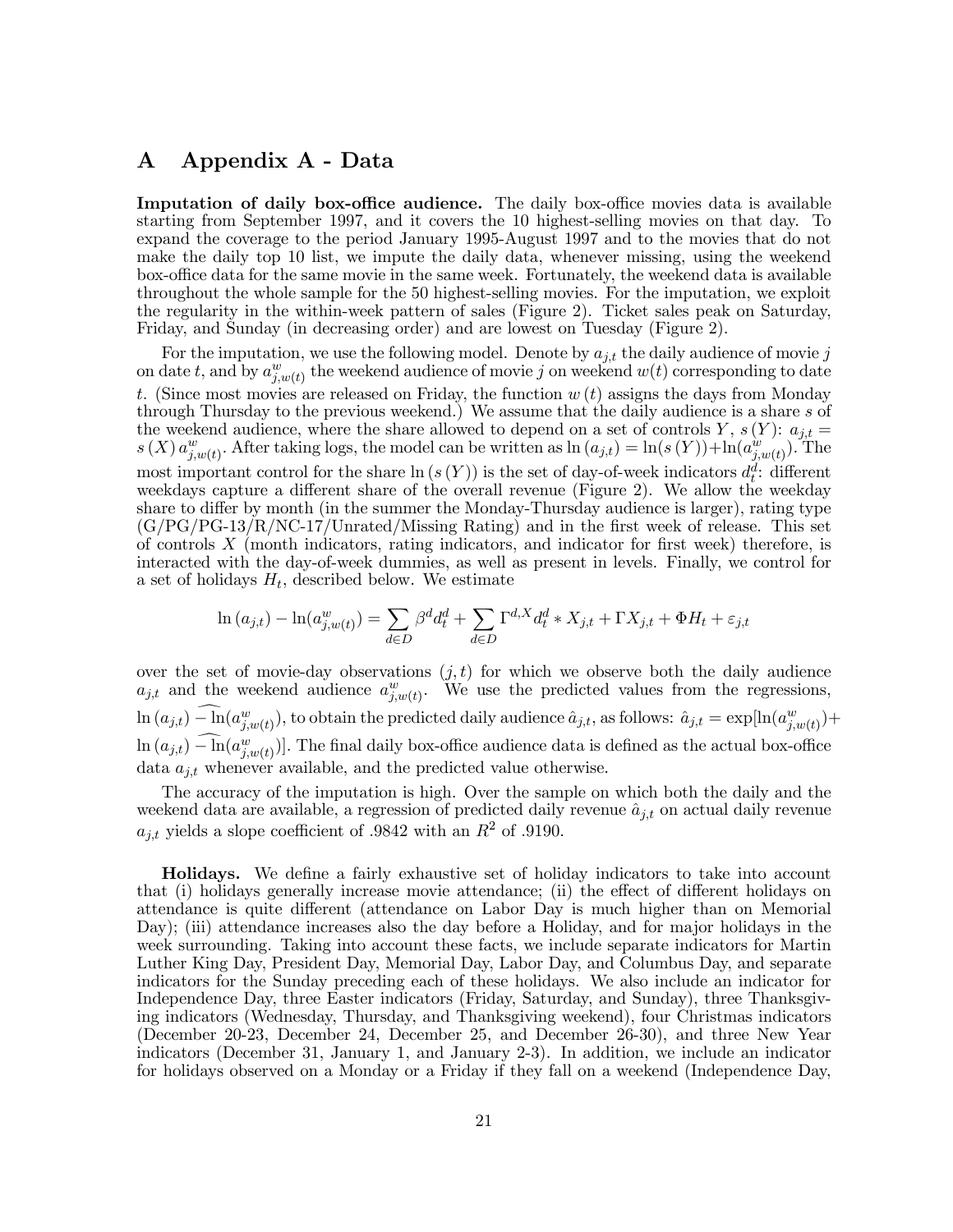Christmas, New Year, Veteran's Day), and an indicator for Sunday before these holidays, if they are observed on Monday. Finally, we include an indicator for St. Patrick Day, Valentine Day, Halloween, Cinco de Mayo, Mother's Day, and Superbowl.

Imputation of DVD/VHS data. The data on weekly DVD and VHS rentals is less complete than the data on theater attendance. The data for the top 25 DVD weekly rentals is available from July 2000 to December  $2002<sup>9</sup>$ . The data on VHS weekly rentals covers the top 10 rentals over the period July 1999-October 2000, and the top 40 rentals over the period June 2001-July 2002. In order to construct a continuous series, we exploit the fact that the high-rental VHSs in a given week are highly correlated with the high-rental DVDs in the same week. We denote by  $a_{j,t}^{DVD}$  the number of rentals of DVDs of movie j in week t, and by  $a_{j,t}^{VHS}$ <br>the corresponding number of VHSs rentals. We then impute the number of DVD rentals, whenever missing, using the model  $\log \left( a_{j,t}^{DVD} \right) = \alpha + \beta \log \left( a_{j,t}^{VHS} \right) + \eta_y + t + \varepsilon_{j,t}$ , where  $\eta_y$ is a set of year indicators, and  $t$  is a linear time trend that captures the fact that over time DVD rentals replaced VHS rentals. Similarly, whenever the number of VHS rentals is missing, we impute it using the model  $\log (a_{j,t}^{VHS}) = \alpha + \beta \log (a_{j,t}^{DVD}) + \eta_y + t + \varepsilon_{j,t}$ . A regression of the predicted rental series on the actual series yields an  $R^2$  of .9031 for DVDs and .8603 for VHSs. The final measure of DVD and VHS rentals is the sum of the DVD and the VHS series, including the imputed values.

 $^{9}$ In some weeks in the year 2000, the data covers only the top-20 rentals.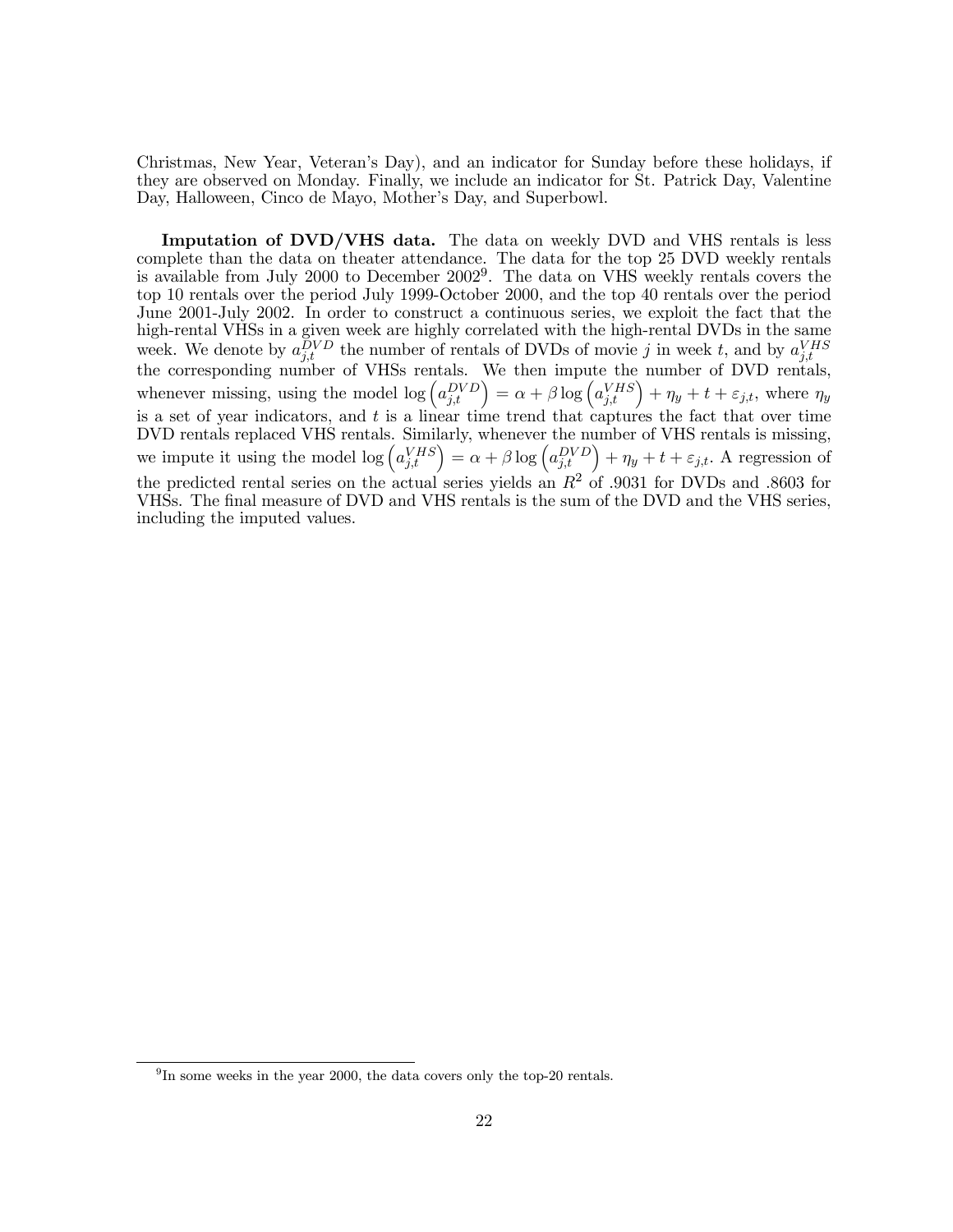### References

- [1] Anderson, Craig A., and Brad J. Bushman. "Effects of Violent Video Games on Aggressive Behavior, Aggressive Cognition, Aggressive Affect, Physiological Arousal, and Prosocial Behavior: A Meta-analytic Review of the Scientific Literature." *Psychological Science*, Vol. 12, pp. 353—359, 2001.
- [2] Anderson, Craig, Leonard Berkowitz, Edward Donnerstein, L. Rowell Huesmann, James D. Johnson, Daniele Linz, Neil M. Malamut, and Ellen Wartella. "The Influence of Media Violence on Youth", Psychological Science in The Public Interest, Vol. 4, pp. 81-110, 2003.
- [3] Dan Ariely and George Loewenstein. "The Heat of the Moment: The Effect of Sexual Arousal on Sexual Decision Making", Journal of Behavioral Decision Making, forthcoming.
- [4] Bandura, Albert, Dorothea Ross, and Sheila A. Ross. "Imitation of Film-mediated Aggressive Models," Journal of Abnormal and Social Psychology, Vol. 66, pp. 3—11, 1963.
- [5] Besley, Timothy, and Robin Burgess. "The Political Economy Of Government Responsiveness: Theory And Evidence From India", Quarterly Journal of Economics, 117, 2002.
- [6] Bushman, Brad J. "Moderating Role of Trait Aggressiveness in the Effects of Violent Media on Aggression," Journal of Personality and Social Psychology, Vol, 69, pp. 950— 960, 1995.
- [7] Card, David and Gordon Dahl. "Professional Sports and Domestic Violence", working paper, 2006.
- [8] DellaVigna, Stefano and Ethan Kaplan, "The Fox News Effect: Media Bias and Voting," 2006.
- [9] DiIulio, John and Anne Piehl. "Does Prison Pay? The Stormy National Debate over the Cost-Effectiveness of Imprisonment." Brookings Review. Fall, pp. 28—35, 1991.
- [10] Federal Trade Commission, Marketing Violent Entertainment To Children:A Review Of Self-Regulation And Industry Practices In The Motion Picture, Music Recording, And Electronic Game Industries., 2000.
- [11] Gentzkow, Matthew. "Television and Voter Turnout", Quarterly Journal of Economics, August 2006.
- [12] Gentzkow, Matthew and Jesse Shapiro. "Does Television Rot Your Brain? New Evidence from the Coleman Study", 2006.
- [13] Green, Donald P. and Alan S. Gerber, Get Out The Vote!, Washington, D.C.: Brookings Institution Press, 2004.
- [14] Jacob, Brian and Lars Lefgren, "Are Idle Hands The Devil's Workshop? Incapacitation, Concentration And Juvenile Crime", American Economic Review, Vol. 93, 2003.
- [15] Johnson, Jeffrey G., Patricia Cohen, Elizabeth M. Smailes, Stephanie Kasen, Judith S. Brook. "Television Viewing and Aggressive Behavior During Adolescence and Adulthood", Science, Vol. 295, pp. 2468-2471, 2002.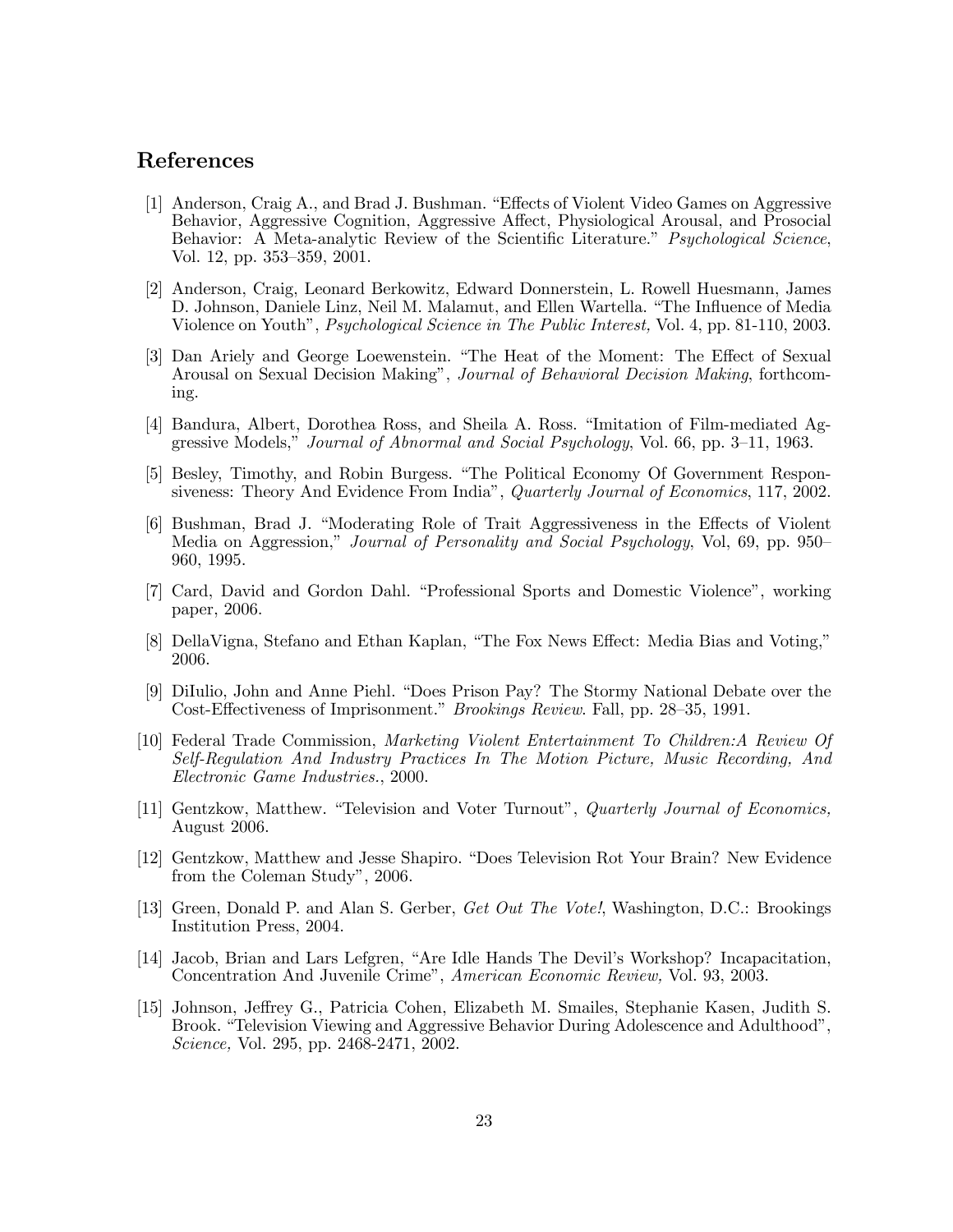- [16] Joint Statement, Joint Statement on The Impact of Entertainment Violence on Children, by American Academy of Pediatrics, American Academy of Child and Adolescent Psychiatry, American Medical Association, American Psychological Association, American Academy of Family Physicians, and American Psychiatric Association, 2000.
- [17] Josephson, Wendy L. "Television Violence and Children's Aggression: Testing the Priming, Social Script, and Disinhibition Predictions." Journal of Personality and Social Psychology, Vol. 53, pp. 882—890, 1987.
- [18] Kessler, Daniel and Steven Levitt. "Using Sentence Enhancements to Distinguish between Deterrence and Incapacitation," Journal of Law and Economics, Vol. 42, pp. 343-63, 1999.
- [19] Lazear, Edward, Ulrike Malmendier, and Roberto Weber, "Sorting in Experiments with Application to Social Preferences", Working paper, 2005.
- [20] Leyens, Jacques-Philippe, Leoncio Camino, Ross D. Parke, and Leonard Berkowitz. "Effects of Movie Violence on Aggression in a Field Setting as a Function of Group Dominance and Cohesion," Journal of Personality and Social Psychology, Vol. 32, 346—360, 1975.
- [21] Levitt, Steven. "The Effect of Prison Population Size on Crime Rates: Evidence from Prison Overcrowding Litigation." *Quarterly Journal of Economics*. Vol. 111, pp. 319–52, 1996.
- [22] Levitt, Steven, and John List, "What Do Laboratory Experiments Tell Us About the Real World?", Working paper, 2006.
- [23] Lovaas, O. Ivar, "Effect of exposure To Symbolic Aggression on Aggressive Behavior," Child Development, Vol. 32, pp. 37—44, 1961.
- [24] Motion Picture Association, "2004 US Movie Attendance Study", 2005.
- [25] Phillips, David P. "The Impact of Fictional Television Stories on U.S. Adult Fatalities: New Evidence on the Effect of the Mass Media on Violence." American Journal of Sociology, Vol. 87, pp. 1340—1359, 1982.
- [26] Phillips, David P. "The Impact of Mass Media Violence on U.S. Homicides," American Sociological Review, Vol. 48, pp. 560—568, 1983.
- [27] Spelman, William. Criminal Incapacitation, Springer Eds., 1993.
- [28] Stromberg, David. "Radio Impact on Public Spending", Quarterly Journal of Economics, Vol. 119, pp. 189-221, 2004.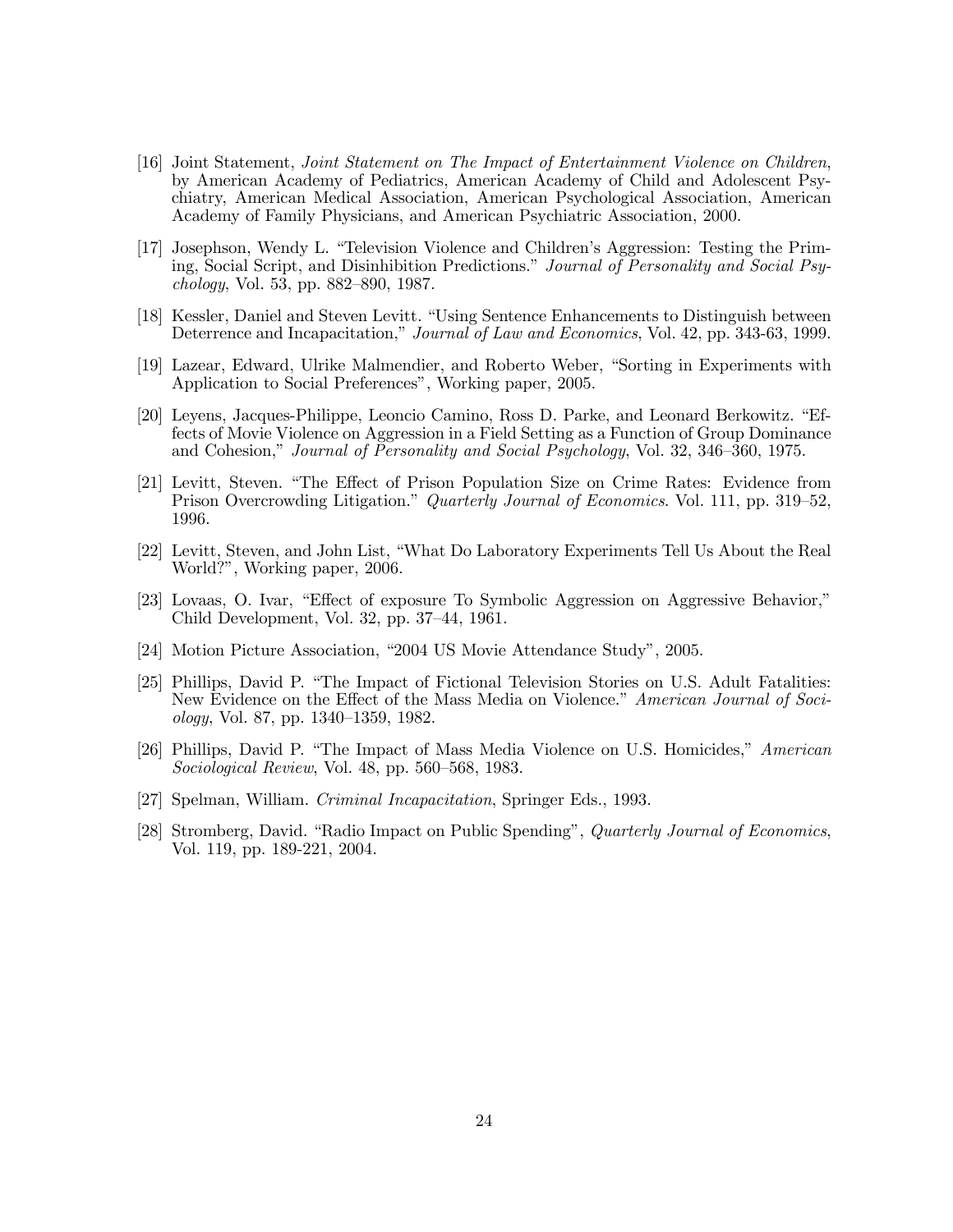

**Figure 1a. Weekend Theater Audience of Strongly Violent Movies**

**Notes:** Plot of weekend box-office audience (in millions of people) for movies rated as strongly violent. The 10 weekends with the highest audience for strongly violent movies are labeled in the Figure. Movies are rated as strongly violent if they have a kids-in-mind.com rating 8-10. The audience data is obtained from box-office sales (from the-numbers.com) deflated by the average price of a ticket.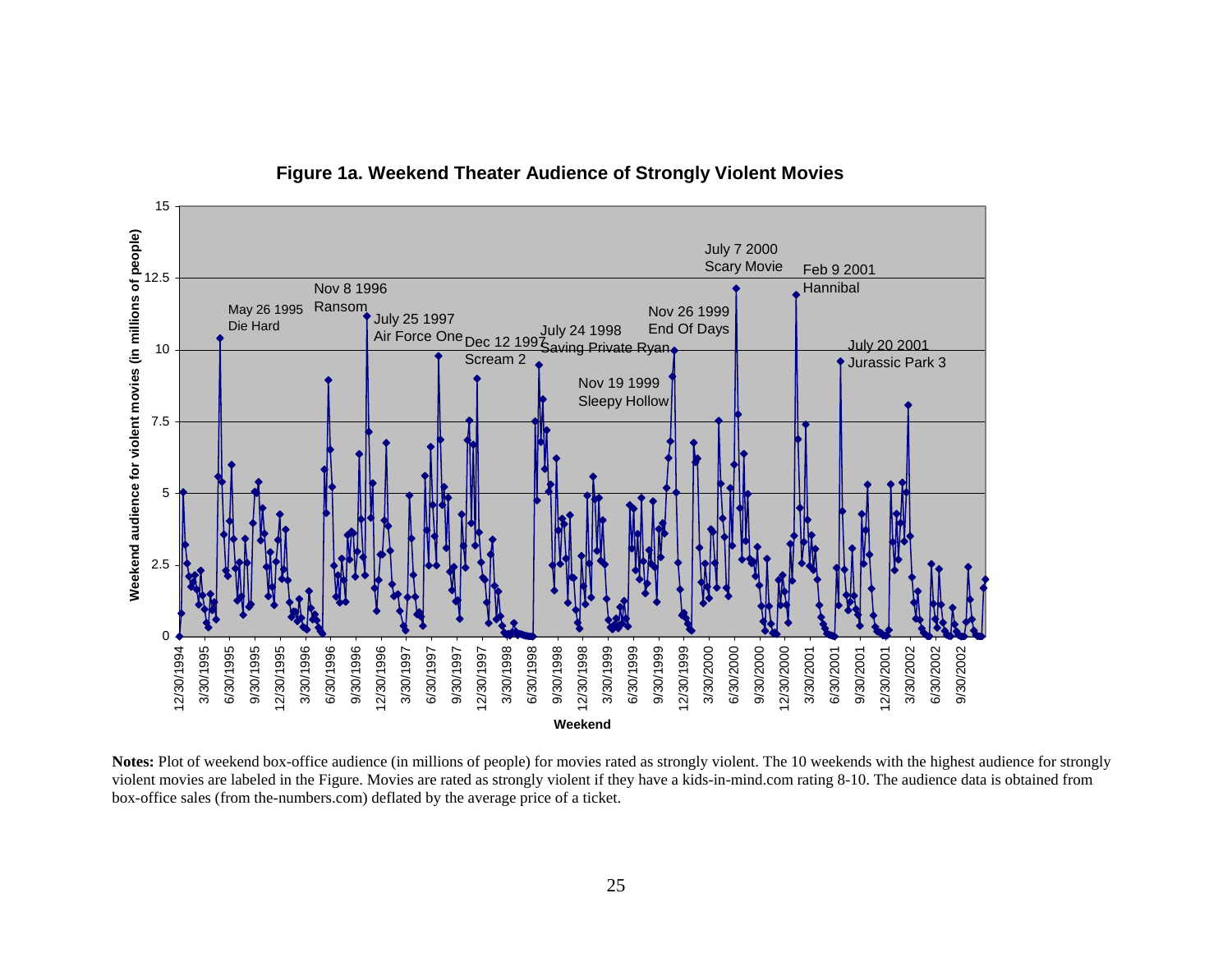

**Figure 1b. Weekend Theater Audience of Mildly Violent Movies**

Notes: Plot of weekend box-office audience (in millions of people) for movies rated as mildly violent. The 10 weekends with the highest audience for mildly violent movies are labeled in the Figure. Movies are rated as mildly violent if they have a kids-in-mind.com rating 5-7. The audience data is obtained from boxoffice sales (from the-numbers.com) deflated by the average price of a ticket.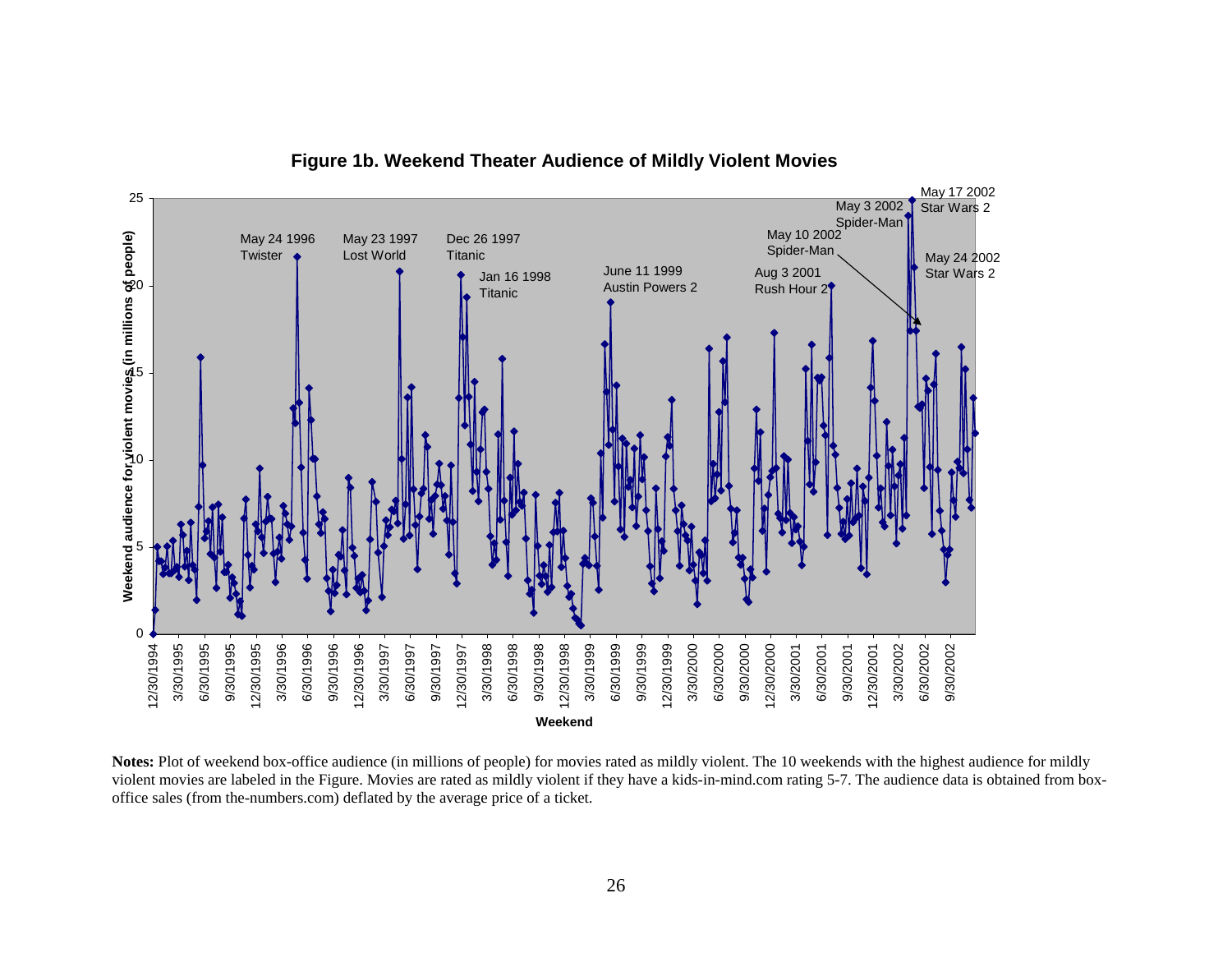

**Figure 1c. Weekend Assault Rate**

Notes: Plot of weekend assault rates per 100,000 people. The assault data is from NIBRS. The 10 weekends with the highest assault rates are listed in the Figure, together with the 10 weekends with the highest strong movie violence audience (Figure 1a) and the 10 weekends with the highest mild movie violence audience (Figure 1b).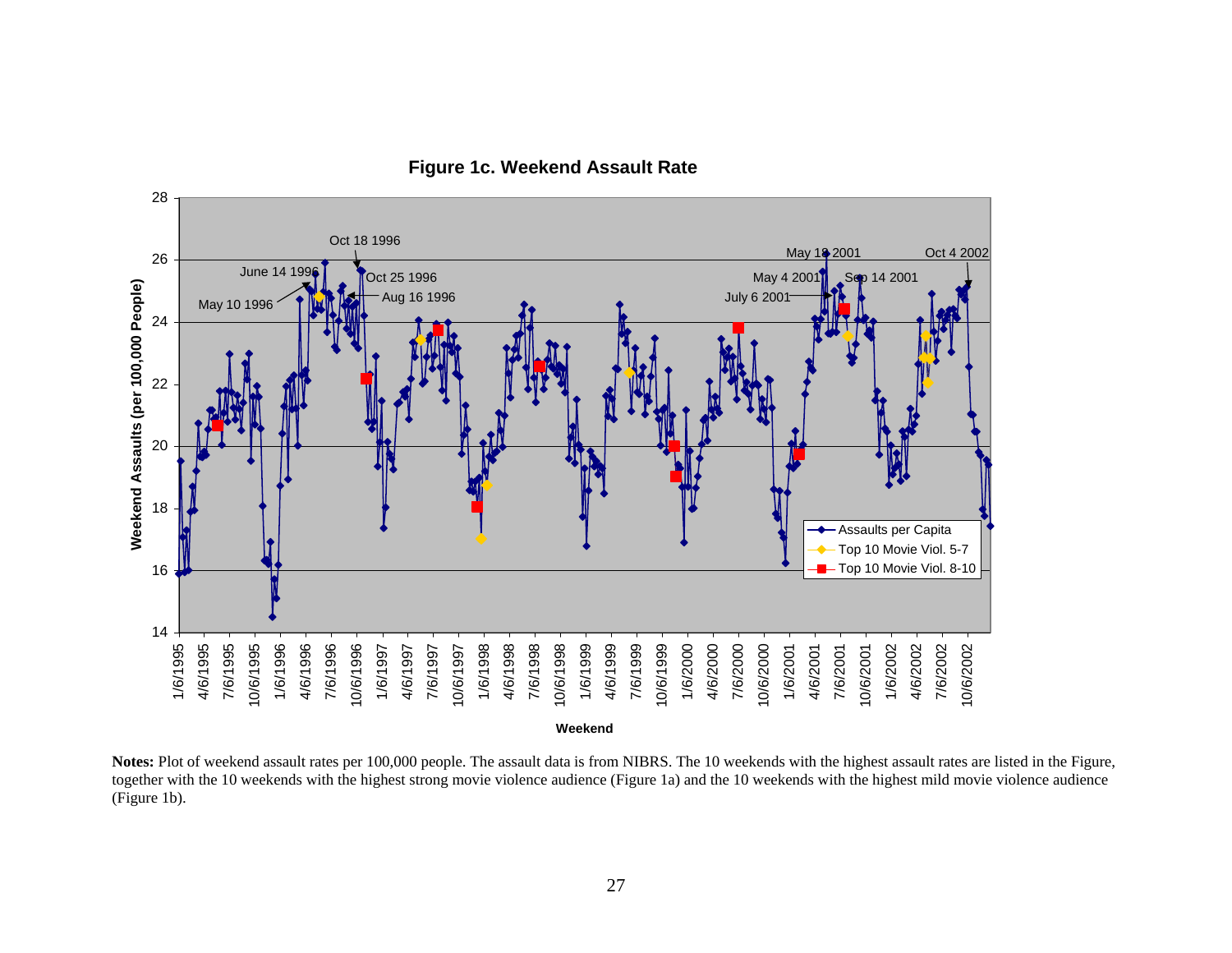

**Figure 2. Violent Movie Attendence and Assault Rate by Day of Week**

Notes: Plot of average daily box-office audience (in millions of people) for movies rated as strongly violent or mildly violent, and for assaults (per 100,000) by day of week. Movies are rated as strongly violent (mildly violent) if they have a kids-in-mind.com rating 8-10 (5-7). The audience data is obtained from boxoffice sales (from the-numbers.com) deflated by the average price of a ticket.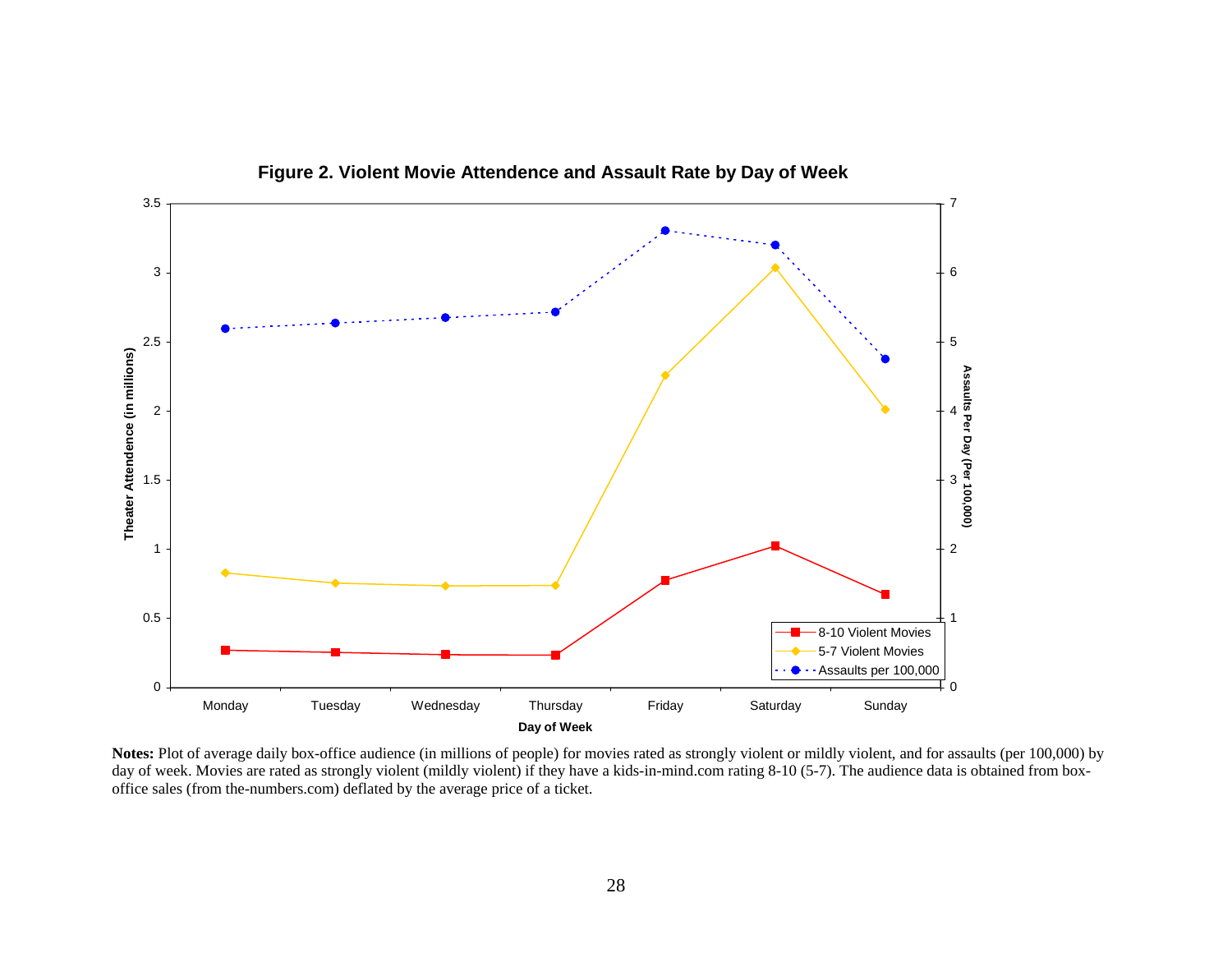

**Figure 3. Effect of Movie Violence By Two-Hour Time Blocks**

Notes: Plot of coefficient from separate Poisson regressions of assaults in two-hour time block (X axis) on daily audience for strongly violent movies (red line) and daily audience for mildly violent movies (orange line), controlling for daily total movie audience (coefficients not shown). The plot also shows 95% confidence intervals. The coefficients can be interpreted as the percent change in assaults for an increase of one million in the audience for violent movies, holding constant the total movie audience. Movies are rated as strongly violent (mildly violent) if they have a kids-in-mind.com rating 8-10 (5-7). The audience data is obtained from box office sales (from the-numbers.com) deflated by the average price of a ticket.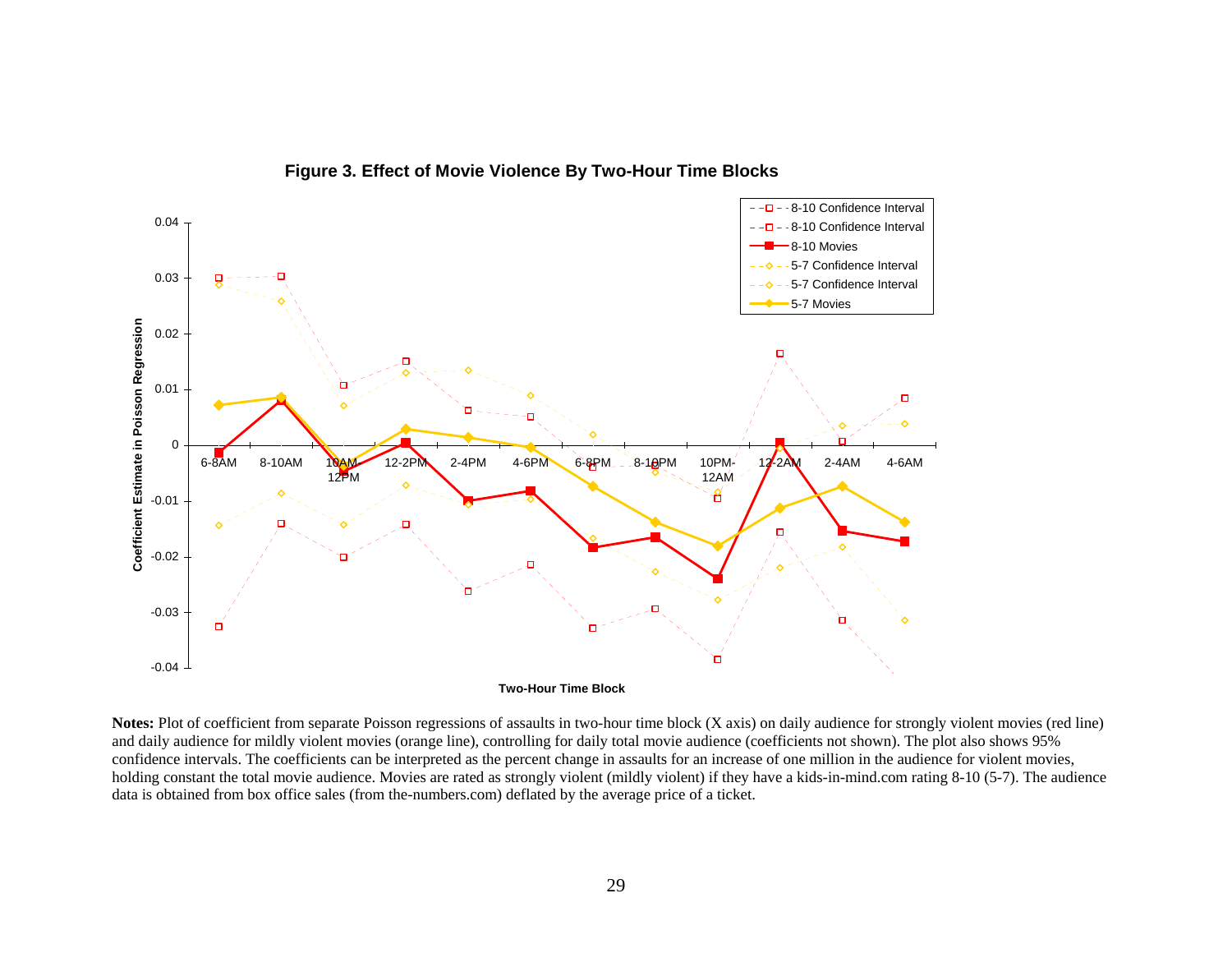

**Notes:** Plot of coefficients from Poisson regression of assaults on 11 variables for the daily audience for movies of violence level *v* (*v*=0,1,...,10 on the right axis). The regressions are run separately for assaults in the 6PM-12AM and 12AM-6AM time period. The plot also shows 95% confidence intervals. The coefficients can be interpreted as the percent change in assaults for an increase of one million in the audience for movies of violence *v*. The violence rating of movies is from kids-in-mind.com. The audience data is obtained from box office sales (from the-numbers.com) deflated by the average price of a ticket.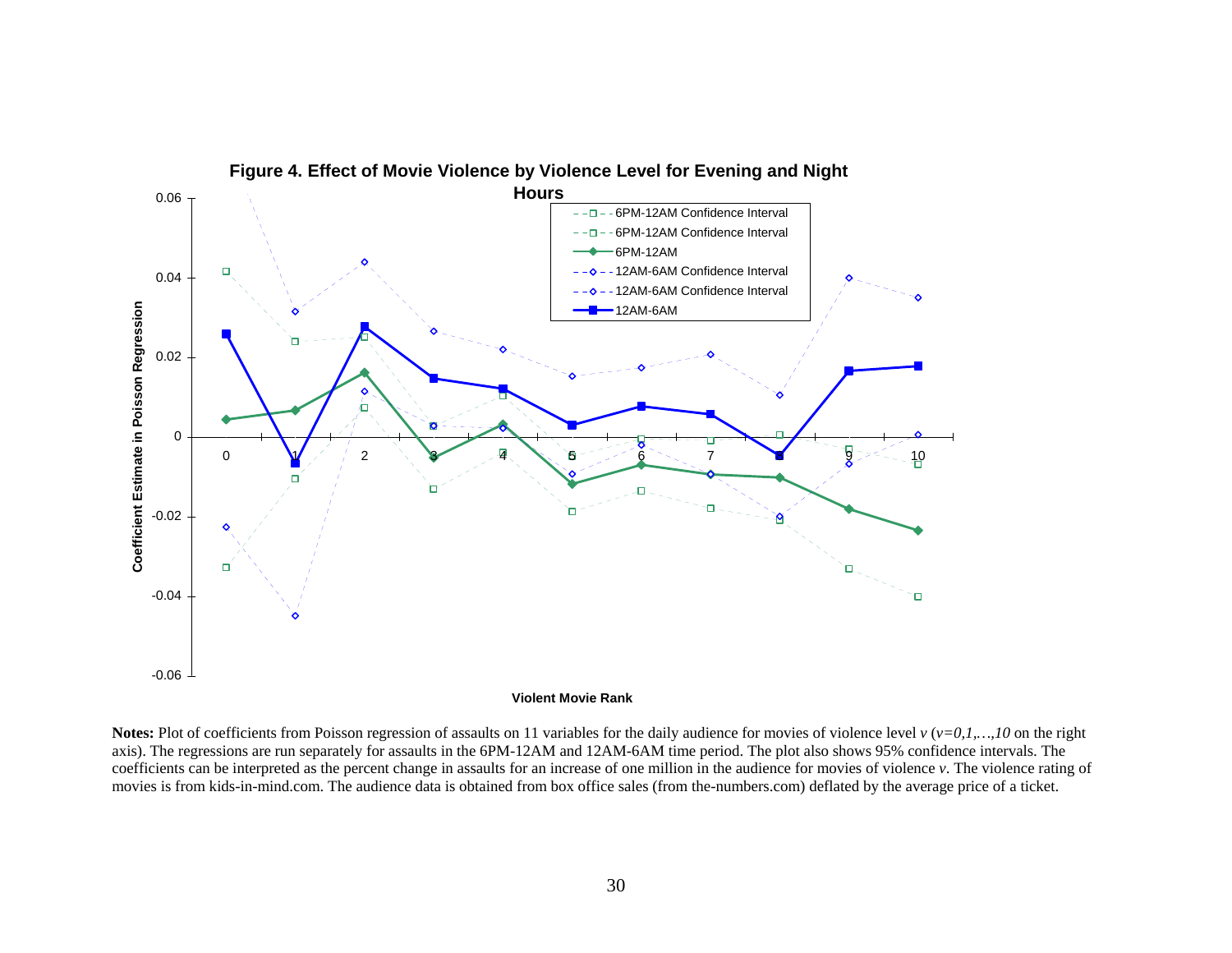| Paper                             | <b>Exposure to violence</b><br>(Type of movie)                         | <b>Control Group</b>                                                                     | <b>Subjects</b>                      | Location              | Sample<br><b>Size</b> | <b>Measure</b><br>of Violence t                               | <b>Treatment Control</b> | Group $t_T$ Group $t_C$ |
|-----------------------------------|------------------------------------------------------------------------|------------------------------------------------------------------------------------------|--------------------------------------|-----------------------|-----------------------|---------------------------------------------------------------|--------------------------|-------------------------|
|                                   | (1)                                                                    | (2)                                                                                      | (3)                                  | (4)                   | (5)                   | (6)                                                           | (7)                      | (8)                     |
| <b>Laboratory Experiments</b>     |                                                                        |                                                                                          |                                      |                       |                       |                                                               |                          |                         |
| <b>Lovaas (1961)</b>              | 5-min. Extract from "Rassling<br>Match" -- cartoon violence            | 5-min. Non-Violent Clip from<br>"Bear Facts"                                             | Children of<br><b>Nursery School</b> | Playroom $10 + 10$    |                       | Time Spent Playing with<br>Aggressive Doll (hits other doll)  | 98.2                     | 58.6                    |
| Bandura, Ross, and Ross<br>(1963) | 10-min. Scenes of Aggression of<br>Doll                                | No Movie                                                                                 | Children of<br><b>Nursery School</b> | Playroom $24 + 24$    |                       | Aggression toward Doll                                        | 91.5                     | 54.3                    |
| Geen and O'Neal (1969)            | 7-min. Prizefight Scene from<br>"Champion" + 2 min. White Noise        | 7-min. Scenes on Non-violent<br>Sport + 2 min. White Noise                               | College<br><b>Students</b>           | Laboratory $12 + 12$  |                       | <b>Intensity Electric Shock</b><br>Inflicted on Other Subject | 22.2                     | 10.3                    |
|                                   | 7-min. Prizefight Scene from<br>"Champion"                             | 7-min. Scenes on Non-violent<br>Sport                                                    |                                      |                       |                       |                                                               | 12.7                     | 14.7                    |
| <b>Bushman (1995)</b>             | 15-min. Violent Scenes<br>from "Karate Kid III"                        | 15-min. non-violent scenes<br>from "Gorillas in The Mist"                                | College<br><b>Students</b>           | Laboratory            | 738                   | Level of Noise Inflicted On<br>Other Subject For Slow Answer  | 4.6                      | 3.9                     |
| Josephson (1987)                  | 14-min. Scenes of Killing of Police<br>Officer and SWAT team in Action | 14-min. Scenes of Motorcross<br><b>Bike-Racing Team</b>                                  | Grades 2-3.<br>Boys                  | School                | 396                   | Aggression in 9 Min. of<br>Floor Hockey Game                  | 6.6                      | 3.6                     |
| Leyens et al. (1975)              | Showing of 5 Violent Movies<br>On 5 Consecutive Days                   | Showing of 5 Non-Violent Movies<br>On 5 Consecutive Days                                 | Juvenile<br>Detention                | Cottage<br>in Belgium | 85                    | % Committing Phys. Aggression<br>In Evening After Movie       | 4.0%                     | .2%                     |
|                                   |                                                                        |                                                                                          |                                      |                       |                       | % Committing Phys. Aggression<br>At Noon Day After Movie      | 2.1%                     | 1.5%                    |
| <b>Surveys</b>                    |                                                                        |                                                                                          |                                      |                       |                       |                                                               |                          |                         |
| Johnson et al. (2002)             | High (Self-reported) Television<br>Viewing at Age 14 (>=3 hrs./day)    | Low (Self-reported) Television Random Sample NY State<br>Viewing at Age 14 (<1 hrs./day) |                                      |                       | 707                   | % Committing Assaults<br>Causing Injury, at Age 16-22         | 25.3%                    | 5.7%                    |

#### **Table 1. Examples of Studies of Media Effects on Violence in Psychology**

Notes: Calculations of effects on violence are by the authors based on data from the papers cited. Columns (7) and (8) report the level of violence in the Treatment and Control group. The difference is always significant a Geen and O"Neal (1969) paper and the second comparison in Leyens et al. (1975).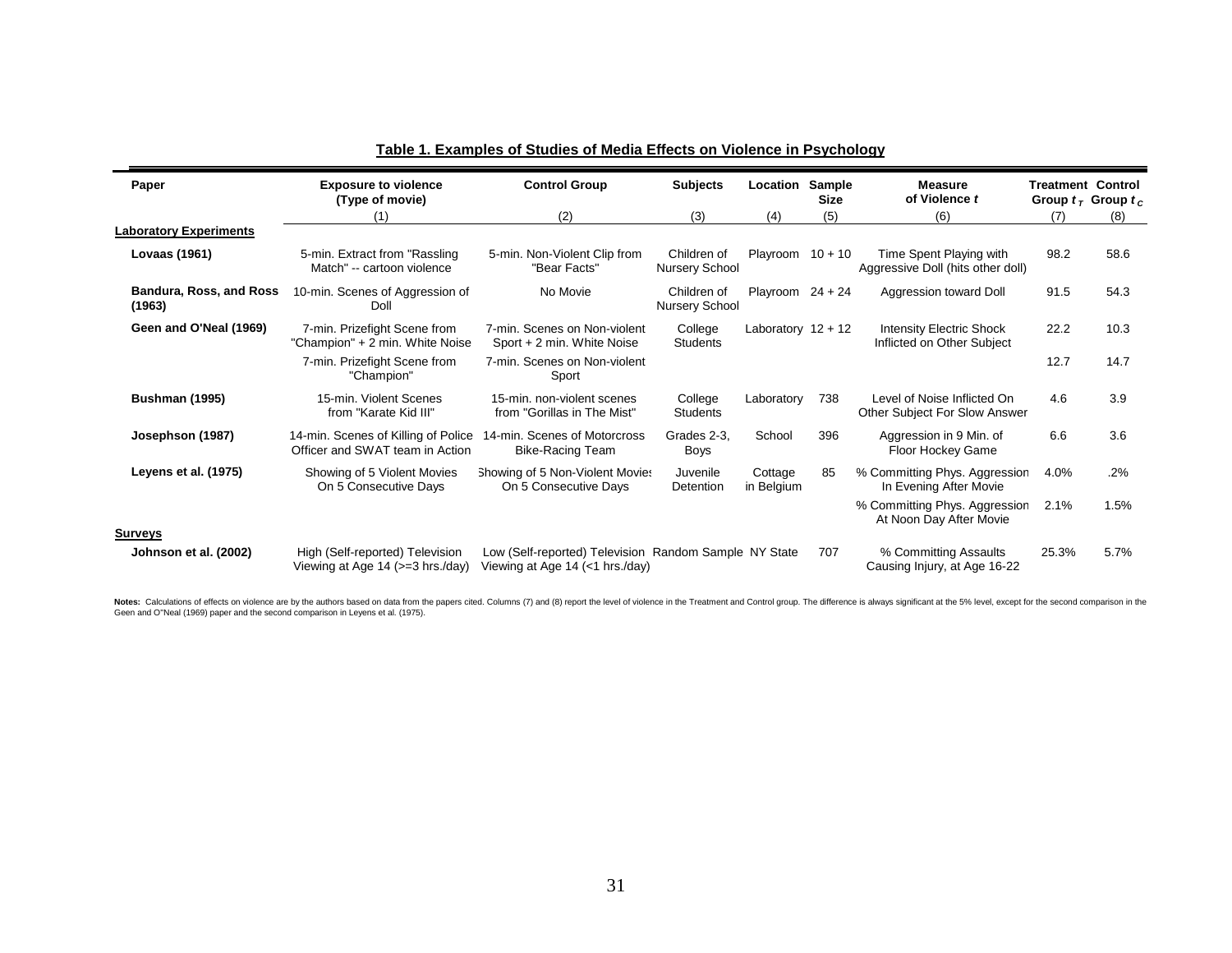|                                           | <b>Assaults</b><br>(per day) |                                    | <b>Assault Rate</b><br>(per 100,000 pop) |         |
|-------------------------------------------|------------------------------|------------------------------------|------------------------------------------|---------|
|                                           | mean                         | std dev                            | mean                                     | std dev |
|                                           | (1)                          | (2)                                | (3)                                      | (4)     |
| Overall                                   | 3.66                         | 6.42                               | 5.57                                     | 6.15    |
| By time of day                            |                              |                                    |                                          |         |
| 6:00 am to 11:59 am                       | 0.52                         | 1.24                               | 0.74                                     | 1.67    |
| 12:00 pm to 5:59 pm                       | 1.11                         | 2.20                               | 1.59                                     | 2.65    |
| 6:00 pm to 11:59pm                        | 1.45                         | 2.73                               | 2.01                                     | 3.14    |
| 12:00 am to 5:59 am                       | 1.25                         | 2.45                               | 1.16                                     | 2.42    |
| not known                                 | 0.05                         | 0.33                               | 0.08                                     | 0.65    |
| By day of week                            |                              |                                    |                                          |         |
| <b>Monday</b>                             | 3.41                         | 6.00                               | 5.19                                     | 5.87    |
| <b>Tuesday</b>                            | 3.47                         | 6.07                               | 5.27                                     | 5.87    |
| Wednesday                                 | 3.51                         | 6.11                               | 5.35                                     | 5.93    |
| <b>Thursday</b>                           | 3.56                         | 6.22                               | 5.43                                     | 5.97    |
| Friday                                    | 4.32                         | 7.26                               | 6.61                                     | 6.83    |
| <b>Saturday</b>                           | 4.20                         | 7.25                               | 6.40                                     | 6.85    |
| <b>Sunday</b>                             | 3.16                         | 5.75                               | 4.75                                     | 5.37    |
| By age (of offender)                      |                              |                                    |                                          |         |
| 15 to 24                                  | 1.16                         | 2.37                               | 1.76                                     | 2.90    |
| 25 to 34                                  | 0.89                         | 1.92                               | 1.32                                     | 2.27    |
| 35 to 44                                  | 0.64                         | 1.36                               | 0.97                                     | 1.83    |
| other age or age not known                | 0.97                         | 1.91                               | 1.52                                     | 2.56    |
| By gender (of offender)                   |                              |                                    |                                          |         |
| male                                      | 2.74                         | 4.94                               | 4.17                                     | 4.86    |
| female                                    | 0.92                         | 1.87                               | 1.41                                     | 2.46    |
|                                           |                              | <b>Movie / Rental Audience</b>     |                                          |         |
|                                           |                              | (in millions of tickets / rentals) |                                          |         |
|                                           |                              | mean                               |                                          | std dev |
|                                           |                              | (5)                                |                                          | (6)     |
| Overall movie audience (daily data)       |                              | 3.73                               |                                          | 2.77    |
| Movie audience by Kids-in-Mind rating     |                              |                                    |                                          |         |
| Strongly violent (12.6%)                  |                              | 0.47                               |                                          | 0.63    |
| Mildly violent (43%)                      |                              | 1.62                               |                                          | 1.49    |
| Movie audience by alternative MPAA rating |                              |                                    |                                          |         |
| Strongly violent (5%)                     |                              | 0.28                               |                                          | 0.43    |
| Mildly violent (36%)                      |                              | 1.26                               |                                          | 1.25    |
| DVD and VHS rentals (weekly data)         |                              | 21.44                              |                                          | 7.14    |
| <b>Rentals by Kids-in-Mind rating</b>     |                              |                                    |                                          |         |
| Strongly violent (17%)                    |                              | 3.71                               |                                          | 2.86    |
| Moderately violent (49%)                  |                              | 10.40                              |                                          | 4.82    |

### **Table 2. Summary Statistics**

**Notes:** An observation is an agency-day observation over the years 1995-2002. The sample includes all agencies with population of at least 25,000 and reporting crimes in at least 300 days in the year. The movie audience numbers are obtained from daily box-office revenue divided by the average price per ticket. The DVD and VHS rental numbers are obtained from weekly rental revenue divided by the average price of a rental, and are only available for July 1999 - December 2002. The ratings of violent movies are from www.kids-in-mind.com. The audience of mildly violent movies is the audience of all movies with a violence rating 5-7. The audience of strongly violent movies is the audience of all movies with a violence rating 8-10. The alternative MPAA rating is based on the presence of key words used to describe why a movie received a certain rating by the MPAA.

425559, 264 cities 59155

**N**

**Average City Population**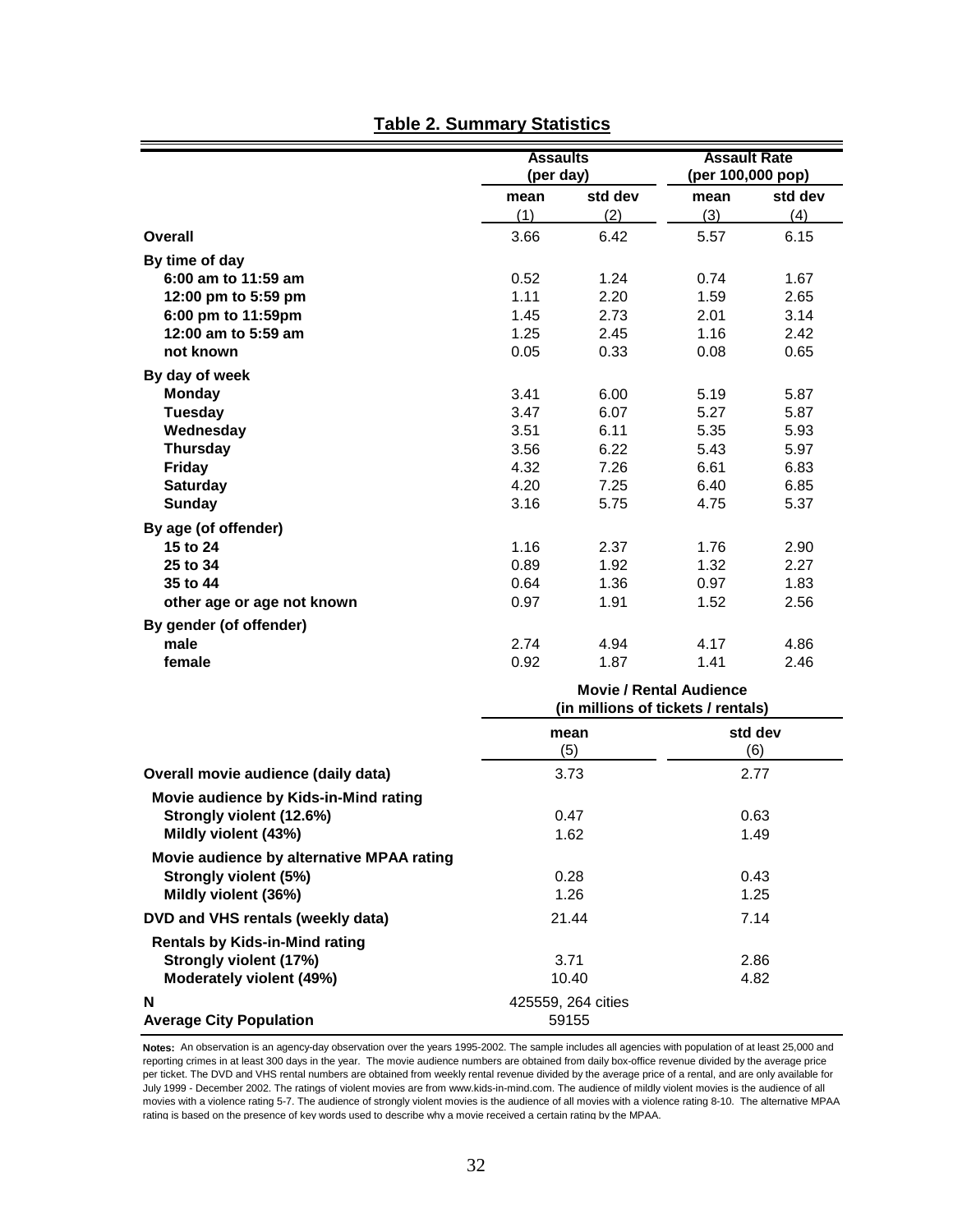| <b>Specification:</b>                                                        |                          |                             | <b>Poisson Regression</b>             | <b>Negative</b><br><b>Binomial</b>            | <b>OLS Regression</b>         |                              |                             |                            |
|------------------------------------------------------------------------------|--------------------------|-----------------------------|---------------------------------------|-----------------------------------------------|-------------------------------|------------------------------|-----------------------------|----------------------------|
| Dep. Var.:                                                                   |                          |                             | Number of Assaults in Town k in Day t |                                               | <b>Assaults</b><br>per Capita | Log (Assaults<br>per Capita) |                             |                            |
|                                                                              | (1)                      | (2)                         | (3)                                   | (4)                                           | (5)                           | (6)                          | (7)                         | (8)                        |
| <b>Audience Of Strongly Violent Movies</b>                                   | 0.0158                   | 0.0034                      | $-0.0095$                             | $-0.0096$                                     | $-0.0101$                     | $-0.0087$                    | $-0.5429$                   | $-0.0049$                  |
| (in millions of people in Day t)                                             | $(0.0066)$ **            | (0.0050)                    | $(0.0033)$ ***                        | $(0.0032)$ ***                                | $(0.0037)$ ***                | $(0.0032)$ ***               | $(0.2017)$ ***              | $(0.0027)^*$               |
| <b>Audience Of Mildly Violent Movies</b><br>(in millions of people in Day t) | 0.0145<br>$(0.0045)$ *** | 0.0142<br>$(0.0032)$ ***    | $-0.0061$<br>$(0.0026)$ **            | $-0.0064$<br>$(0.0023)$ ***                   | $-0.0046$<br>$(0.0027)^*$     | $-0.0056$<br>$(0.0023)$ **   | $-0.4194$<br>$(0.1395)$ *** | $-0.0041$<br>$(0.0018)$ ** |
| <b>Audience Of All Movies</b><br>(in millions of people in Day t)            | 0.0102<br>$(0.0027)$ *** | $-0.0127$<br>$(0.0027)$ *** | $-0.0026$<br>(0.0023)                 | $-0.003$<br>(0.0021)                          | $-0.0031$<br>(0.0024)         | $-0.0023$<br>(0.0021)        | $-0.2254$<br>$(0.1288)^*$   | $-0.0025$<br>(0.0017)      |
| <b>Control Variables:</b>                                                    |                          |                             |                                       |                                               |                               |                              |                             |                            |
| <b>Year Indicators</b>                                                       | Χ                        | X                           | X                                     | Χ                                             | Χ                             | X                            | X                           | X                          |
| Day-of-Week Indicators                                                       |                          | X                           | X                                     | X                                             | X                             | X                            | X                           | X                          |
| <b>Month Indicators</b>                                                      |                          |                             | X                                     | Х                                             | X                             | X                            | X                           | X                          |
| <b>Holiday Indicators</b>                                                    |                          |                             |                                       | X                                             | X                             | X                            | X                           | X                          |
| <b>Use Only Non-Imputed</b><br><b>Daily Audience Data</b>                    |                          |                             |                                       |                                               | X                             |                              |                             |                            |
| N                                                                            |                          |                             |                                       | $N = 425559 N = 425559 N = 425559 N = 425559$ | $N = 353215$                  | $N = 425559$                 | $N = 425559$                | $N = 308987$               |

#### **Table 3. The Effect of Movie Violence on Same-Day Assaults**

**Notes:** An observation is an agency-day observation over the years 1995-2002. The sample includes all agencies with population of at least 25,000 and reporting crimes in at least 300 days in the year. The audience numbers are obtained from daily box-office revenue divided by the average price per ticket. The ratings of violent movies are from www.kids-in-mind.com. The audience of strongly violent movies is the audience of all movies with a violence rating 8-10. The audience of mildly violent movies is the audience of all movies with a violence rating 5-7. The specifications in Columns (1) through (5) are Poisson regressions with the number of assault occurring in day t in an agency as dependent variable. The specification in Column (5) does not use the imputation of daily audience data from the weekend data. The specification in Column (6) is a Negative Binomial regression. The specifications in Columns (7) and (8) are OLS regressions with assaults per capita (Column (7)) and log (assaults per capita) (Column (8)) as dependent variables. Robust standard errors clustered by date in parentheses.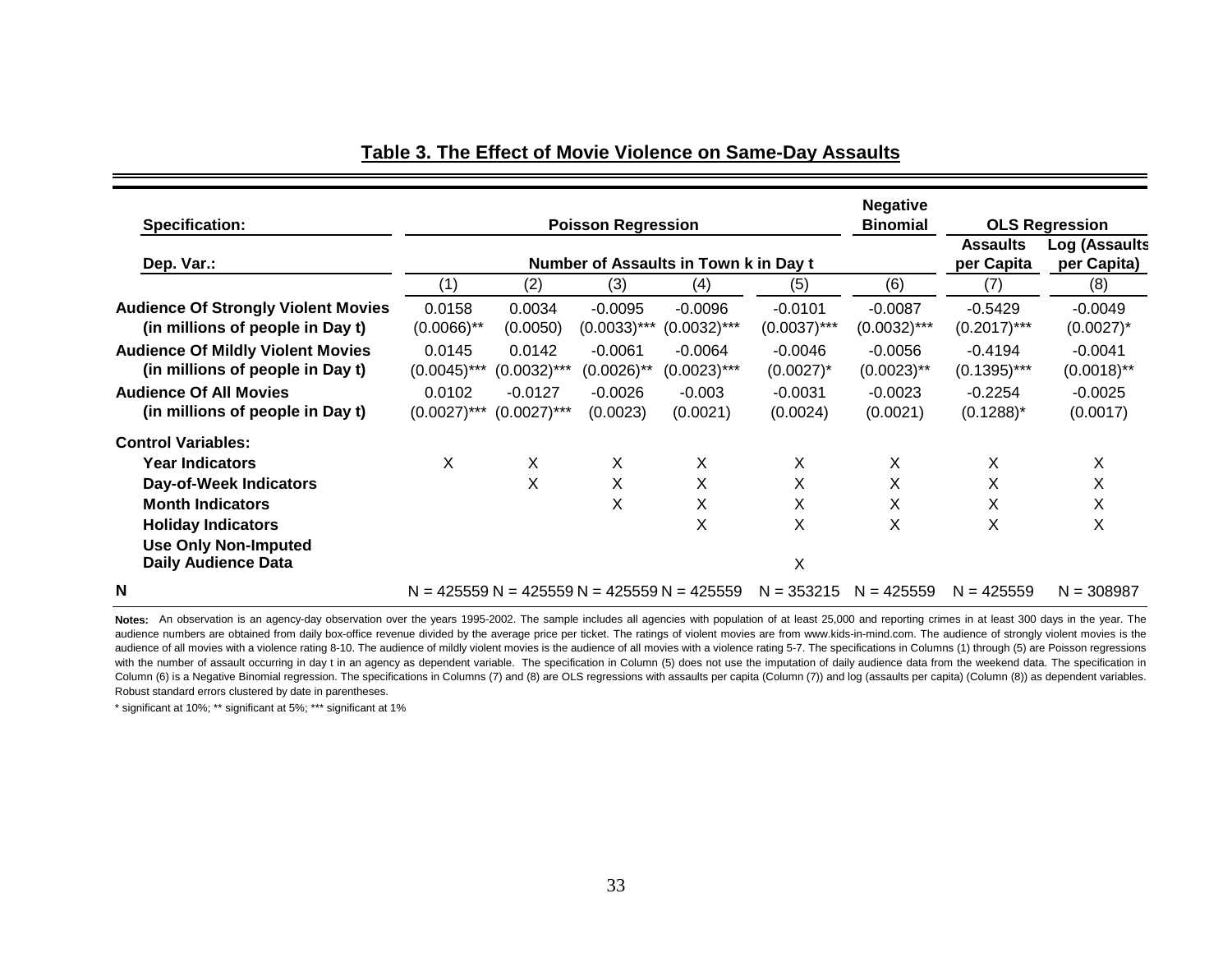| <b>Specification:</b>                                             | <b>Poisson Regression</b>                            |                             |                    |                         |                             |                             |                            |  |  |  |
|-------------------------------------------------------------------|------------------------------------------------------|-----------------------------|--------------------|-------------------------|-----------------------------|-----------------------------|----------------------------|--|--|--|
| Dep. Var.:                                                        | Number of Assaults in Town k in Day t in Time Window |                             |                    |                         |                             |                             |                            |  |  |  |
|                                                                   | (1)                                                  | (2)                         | (3)                | (4)                     | (5)                         | (6)                         | (7)                        |  |  |  |
| <b>Audience Of Strongly Violent Movies</b>                        | 0.0002                                               | $-0.0064$                   | $-0.0196$          | $-0.0075$               | $-0.0023$                   | $-0.0207$                   | $-0.0104$                  |  |  |  |
| (in millions of people in Day t)                                  | (0.0069)                                             | (0.0046)                    | $(0.0044)$ ***     | (0.0061)                | (0.0042)                    | $(0.0044)$ ***              | $(0.0059)^*$               |  |  |  |
| <b>Audience Of Mildly Violent Movies</b>                          | 0.0025                                               | 0.0013                      | $-0.0136$          | $-0.0101$               | 0.0014                      | $-0.0131$                   | $-0.0102$                  |  |  |  |
| (in millions of people in Day t)                                  | (0.0051)                                             | (0.0035)                    | $(0.0031)$ ***     | $(0.0042)$ **           | (0.0033)                    | $(0.0030)$ ***              | $(0.0043)$ **              |  |  |  |
| <b>Audience Of All Movies</b><br>(in millions of people in Day t) | $-0.0216$<br>$(0.0049)$ ***                          | $-0.0179$<br>$(0.0032)$ *** | 0.0039<br>(0.0027) | 0.015<br>$(0.0044)$ *** | $-0.0695$<br>$(0.0076)$ *** | 0.0409<br>$(0.0063)$ ***    | 0.1144<br>$(0.0127)$ ***   |  |  |  |
| (Audience Of All Movies)^2<br>(in millions of people in Day t)    |                                                      |                             |                    |                         | 0.0058<br>$(0.0010)$ ***    | $-0.0043$<br>$(0.0007)$ *** | $-0.0101$<br>$(0.0013)***$ |  |  |  |
| (Audience Of All Movies)^3<br>(in millions of people in Day t)    |                                                      |                             |                    |                         | $-0.0002$<br>$(0.0001)$ *** | 0.0001<br>$(0.0000)$ ***    | 0.0003<br>$(0.0000)$ ***   |  |  |  |
| <b>Time of Day</b>                                                | 6AM-12PM                                             | 12PM-6PM                    | 6PM-12AM           | 12AM-6AM<br>next day    | 6AM-6PM                     | 6PM-12AM                    | 12AM-6AM<br>next day       |  |  |  |
| <b>Control Variables:</b>                                         |                                                      |                             |                    |                         |                             |                             |                            |  |  |  |
| <b>Year Indicators</b>                                            | X                                                    | X                           | X                  | X                       | X                           | X                           | X                          |  |  |  |
| Day-of-Week Indicators                                            | Χ                                                    | X                           | X                  | Χ                       | X                           | X                           | X                          |  |  |  |
| <b>Month Indicators</b>                                           | X                                                    | X                           | X                  | Χ                       | X                           | X                           | X                          |  |  |  |
| <b>Holiday Indicators</b>                                         | Χ                                                    | X                           | X                  | Χ                       | X                           | X                           | X                          |  |  |  |
| N                                                                 | $N = 425559$                                         | $N = 425559$                | $N = 425559$       | $N = 425559$            | $N = 425559$                | $N = 425559$                | $N = 425559$               |  |  |  |

**Table 4. The Effect of Movie Violence on Same-Day Assaults by Time of Day**

**Notes:** An observation is an agency-day observation over the years 1995-2002. The sample includes all agencies with population of at least 25,000 and reporting crimes in at least 300 days in the year. The audience numbers are obtained from daily box-office revenue divided by the average price per ticket. The ratings of violent movies are from www.kids-in-mind.com. The audience of strongly violent movies is the audience of all movies with a violence rating 8-10. The audience of mildly violent movies is the audience of all movies with a violence rating 5-7. The specifications in Columns (1) through (7) are Poisson regressions with the number of assault occurring in day t in an agency as dependent variable. Robust standard errors clustered by date in parentheses.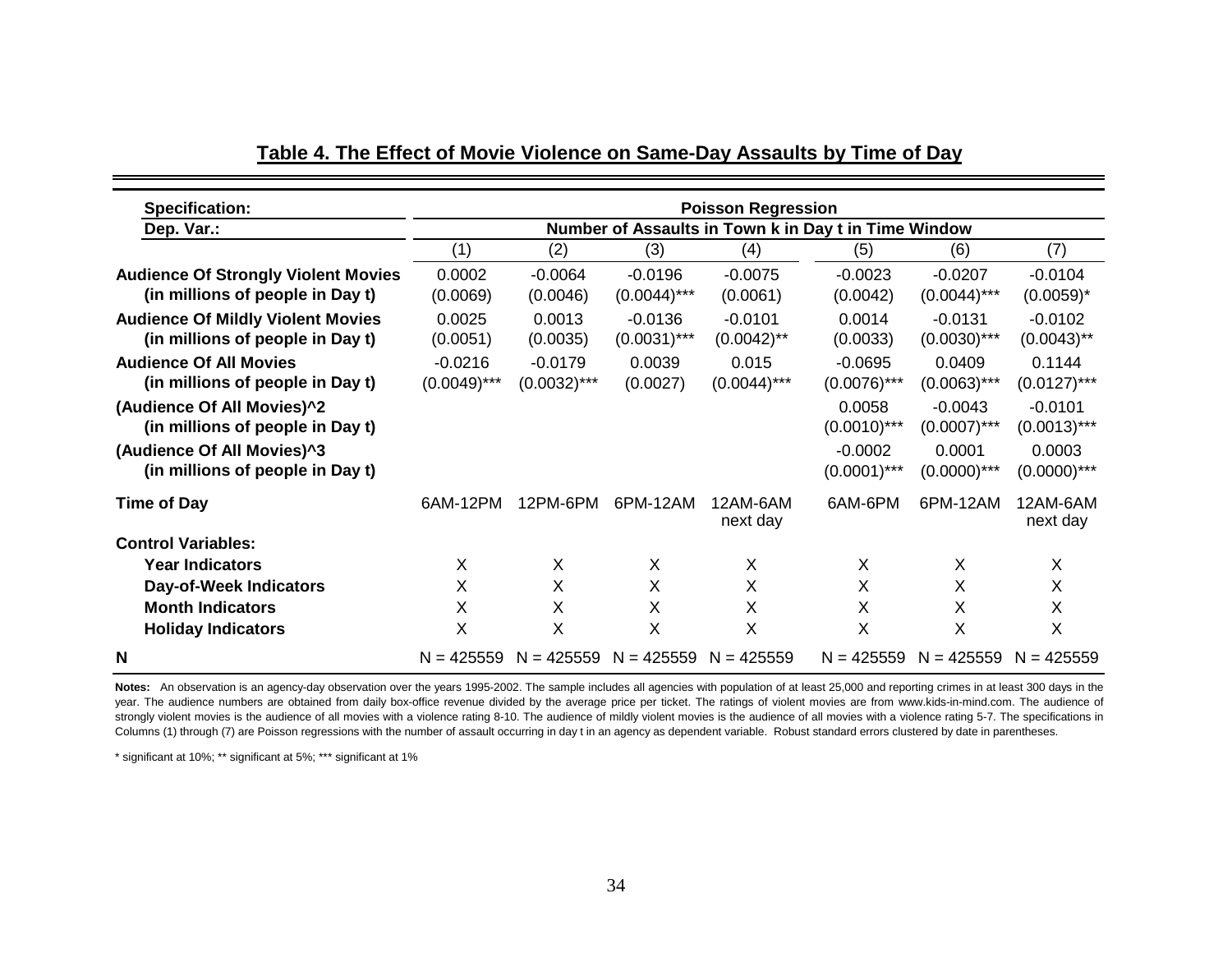| <b>Specification:</b>                                                                  | <b>Poisson Regressions</b>                           |                                    |                            |                             |                                        |                         |  |  |  |
|----------------------------------------------------------------------------------------|------------------------------------------------------|------------------------------------|----------------------------|-----------------------------|----------------------------------------|-------------------------|--|--|--|
| Dep. Var.:                                                                             | Number of Assaults in Town k in Day t in Time Window |                                    |                            |                             |                                        |                         |  |  |  |
|                                                                                        | (1)                                                  | (2)                                | (3)                        | (4)                         | (5)                                    | (6)                     |  |  |  |
| Audience Of Strongly Violent Movies - NPAA Meas.<br>(in millions of people in day t)   | $-0.0146$<br>$(0.0055)$ ***                          | $-0.0174$<br>$(0.0060)$ ***        | $-0.0069$<br>(0.0082)      | $-0.0158$<br>$(0.0071)$ **  | $-0.0063$<br>(0.0073)                  | $-0.0051$<br>(0.0103)   |  |  |  |
| Audience Of Mildly Violent Movies - NPAA Meas.<br>(in millions of people in day t)     | 0.0035<br>(0.0030)                                   | $-0.0116$<br>$(0.0026)$ ***        | $-0.0079$<br>$(0.0040)$ ** | 0.0028<br>(0.0037)          | $-0.0062$<br>$(0.0033)^*$              | $-0.0046$<br>(0.0052)   |  |  |  |
| Audience Of Strongly Violent Movies - Stand. Meas.<br>(in millions of people in day t) |                                                      |                                    |                            | 0.0017<br>(0.0059)          | $-0.0149$<br>$(0.0057)$ ***            | $-0.0035$<br>(0.0081)   |  |  |  |
| Audience Of Mildly Violent Movies - Stand. Meas.<br>(in millions of people in day t)   |                                                      |                                    |                            | 0.0013<br>(0.0040)          | $-0.0093$<br>$(0.0038)$ **             | $-0.0067$<br>(0.0055)   |  |  |  |
| <b>Theater Audience Of All Movies</b><br>(in millions of people in day t)              | $-0.0202$<br>$(0.0027)$ ***                          | 0.001<br>(0.0025)                  | 0.0131<br>$(0.0044)$ ***   | $-0.0207$<br>$(0.0032)$ *** | 0.0042<br>(0.0027)                     | 0.015<br>$(0.0045)$ *** |  |  |  |
| <b>Time of Day</b>                                                                     | 6AM-6PM                                              | 6PM-12AM                           | 12AM-6AM<br>next day       | 6AM-6PM                     | 6PM-12AM                               | 12AM-6AM<br>next day    |  |  |  |
| <b>Control Variables:</b>                                                              |                                                      |                                    |                            |                             |                                        |                         |  |  |  |
| <b>Year Indicators</b>                                                                 | X                                                    | X                                  | X                          | X                           | X                                      | X                       |  |  |  |
| Day-of-week Indicators                                                                 | X                                                    | X                                  | X                          | X                           | X                                      | X                       |  |  |  |
| <b>Month Indicators</b>                                                                | X                                                    | X                                  | X                          | X                           | X                                      | X                       |  |  |  |
| <b>Holiday Indicators</b>                                                              | X                                                    | X                                  | X                          | X                           | Χ                                      | X                       |  |  |  |
| N                                                                                      |                                                      | $N = 420799$ N = 420799 N = 420799 |                            |                             | $N = 420799$ $N = 420799$ $N = 420799$ |                         |  |  |  |

# **Table 5. The Effect of Movie Violence on Same-Day Assaults -- Alternative Movie Violence Measure**

**Notes:** An observation is an agency-day observation over the years 1995-2002. The sample includes all agencies with population of at least 25,000 and reporting crimes in at least 300 days in the year. The audience numbers are obtained from daily box-office revenue divided by the average price per ticket. The NPAA ratings are obtained using the one-line NPAA summary of the movie. We characterize as mildly violent movies for which the NPAA Rating contains the word "Violence" of "Violent", with two exceptions: (i) If the reference to reference is qualified by "Brief", "Mild", or "Some", we classify the movie as non-violent; (ii) If the word violence is qualified by either "Bloody", "Brutal", "Disturbing", "Graphic", "Grisly", "Gruesome", or "Strong", we classify the movie as strongly violent. The standard ratings of violent movies are from www.kids-in-mind.com. The audience of strongly violent movies is the audience of all movies with <sup>a</sup> violence rating 8-10. The audience of mildly violent movies is the audience of all movies with a violence rating 5-7. The specifications are Poisson regressions with the number of assault occurring in day t in an agency as dependent variable. Robust standard errors clustered by date in parentheses.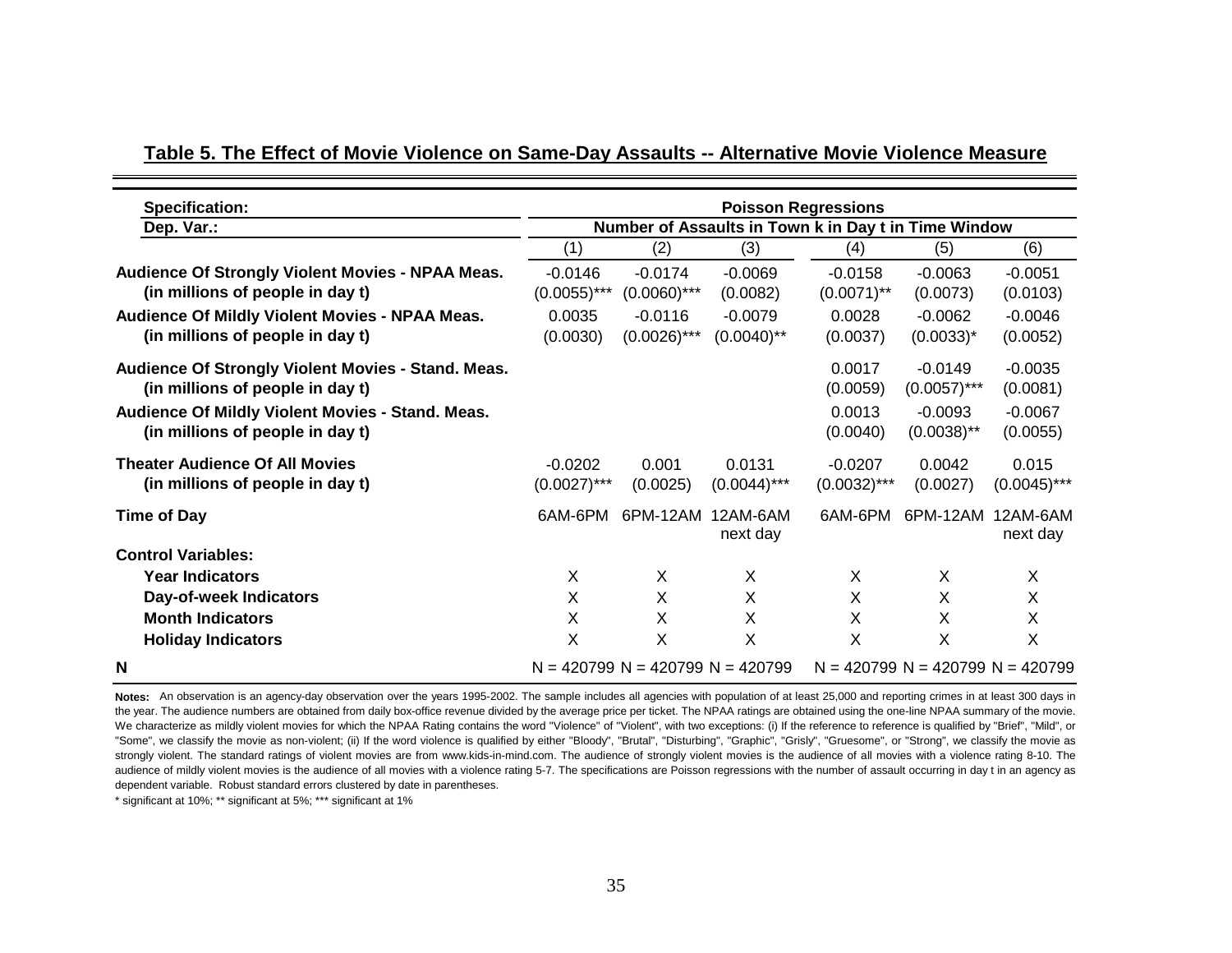| <b>Specification:</b>                                                        | <b>Poisson Regressions</b>                           |                               |                                                                       |                    |                                    |                       |                                               |                                      |                            |                            |
|------------------------------------------------------------------------------|------------------------------------------------------|-------------------------------|-----------------------------------------------------------------------|--------------------|------------------------------------|-----------------------|-----------------------------------------------|--------------------------------------|----------------------------|----------------------------|
| Dep. Var.:                                                                   | Number of Assaults in Town k in Day t in Time Window |                               |                                                                       |                    |                                    |                       |                                               |                                      |                            |                            |
|                                                                              | (1)                                                  | (2)                           | (3)                                                                   | (4)                | (5)                                | (6)                   | (7)                                           | (8)                                  | (9)                        | (10)                       |
| <b>Audience Of Strongly Violent Movies</b>                                   | $-0.0227$                                            | $-0.0085$                     | $-0.0179$                                                             | $-0.0027$          | $-0.0204$                          | $-0.0065$             | $-0.0193$                                     | $-0.0048$                            | $-0.0205$                  | $-0.0182$                  |
| (in millions of people in day t)                                             | $(0.0070)$ ***                                       | (0.0098)                      | $(0.0070)$ **                                                         | (0.0079)           | $(0.0074)$ ***                     | (0.0092)              | $(0.0045)$ ***                                | (0.0063)                             | $(0.0075)$ ***             | $(0.0097)^*$               |
| <b>Audience Of Mildly Violent Movies</b><br>(in millions of people in day t) | $-0.0146$<br>$(0.0047)$ ***                          | $-0.0156$<br>(0.0062)**       | $-0.0103$<br>$(0.0048)$ <sup>**</sup>                                 | 0.0025<br>(0.0056) | $-0.0115$<br>$(0.0051)$ **         | $-0.0083$<br>(0.0069) | $-0.0141$<br>$(0.0034)$ ***                   | $-0.009$<br>$(0.0045)$ <sup>**</sup> | $-0.0114$<br>$(0.0048)$ ** | $-0.0141$<br>$(0.0060)$ ** |
| <b>Audience Of All Movies</b><br>(in millions of people in day t)            | 0.0061<br>(0.0043)                                   | 0.0202<br>$(0.0061)$ ***      | 0.0032<br>(0.0043)                                                    | 0.0063<br>(0.0056) | 0.0006<br>(0.0044)                 | 0.0072<br>(0.0066)    | 0.0041<br>(0.0028)                            | 0.0143<br>$(0.0046)$ ***             | 0.0031<br>(0.0044)         | 0.0178<br>$(0.0060)$ ***   |
| <b>Age Group of Criminal</b>                                                 | 15-24                                                | $15 - 24$                     | 25-34                                                                 | 25-34              | $35 - 44$                          | $35 - 44$             | All                                           | All                                  | All                        | All                        |
| <b>Gender of Criminal</b>                                                    | All                                                  | All                           | All                                                                   | All                | All                                | All                   | Male                                          | Male                                 | Female                     | Female                     |
| <b>Time of Day</b>                                                           |                                                      | 6PM-12AM 12AM-6AM<br>next day |                                                                       | next day           | 6PM-12AM 12AM-6AM 6PM-12AM12AM-6AM | next day              |                                               | 6PM-12AM 12AM-6AM<br>next day        | 6PM-12AM 12AM-6AM          | next day                   |
| <b>Control Variables:</b>                                                    |                                                      |                               |                                                                       |                    |                                    |                       |                                               |                                      |                            |                            |
| <b>Year Indicators</b>                                                       | X                                                    | X                             | X                                                                     | X                  | X                                  | X                     | X                                             | X                                    | X                          | X                          |
| Day-of-week Indicators                                                       | X                                                    | X                             | X                                                                     | X                  | X                                  | X                     | X                                             | X                                    | X                          | X                          |
| <b>Month Indicators</b>                                                      | X                                                    | X                             | X                                                                     | X                  | X                                  | X                     | X                                             | X                                    | X                          | Χ                          |
| <b>Holiday Indicators</b>                                                    | X                                                    | X                             | X                                                                     | X                  | X                                  | Χ                     | X                                             | X                                    | X                          | X                          |
| N                                                                            |                                                      |                               | $N = 425559N = 425559$ $N = 425559N = 425559$ $N = 425559$ $= 425559$ |                    |                                    |                       | $N = 425559N = 425559$ $N = 425559N = 425559$ |                                      |                            |                            |

Notes: An observation is an agency-day observation over the years 1995-2002. The sample includes all agencies with population of at least 25,000 and reporting crimes in at least 300 days in the year. The audience numbers a obtained from daily box-office revenue divided by the average price per ticket. The ratings of violent movies are from www.kids-in-mind.com. The audience of strongly violent movies is the audience of all movies with a viol 10. The audience of mildly violent movies is the audience of all movies with a violence rating 5-7. The specifications are Poisson regressions with the number of assault occurring in day t in an agency as dependent variabl standard errors clustered by date in parentheses.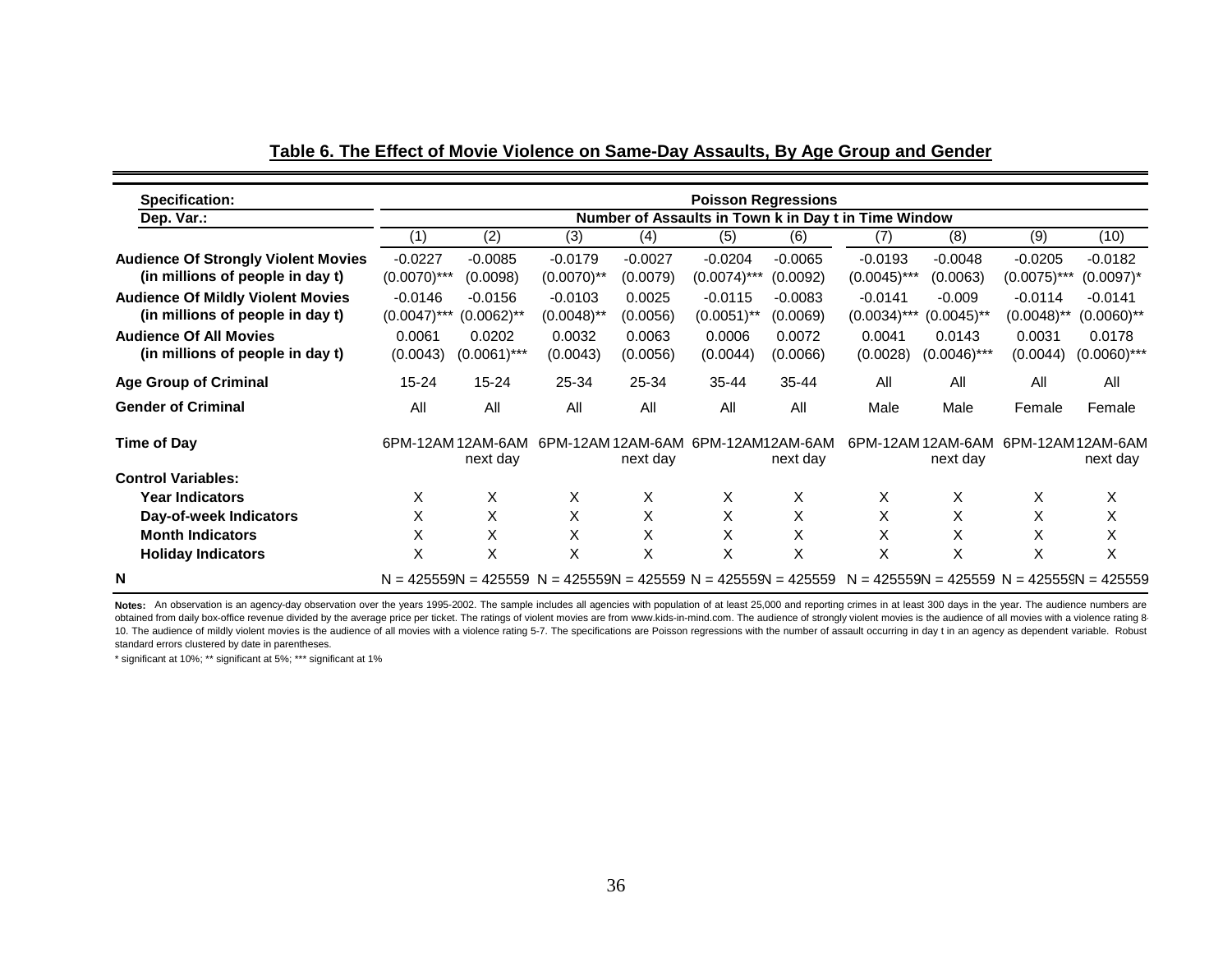| <b>Specification:</b>                                                            |                                                                                                               | <b>Poisson Regressions</b>  |                       | <b>Placebo Poisson Regressions</b> |                                     |                      |                                                               |                       |                           |  |
|----------------------------------------------------------------------------------|---------------------------------------------------------------------------------------------------------------|-----------------------------|-----------------------|------------------------------------|-------------------------------------|----------------------|---------------------------------------------------------------|-----------------------|---------------------------|--|
| Dep. Var.:                                                                       | Number of Assaults in Town k<br>Number of Assaults in Town k<br>in Weekend t<br>in Weekend t in Previous Year |                             |                       |                                    |                                     |                      | Number of Assaults in Town k<br>in Weekend t Two Years Before |                       |                           |  |
|                                                                                  | (1)                                                                                                           | (2)                         | (3)                   | (4)                                | (5)                                 | (6)                  | (7)                                                           | (8)                   | (9)                       |  |
| <b>Audience Of Strongly Violent Movies</b><br>(in millions per day in weekend t) | $-0.003$<br>(0.0018)                                                                                          | $-0.0051$<br>$(0.0019)$ *** | 0.0001<br>(0.0023)    | 0.0011<br>(0.0017)                 | 0.0015<br>(0.0019)                  | 0.0012<br>(0.0023)   | $-0.0001$<br>(0.0018)                                         | 0.0026<br>(0.0019)    | 0.0026<br>(0.0023)        |  |
| <b>Audience Of Mildly Violent Movies</b><br>(in millions per day in weekend t)   | 0.0005<br>(0.0014)                                                                                            | $-0.0014$<br>(0.0013)       | $-0.0007$<br>(0.0020) | $-0.0019$<br>(0.0012)              | 0.0005<br>(0.0013)                  | 0.0011<br>(0.0020)   | 0.0003<br>(0.0014)                                            | $-0.0001$<br>(0.0014) | 0.0016<br>(0.0020)        |  |
| <b>Audience Of All Movies</b><br>(in millions per day in weekend t)              | $-0.0054$<br>$(0.0016)$ ***                                                                                   | $-0.0021$<br>(0.0014)       | $-0.0024$<br>(0.0026) | 0.0018<br>(0.0015)                 | 0.0015<br>(0.0014)                  | 0.0008<br>(0.0024)   | $-0.0008$<br>(0.0016)                                         | 0.0004<br>(0.0014)    | $-0.0037$<br>$(0.0019)^*$ |  |
| Time of Day                                                                      | 6AM-6PM                                                                                                       | 6PM-12AM                    | 12AM-6AM<br>next day  | 6AM-6PM                            | 6PM-12AM                            | 12AM-6AM<br>next day | 6AM-6PM                                                       | 6PM-12AM              | 12AM-6AM<br>next day      |  |
| <b>Control Variables:</b>                                                        |                                                                                                               |                             |                       |                                    |                                     |                      |                                                               |                       |                           |  |
| <b>Year Indicators</b>                                                           | X                                                                                                             | X.                          | X                     | X                                  | X                                   | X                    | X                                                             | X                     | X                         |  |
| 52 Week-of-the-Year Indicators                                                   | X                                                                                                             | X                           | X                     | X                                  | X                                   | X                    | X                                                             | $\checkmark$<br>⋏     | X                         |  |
| N                                                                                |                                                                                                               | $N = 60570$ $N = 60570$     | $N = 60570$           |                                    | $N = 60634$ $N = 60634$ $N = 60634$ |                      | $N = 60660$                                                   | $N = 60660$           | $N = 60660$               |  |

#### **Table 7. The Effect of Movie Violence on Weekend Assaults; Placebo Specifications**

**Notes:** An observation is an agency-week observation over the years 1995-2002. The sample includes all agencies with population of at least 25,000 and reporting crimes in at least 300 days in the year. The audience numbers are obtained from weekend box-office revenue divided by the average price per ticket. The ratings of violent movies are from www.kids-in-mind.com. The audience of strongly violent movies is the audience of all movies with a violence rating 8-10. The audience of mildly violent movies is the audience of all movies with a violence rating 5-7. The specifications in Columns (1) through (4) are Poisson regressions with the number of assaults occurring on weekend t in an agency as dependent variable. The specifications in Columns (5) through (8) are placebo Poisson regressions with the number of assaults occurring on weekend t one year before in an agency as dependent variable (for 1995 movies, the assaults refer to 2002); similarly, the number of assaults in Columns (9) through (12) refers to assaults occurring on the corresponding weekend two years before (for 1995 (1996) movies, the assaults refer to 2001 (2002)). Robust standard errors clustered by date in parentheses.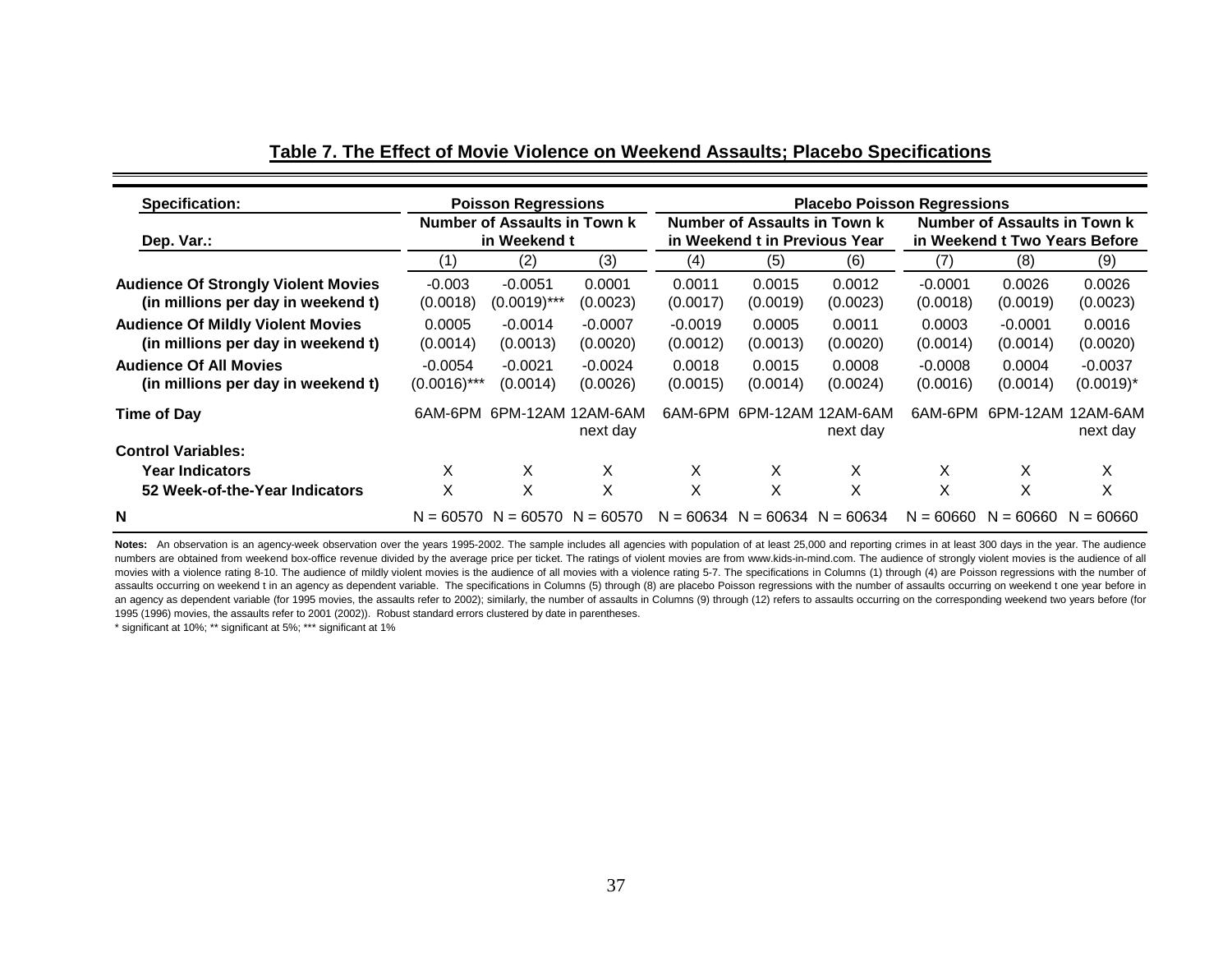| <b>Specification:</b>                                                                   |                                                          |                | <b>Poisson Regressions</b> |                           |                             |                       |  |  |  |
|-----------------------------------------------------------------------------------------|----------------------------------------------------------|----------------|----------------------------|---------------------------|-----------------------------|-----------------------|--|--|--|
| Dep. Var.:                                                                              | Number of Assaults in Town k in Weekend t in Time Window |                |                            |                           |                             |                       |  |  |  |
|                                                                                         | (1)                                                      | (2)            | (3)                        | (4)                       | (5)                         | (6)                   |  |  |  |
| <b>DVD/VHS Rentals Of Strongly Violent Movies</b>                                       | $-0.0018$                                                | $-0.0032$      | 0.0043                     | $-0.0007$                 | $-0.0028$                   | 0.0049                |  |  |  |
| (in millions of people in weekend t)                                                    | (0.0020)                                                 | (0.0021)       | (0.0038)                   | (0.0021)                  | (0.0021)                    | (0.0040)              |  |  |  |
| <b>DVD/VHS Rentals Of Mildly Violent Movies</b>                                         | 0.0006                                                   | $-0.0057$      | $-0.0065$                  | 0.0018                    | $-0.0044$                   | $-0.0057$             |  |  |  |
| (in millions of people in weekend t)                                                    | (0.0021)                                                 | $(0.0018)$ *** | $(0.0028)$ **              | (0.0022)                  | $(0.0019)$ **               | $(0.0027)$ **         |  |  |  |
| <b>DVD/VHS Rentals Of All Movies</b>                                                    | $-0.0041$                                                | $-0.0006$      | 0.0016                     | $-0.0037$                 | $-0.0009$                   | 0.002                 |  |  |  |
| (in millions of people in weekend t)                                                    | $(0.0020)$ **                                            | (0.0018)       | (0.0045)                   | $(0.0020)^*$              | (0.0017)                    | (0.0044)              |  |  |  |
| <b>Theater Audience Of Strongly Violent Movies</b><br>(in millions of people in week t) |                                                          |                |                            | $-0.0015$<br>(0.0022)     | $-0.0036$<br>(0.0026)       | 0.0046<br>(0.0029)    |  |  |  |
| <b>Theater Audience Of Mildly Violent Movies</b><br>(in millions of people in week t)   |                                                          |                |                            | $-0.0013$<br>(0.0018)     | $-0.0041$<br>$(0.0016)$ *** | $-0.0014$<br>(0.0026) |  |  |  |
| <b>Theater Audience Of All Movies</b><br>(in millions of people in week t)              |                                                          |                |                            | $-0.005$<br>$(0.0022)$ ** | $-0.0001$<br>(0.0018)       | $-0.0048$<br>(0.0039) |  |  |  |
| <b>Time of Day</b>                                                                      | 6AM-6PM                                                  | 6PM-12AM       | 12AM-6AM<br>next day       | 6AM-6PM                   | 6PM-12AM                    | 12AM-6AM<br>next day  |  |  |  |
| <b>Control Variables:</b>                                                               |                                                          |                |                            |                           |                             |                       |  |  |  |
| <b>Year Indicators</b>                                                                  | X                                                        | X              | X                          | X                         | X                           | X                     |  |  |  |
| 52 Week-of-the-Year Indicators                                                          | X                                                        | X              | X                          | X                         | $\times$                    | X                     |  |  |  |
| N                                                                                       | $N = 37828$                                              | $N = 37828$    | $N = 37828$                | $N = 37828$               | $N = 37828$                 | $N = 37828$           |  |  |  |

#### **Table 8. The Effect of DVD/VHS Movie Violence on Weekend Assaults**

**Notes:** An observation is an agency-week observation over the period September 1999-2002. The sample includes all agencies with population of at least 25,000 and reporting crimes in at least 300 days in the year. The audience numbers are obtained from daily box-office revenue divided by the average price per ticket. The ratings of violent movies are from www.kids-in-mind.com. The audience of mildly violent movies is the audience of all movies with <sup>a</sup> violence rating 5-7. The audience of violent movies is the audience of all movies with <sup>a</sup> violence rating 8-10. The specifications in Columns (1) through (6) are Poisson regressions with the number of assaults occurring on weekend t in an agency as dependent variable. Robust standard errors clustered by date in parentheses.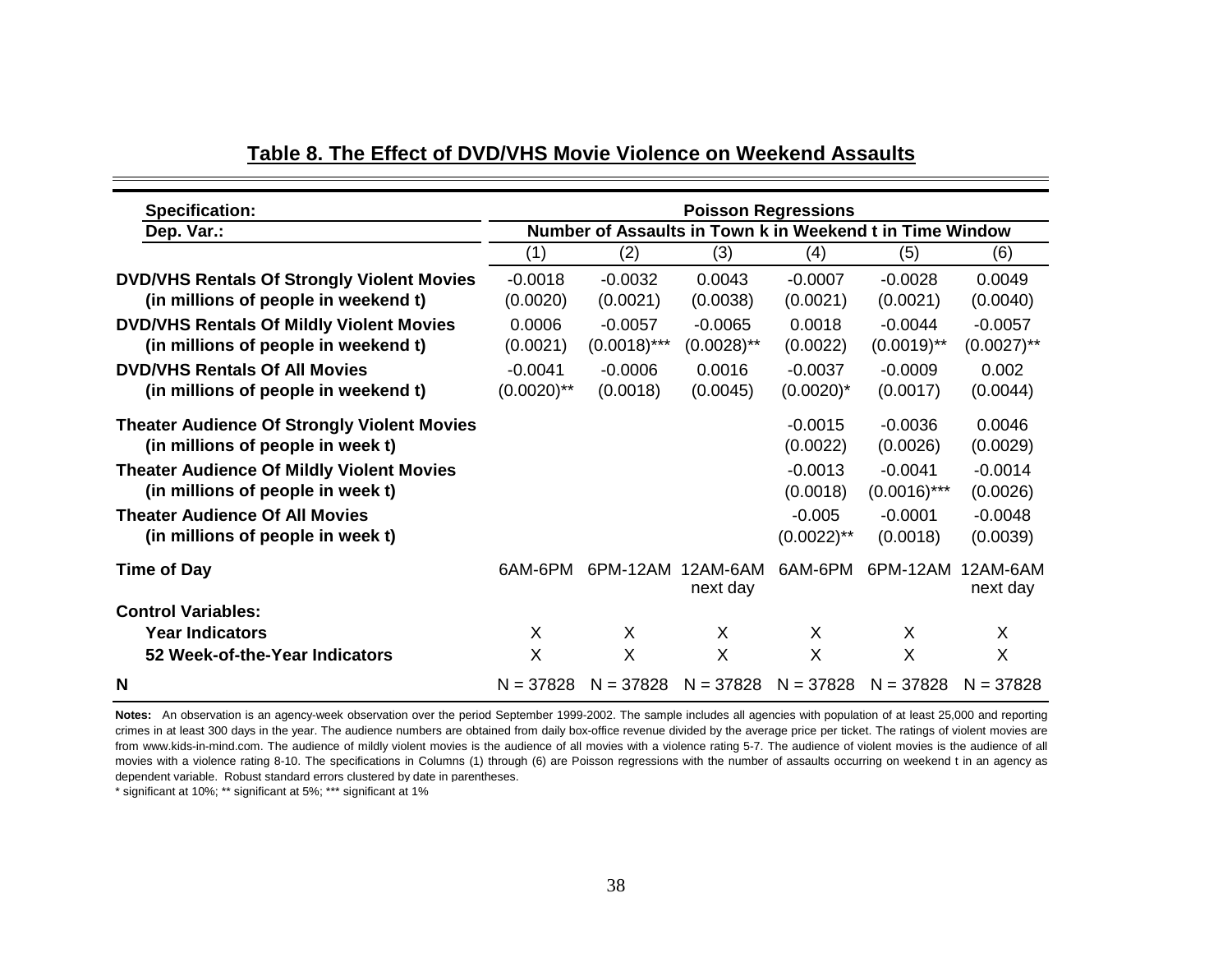| Variable:                      | <b>Estimated Effect on</b><br><b>Assaults, with Conf.</b><br>Interval (Table 4) | <b>Assault Rate</b><br>in Time Interval<br>per 1m (Table 2) | <b>US</b><br><b>Population</b><br>(in 2006) | <b>Total Assaults</b><br>in Time Interval | <b>Average Audience</b><br>of Violent Movie<br>in 1m (Table 2) | <b>Predicted Effect on</b><br><b>Number of Assaults</b><br>with Conf. Intervals |
|--------------------------------|---------------------------------------------------------------------------------|-------------------------------------------------------------|---------------------------------------------|-------------------------------------------|----------------------------------------------------------------|---------------------------------------------------------------------------------|
|                                | (1)                                                                             | (2)                                                         | (3)                                         | (4)                                       | (5)                                                            | (6)                                                                             |
| 6PM-12AM                       |                                                                                 |                                                             |                                             |                                           |                                                                |                                                                                 |
| <b>Strongly Violent movies</b> | $-0.0196$<br>(-.0283,-.0108)                                                    | 20.1                                                        | 299,000,000                                 | 6,010                                     | 0.47                                                           | -55<br>$(-80,-31)$                                                              |
| <b>Midly Violent Movies</b>    | $-0.0136$<br>(-.0197,-.0075)                                                    | 20.1                                                        | 299,000,000                                 | 6,010                                     | 1.62                                                           | $-132$<br>$(-192,-73)$                                                          |
| 12AM-6AM                       |                                                                                 |                                                             |                                             |                                           |                                                                |                                                                                 |
| <b>Strongly Violent movies</b> | $-0.0075$<br>$(-.0195,.0046)$                                                   | 11.6                                                        | 299,000,000                                 | 3,468                                     | 0.47                                                           | $-12$<br>$(-32,7)$                                                              |
| <b>Midly Violent Movies</b>    | $-0.0101$<br>(-.0162,-.0039)                                                    | 11.6                                                        | 299,000,000                                 | 3,468                                     | 1.62                                                           | $-57$<br>$(-91,-22)$                                                            |
| <b>TOTAL</b>                   |                                                                                 |                                                             |                                             |                                           |                                                                | $-257$                                                                          |

#### **Table 9. Calibration on the Short-Run Impact of Movie Violence on Assaults**

**Notes:** This Table presents the results of <sup>a</sup> calibration on the aggregate impact of violent movies on US daily assaults, based on the estimates in this paper. The final estimate is reported in Column (6), including confidence intervals. Columns (1) through (5) detail the procedure. Column (1) presents the estimated impact of movie violence on assaults in the indicated time period. Columns (2) through (4) present information on the assault rate, the US population, and the total number of US daily assaults in the time interval. Column (5) presents the average daily audience of violent movies. The predicted impact on assaults in Column (6) is computed as the product of the numbers in Columns (1), (4), and (5). 95 percent confidence intervals are computed taking into account the uncertainty in the estimates in Column (1). The audience numbers are obtained from daily box-office revenue divided by the average price per ticket. The ratings of violent movies are from www.kids-in-mind.com. The audience of mildly violent movies is the audience of all movies with a violence rating 5-7. The audience of violent movies is the audience of all movies with a violence rating 8-10.